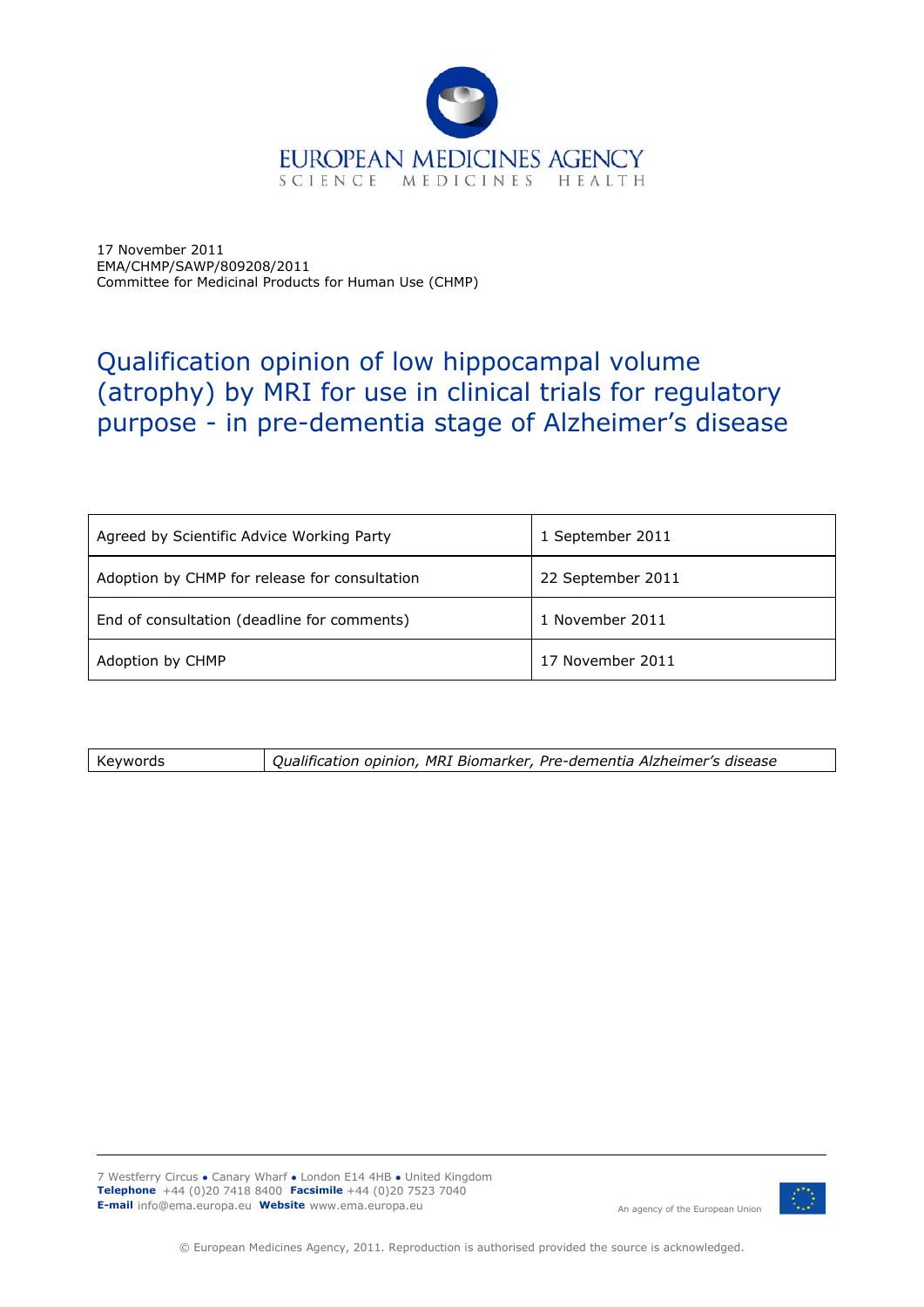## **Introduction**

The European Medicines Agency's (EMA) qualification process is a new, voluntary, scientific pathway leading to either a CHMP opinion or a Scientific Advice of novel methodologies on innovative methods or drug development tools. It includes qualification of biomarkers developed by consortia, networks, public/private partnerships, learned societies or pharmaceutical industry for a specific intended use in pharmaceutical research and development.

The Qualification team was: Prof. Fernando de Andrés Trelles (coordinator), Prof. Luca Pani (CHMP member), Dr Bertil Jonsson, Christine Gispen de Wied. The EMA Scientific Administrator for the procedure was Dr Maria Isaac.

On 23 March 2011 the Applicant C-Path CAMD Biomarker Working Group requested qualification advice for the Candidate Biomarkers of Alzheimer's Disease (AD).

The procedure started during the SAWP meeting held on 26 – 28 April 2011.

The discussion meeting with the Applicant took place on 29 June 2011.

During its meeting held on 30 August - 01 September 2011, the SAWP agreed on the advice to be given to the Applicant. During its meeting held on 19 - 22 September 2011, the CHMP adopted the advice to be given to the Applicant.

The response given by CHMP is based on the questions and supporting documentation submitted by the Applicant, considered in the light of the current state-of-the-art in the relevant scientific fields.

## **Scope**

The present opinion addresses the question as to whether the use of baseline measurement of low hippocampal volume (atrophy) by MRI is qualified in selecting (i.e. to categorize) subjects for trials in early Alzheimer's Disease (AD) as having a high probability of being in the prodromal stage of the disease as defined by the Dubois Criteria (2007).

The vast majority of the data used in CHMP's evaluation have been submitted by CAMD, the applicant that requested the qualification. They have been supplemented by further information required by members of the qualification team.

In April 2011, the EMA published a draft qualification opinion of CSF biomarkers EMA Procedure EMEA/H/SAB/012/1/QA/2010. The final paragraph of this qualification states:

"*The CSF biomarker signature based on a low Aβ1-42 and a high-tau qualifies to identify MCI patients as close as possible to the prodromal stage of AD, Dubois (2007) who are at risk to evolve into ADdementia. Collection, procedures and measurements of all CSF samples should be done in accordance with Good Laboratory Practices and the specific International standards for these measurements*."

The proposed context of use as described in EMA Procedure EMEA/H/SAB/012/1/QA/2010 is similar to that being proposed for hippocampal atrophy, with some distinctions. Based on the CAMD consortium understanding of the presented data, baseline MRI-measured hippocampal atrophy is useful in helping to determine which subjects are likely to evolve to AD dementia. While the data presented do not directly compare HC atrophy on MRI to CSF analyte abnormalities in predicting likelihood to evolve to AD dementia, the data do suggest that the baseline (before any therapeutic intervention is introduced) MRI-measured HC atrophy assists in selecting the subjects likely to progress within a time frame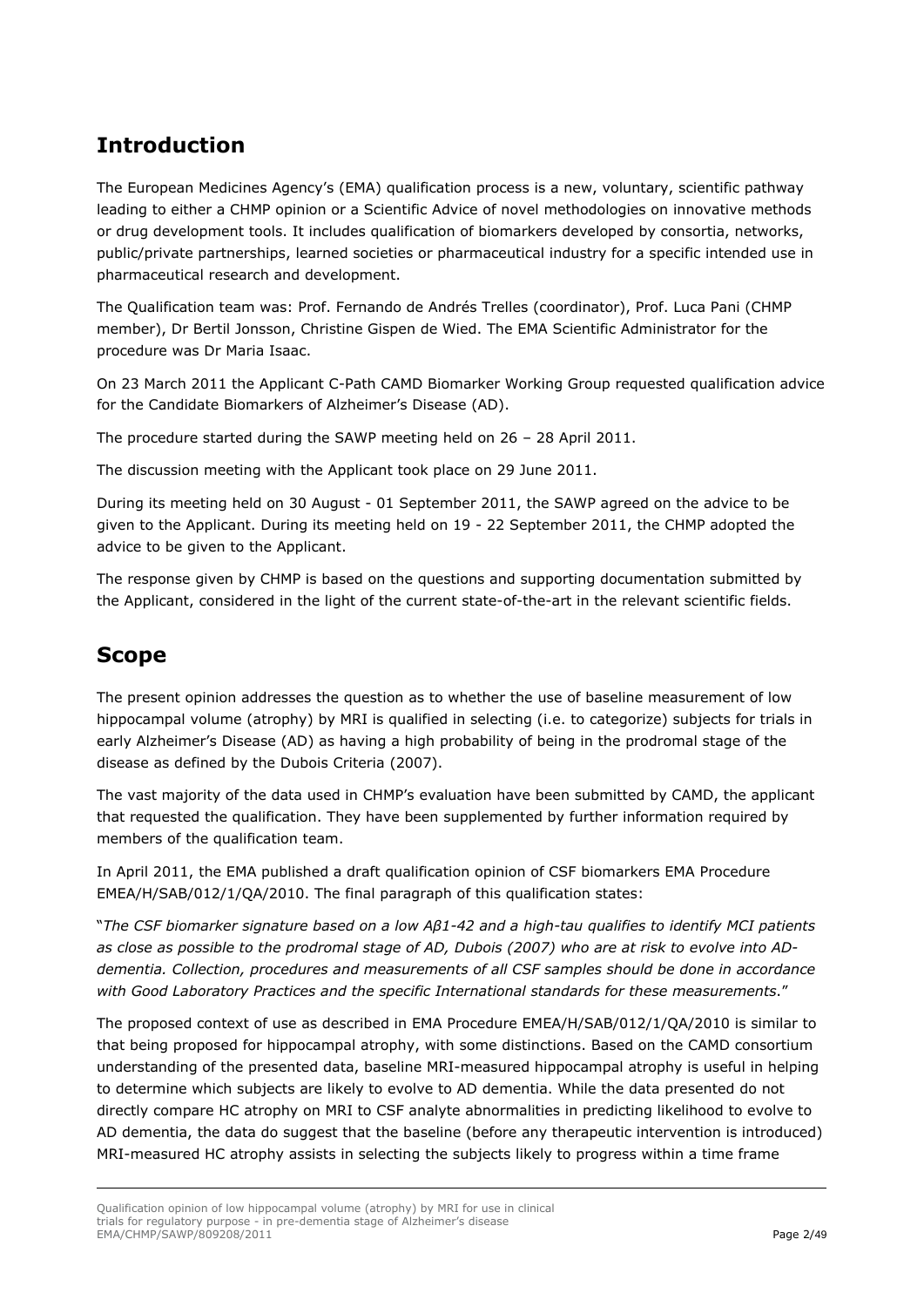suitable for clinical trials of therapeutics (Jack, 2010). CSF analytes may operate to determine the presence of AD pathology, while the MRI may operate to better define the timing of the evolution to AD dementia (Jack, 2011). Future analyses to determine the relative and/or added value of a combination of vMRI, CSF Aβ1-42, and CSF tau measurements to select patients into clinical trials may have merit, but are not the focus of this qualification.

The proposed utility of the baseline MRI measurement of HC atrophy is in subject selection for enrolment in an AD clinical trial. The subject at that juncture will not have been exposed to the investigational therapeutic compound under study, and the biomarker application is therefore not dependent on the mechanism of the investigational compound. As a result, the CAMD members concurred that it is inappropriate to define the use of the biomarker in the context of any single compound or mechanism. Doing so would unnecessarily restrict its application, utility, and generalizability for sponsors developing therapeutics for AD. Further, the data collected and presented here are independent of any investigational intervention. Although the disease modification treatments currently are only in the amyloid/tau mechanism class, future AD trials now need biomarkers based on Dubois criteria.

The data in support of this request for a qualification opinion of the proposed HC atrophy biomarker are derived from an extensive literature search. The literature search focused on subjects who started out with cognitive impairment and progressed to AD dementia. Traditionally, cognitive measures have been used as determinants of likelihood of progression to dementia, usually AD dementia. As the Dubois approach suggests, the addition of a supportive biomarker should increase the accuracy of the prediction of progression from a prodromal AD state to AD dementia. The vast majority of the published study results individually support this position: that, on average, the presence of baseline HC atrophy identified MCI subjects who progressed to AD dementia sooner and more reliably than those without the presence of MRI-measured HC atrophy.

The measurement tools used in the determination of cognitive impairment varied among the studies reviewed. No attempt was made here to catalogue the specific methodologies used across the studies. It is important to note the consistency of the predictive value of MRI-measured HC atrophy as reported in the cited trials despite the varying methodologies.

### **Background information**

### **Background information on the qualification**

#### **Theoretical modeling of the longitudinal trajectory of AD using biomarkers**

An understanding of how the various biomarkers (in particular MRI measured HC atrophy and CSF biomarkers) relate to one another is important for understanding both the utility of the MRI biomarker as proposed here, as well as how it may relate to the CSF biomarkers. In particular, the MRI measurement of HC atrophy detects a likely pathological process that gives evidence of ongoing neurodegeneration, and when seen in the hippocampus, the pathology is highly likely to be Alzheimer's disease.

A model (Jack et al., 2010), states that presence of brain amyloidosis is necessary, but not sufficient, to produce cognitive decline (as measured by CSF a-beta); rather, the neurodegenerative component of AD pathology is the direct substrate of cognitive impairment and the rate of cognitive decline is driven by the rate of neurodegeneration (HC atrophy as measured by MRI). In this proposed model,

Qualification opinion of low hippocampal volume (atrophy) by MRI for use in clinical trials for regulatory purpose - in pre-dementia stage of Alzheimer's disease EMA/CHMP/SAWP/809208/2011 **Page 3/49**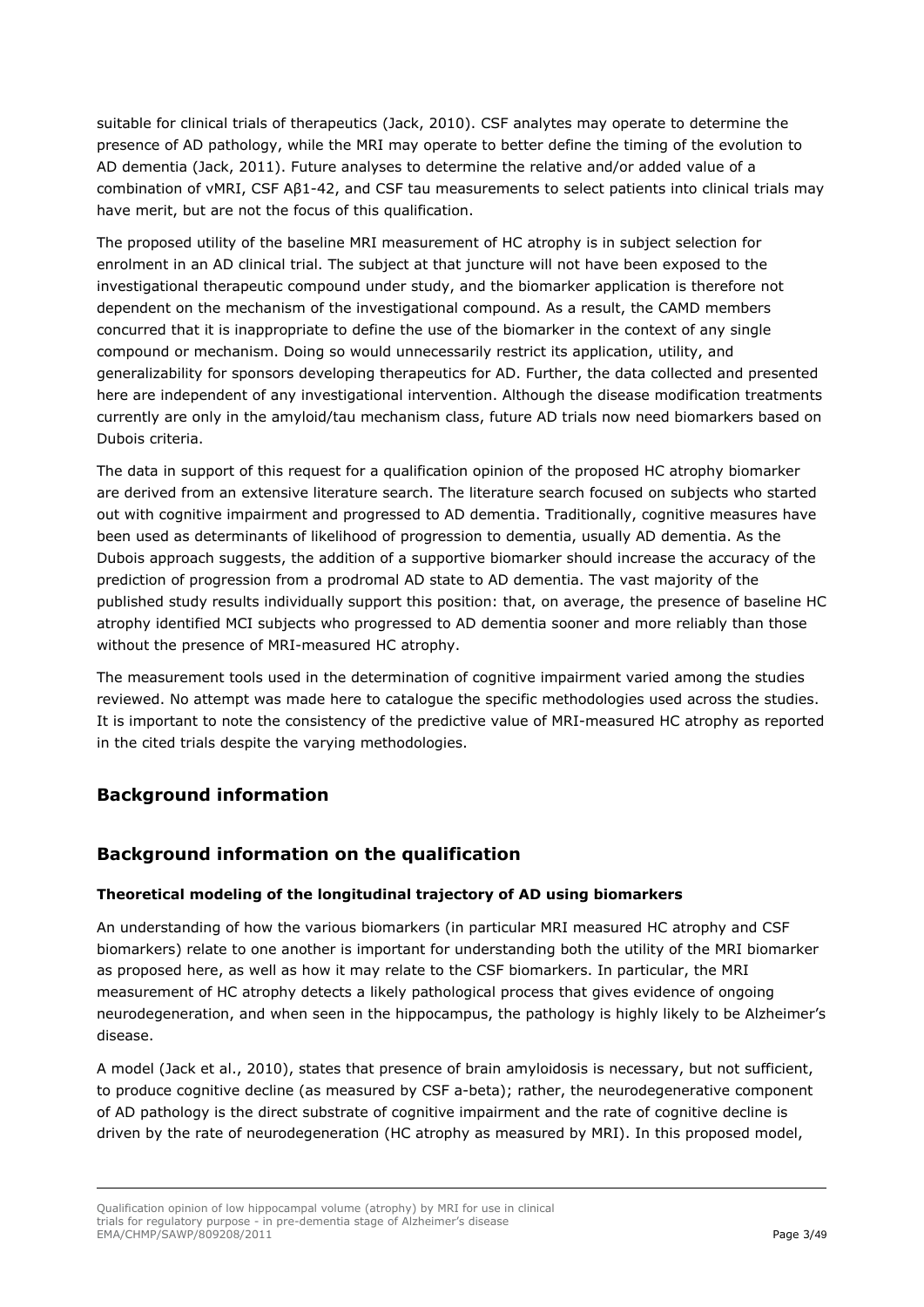amyloid deposition is dynamic early in the disease process (before cognition is impaired) while neurodegeneration is dynamic in the mid to late stage (as cognition measurably declines).

This disease biomarker model is becoming widely accepted as a framework, incorporating five putative AD biomarkers (based on several consortium consensus statements and literature reviews) into a comprehensive sequence of pathological events as patients progress from cognitively normal in middle age, to dementia in old age. There are presently five well-described biomarkers of AD. Both CSF Aβ1- 42 and amyloid PET imaging are biomarkers of AB plaque deposition. CSF tau is an indicator of tau pathology and associated neuronal injury. FDG PET measures AD mediated neuronal dysfunction while volumetric MRI measures AD mediated neurodegeneration. This model rests on the assumption that these five AD biomarkers become abnormal in a defined and sequential manner. The hypothesis states that amyloid PET imaging and Aβ1-42 become abnormal first, before cognitive symptoms appear, and do so as much as 20 years before the first clinical symptoms of AD are displayed. CSF tau and FDG PET become abnormal later; structural MRI is the last of the five major biomarkers to become abnormal. CSF tau, FDG PET and structural MRI correlate with clinical symptom severity; Aβ1-42 and amyloid PET imaging may not, but may be a more direct evidence of pathology. The hypothesis posits that together these five biomarkers of AD stage the complete trajectory, which may span as much as 30 years or more in affected individuals of AD. Figure 1 illustrates this model (Jack et al., 2010).

This model based on the pathological and clinical data leads to the conclusion that established biomarkers, such as vMRI measurement of hippocampal volume (atrophy), are useful for identifying those aMCI subjects who will evolve to the AD dementia (i.e., prodromal AD).

Figure 1: Hypothetical progression of pathological and clinical events that lead to Alzheimer's disease, as detected by use of different imaging techniques, functional measures, or biomarkers.



Increases in the extent of pathological abnormality are shown for each imaging measure and biomarker. ADL=activities of daily living; EMCI=early MCI; FDG-PET=18F-fluorodeoxyglucose PET; LMCI=late MCI (Jack et al 2010).

Qualification opinion of low hippocampal volume (atrophy) by MRI for use in clinical trials for regulatory purpose - in pre-dementia stage of Alzheimer's disease EMA/CHMP/SAWP/809208/2011 Page 4/49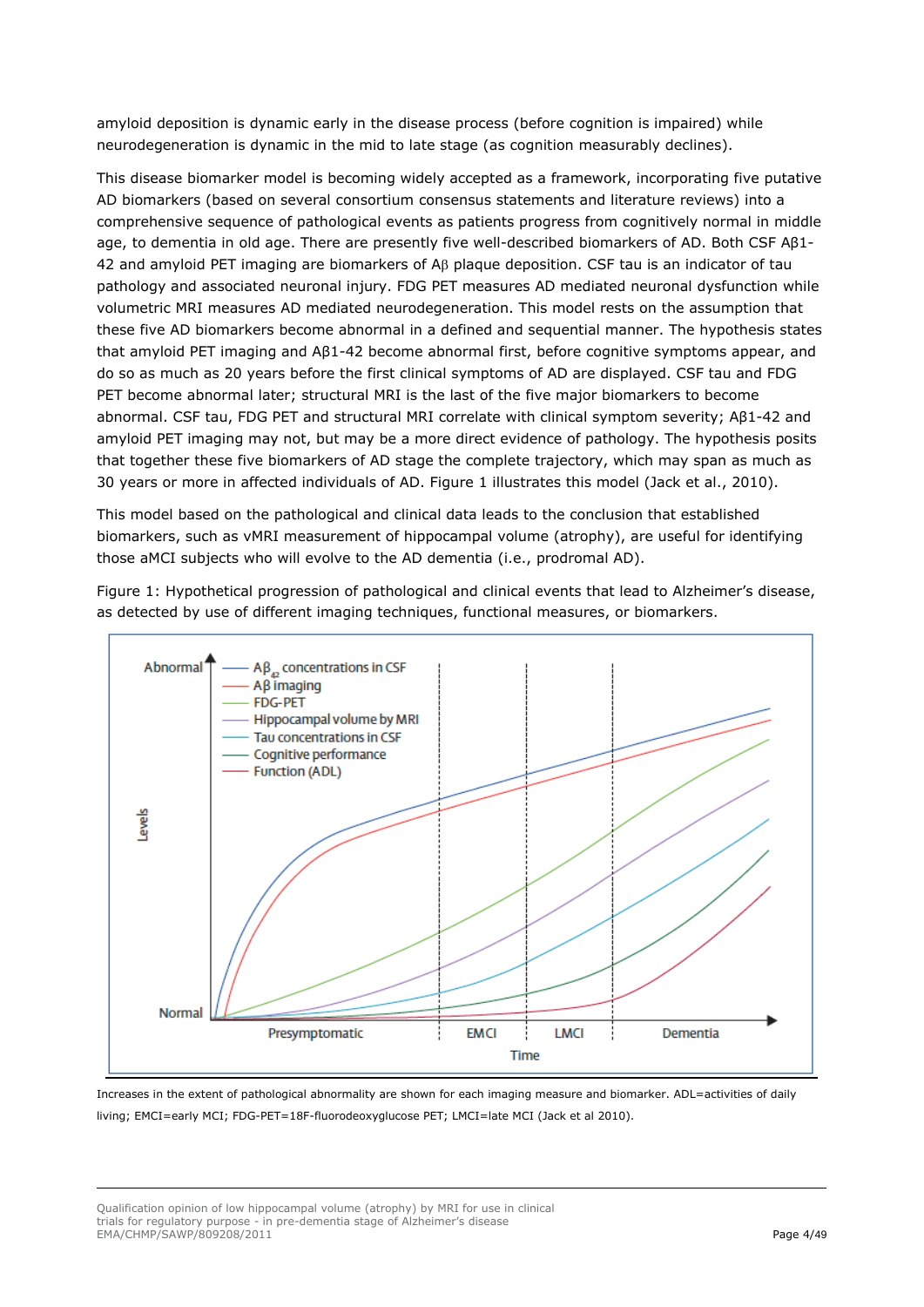#### **Pathophysiological rationale**

The topology of brain atrophy in AD mirrors that of neurofibrillary pathology (Braak, 1991; Whitwell, 2008; Whitwell, 2007). Atrophy begins, and is ultimately most severe, in the medial temporal lobe, particularly the entorhinal cortex and hippocampus. It has been well established histologically that the hippocampus is affected early in the disease with attendant grossly observable atrophy (Braak and Braak 1991). The sensitivity of volumetric MRI has reached a stage where it can demonstrate even mild AD entorhinal cortex and hippocampus volume reductions of 20–25% relative to normal age matched controls and thereby reflect the observed histopathology of AD (Jack 1997; Juottonen 1999; Lehericy 1994; Bobinski 2000; Xu 2000). There is evidence that volumetric MRI methods can provide more sensitive prediction of progression than CSF or cognitive testing alone (Vemuri, 2009).

Postmortem MRI measures of the hippocampal volume correlate with hippocampal cell counts (Bobinsky, 2000). Ante mortem MRI measures of hippocampal volume are not specific for AD, but do correlate with AD severity as measured by Braak stage at autopsy (Jack, 2002; Gosche, 2002; Jagust, 2008; Silbert, 2003). Patterns of atrophy on ante mortem MRI map onto Braak stage topography in subjects who have undergone ante mortem MRI and autopsy (Vemuri, 2008; Whitwell, 2008). Because other brain regions are also affected by AD pathology, other regions have been examined including entorhinal cortex, whole brain loss, ventricular volume, cingulate volume and others. The hippocampal volume has generally been a reliable predictor of the stage of disease as well as predicting the progression to AD dementia.

#### **Clinical evidence informing selection of HC atrophy as the proposed biomarker**

From among the comprehensive literature summarized in Tables 1 and 2, certain papers merit particular mention because of their precedence setting. Jack (1999) found that over a period of 32.6 months, 27 of 80 MCI patients went on to AD type dementia. Hippocampal atrophy at baseline was associated with crossover from MCI to AD (relative risk  $[RR]$ , 0.69,  $p = 0.015$ ). When hippocampal volume was entered into bivariate models—using age, postmenopausal estrogen replacement, standard neuropsychological tests, apolipoprotein E (APOE) genotype, history of ischemic heart disease, and hypertension—the RRs were not substantially different from that found univariately, and the associations between HC volume and crossover remained significant. Despite the small sample size, a significant relationship between baseline HC volume and crossover to AD illustrates both the strength of the association and the clinical potential of the technique. The W score is the value from a standard normal distribution corresponding to the observed percentile. For example, for a standard normal distribution, the 50, 5, and 2.5 percentiles are given by 0, 21.645, and 21.96, respectively. Thus, a patient with a hippocampal volume (adjusted for age and sex) at the fifth percentile in the normal value database would receive a W score of 21.645. Similarly, a patient at the 50th percentile would receive a W score of 0.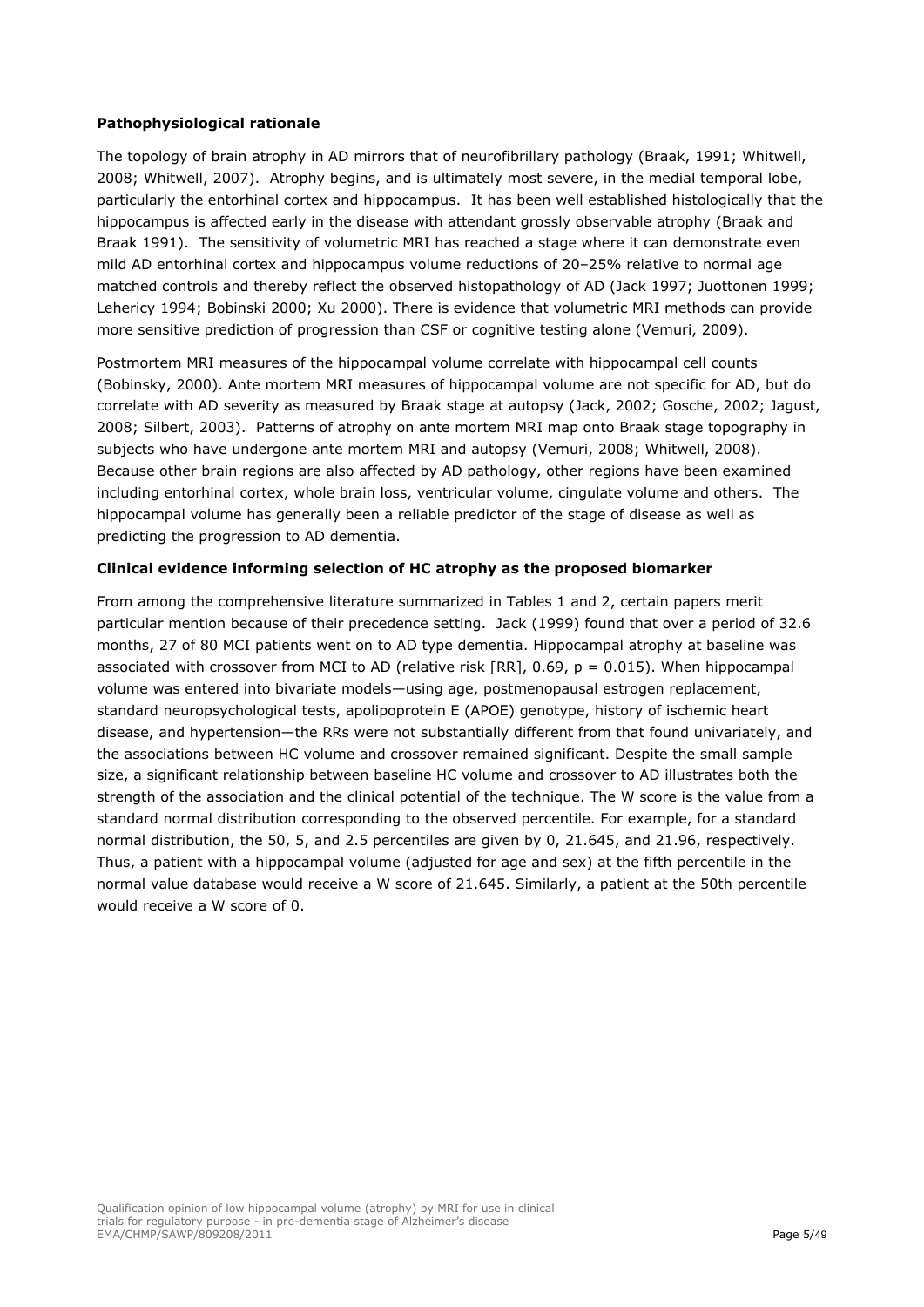#### Figure 2: Hippocampal W score and crossover.



Kaplan-Meier curves of patients whose hippocampal W score at baseline was  $> = 0$  (n=13), 0> W> -2.5 (n=54) and <= -2.5 (n=13), (Jack, 1999). Note: W-score is the relative score of the measured HC volume corrected for intracranial volume and compared to age and sex adjusted normals.

In a subsequent study, Jack (2005) examined both single time point MRI and rate of change MRI as predictors of future conversion from MCI to AD and found that baseline HC atrophy predicted conversion from MCI to AD dementia. This study supports the premise that cross-sectional HC volume is an important predictor of time to conversion among MCI subjects. In addition, atrophy rates of either whole brain or ventricle from serial scans provide predictive information about the hazard of subsequent conversion from MCI to AD, which is complimentary to that provided by a cross-sectional hippocampal measure. Among MCI patients, the key MRI predictors of conversion seem to be how much the hippocampus has atrophied at the baseline time point, suggesting that the brain has been atrophying for the 1 to 2 years before baseline.

Subjects with MCI who subsequently converted to AD have also been shown to have a lower baseline hippocampal volume compared with those MCI subjects that do not convert in the same time interval (Chupin et al. 2009; Devanand et al. 2007; Jack et al. 2000; Risacher et al. 2009; Leung et al. 2010).

Longitudinal studies that have assessed multiple time-points over the course of the disease have demonstrated that rates of atrophy are not changing at a linear rate over time, but instead tend to accelerate as the disease progresses. Two earlier studies investigating subjects with familial AD demonstrated that rates of whole brain and hippocampal atrophy increase over time as the subjects progress from clinically normal to AD (Ridha et al. 2006). This phenomenon has recently been investigated and confirmed in two larger cohorts (Jack et al. 2008). Whitwell (2007) described how cognitive changes before and up to dementia can be categorized as a continuum. This matches the progression that is observed clinically, which encompasses a long, slow early phase.

#### **vMRI measurement standardization**

In submitting this data, CAMD has made no assumptions regarding specific image acquisition or analytic methodology. That the results are as consistent as they are without uniform standardization of specific methodology in acquisition and analysis speaks to the robustness of the biomarker. As used in a clinical trial, a single methodology for acquisition is typically specified to be consistent across each of the trial sites. In addition, a single core lab is now generally selected based on specific experience and attention to acquisition quality control and consistent analysis processes. This, in turn, determines the excellent reliability of the final vMRI numeric endpoint.

There is no single standard normative hippocampal volume or a widely accepted definition of what constitutes atrophy outside of individual laboratories. Initiatives such as Alzheimer's Disease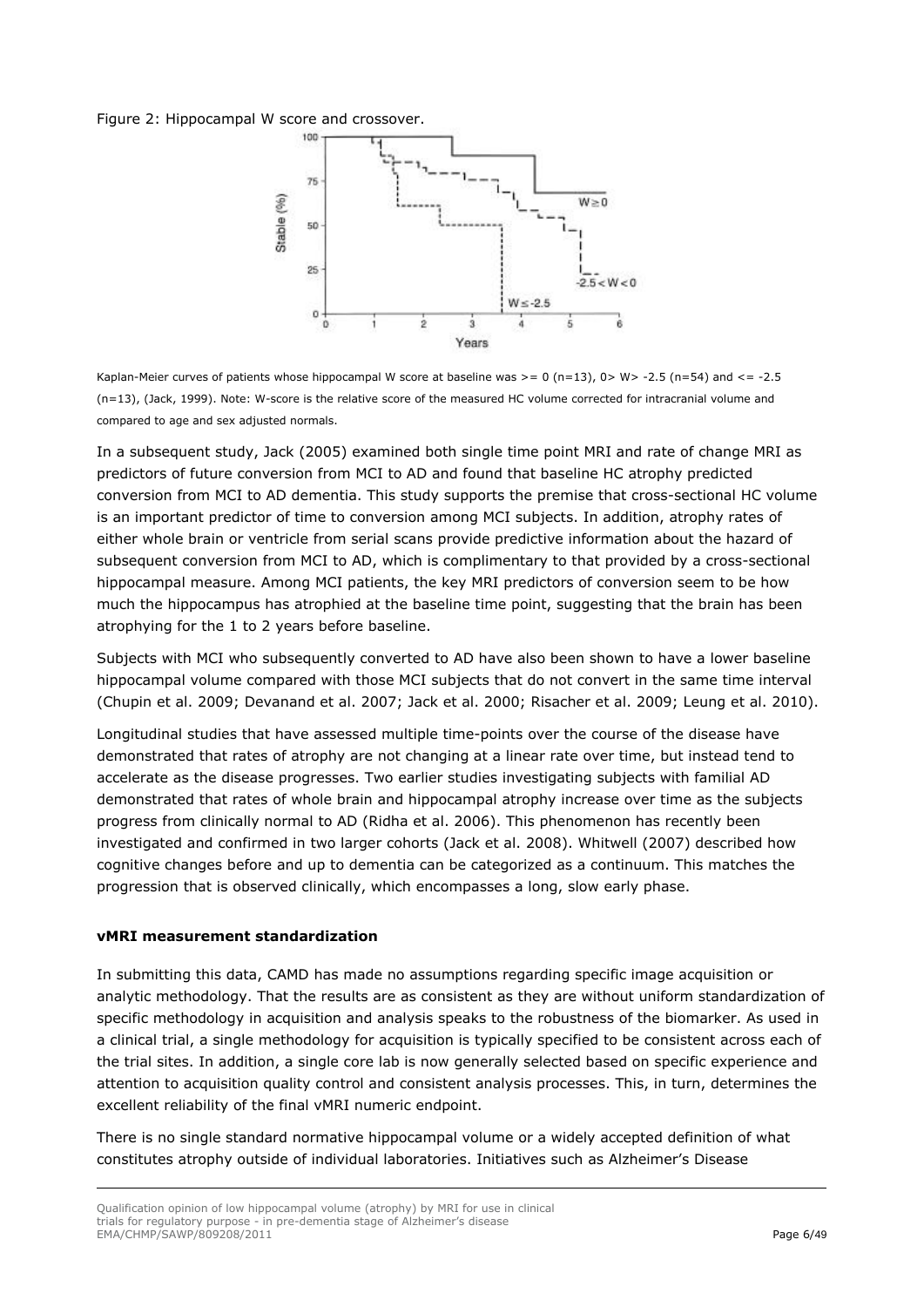Neuroimaging Initiative (ADNI) in North America, and their counterparts in Europe, Japan, and Australia among others, have standardized image acquisition and post-processing methods. These (or similar) standards have been adopted in most subsequent trials.

However, in a laboratory with experience in applying an analytic technique, the measurement of HC volumes will be internally consistent and reliable (as illustrated in the submitted papers). This is felt by the CAMD consortium members to be sufficiently accurate to, on a lab-by-lab basis, determine their normal values and from that, derive a numeric volume below which the subject will meet criteria for the categorization as likely to progress to AD dementia. The various means hitherto employed for these determinations are described in the submitted articles.

An effort to standardize and publish HC volumes is now underway through a cooperative effort of the European Alzheimer's Disease Centers (EADC) – ADNI Hippocampal Harmonization Effort (Frisoni 2011, Boccardi 2010). This effort is intended to establish a Reference Standard of hand-drawn hippocampal volumes that can be distributed to the various core laboratories to compare their methodologies with this standard.

Even without these published standards, the ability of an individual laboratory to set its own standards as long as sufficient attention is given to accepted methodology, the accuracy is believed to be sufficiently advanced and reliable to justify use in multicenter clinical trials for the stated context of use.

#### **Summary**

CAMD has presented data from an extensive literature review in which all but two of the identified studies found that baseline measurement of low HC volume (atrophy) predicts evolution to AD dementia. This predictive value is reported in the great majority of studies, despite different analytic methodologies and statistical approaches. Standardization of hippocampal volume measurement is being addressed through international efforts to enable cross study comparisons. Single center centralized reading, however, as utilized in multicenter trials, can demonstrate appropriate internal reproducibility of volume calculations sufficient for clinical trials use. The data presented here support the proposed context of use.

In application, subjects with episodic memory deficits (the core diagnostic criteria of Dubois, 2007) would receive vMRI HC volume evaluation as part of the trial participation selection process. This evaluation would be expected to improve the patient selection by predicting which subjects would likely progress to AD dementia within a time range appropriate for a therapeutic clinical trial. This enrichment strategy will enable enrollment of subjects who are more likely to benefit from a treatment, and thus will enable a trial sponsor to reduce subject numbers and increase power, all of which should facilitate a trial with an informative outcome.

Early detection of AD is thought to offer the best opportunity for effective intervention, however this has been problematic. Retrospective assessment of older clinical trials which enrolled subjects defined cognitively as having mild cognitive impairment (MCI) (i.e., without assessing biomarkers) and followed them through to conversion to AD shows that that the rate of conversion was generally not accurately estimated. Trials had to be amended to increase the sample size and/or increase duration of the trial, in some cases up to four years. This high cost, in terms of both time and resources, has delayed beneficial treatments reaching patients in need, and has discouraged clinical development.

Qualification opinion of low hippocampal volume (atrophy) by MRI for use in clinical trials for regulatory purpose - in pre-dementia stage of Alzheimer's disease EMA/CHMP/SAWP/809208/2011 Page 7/49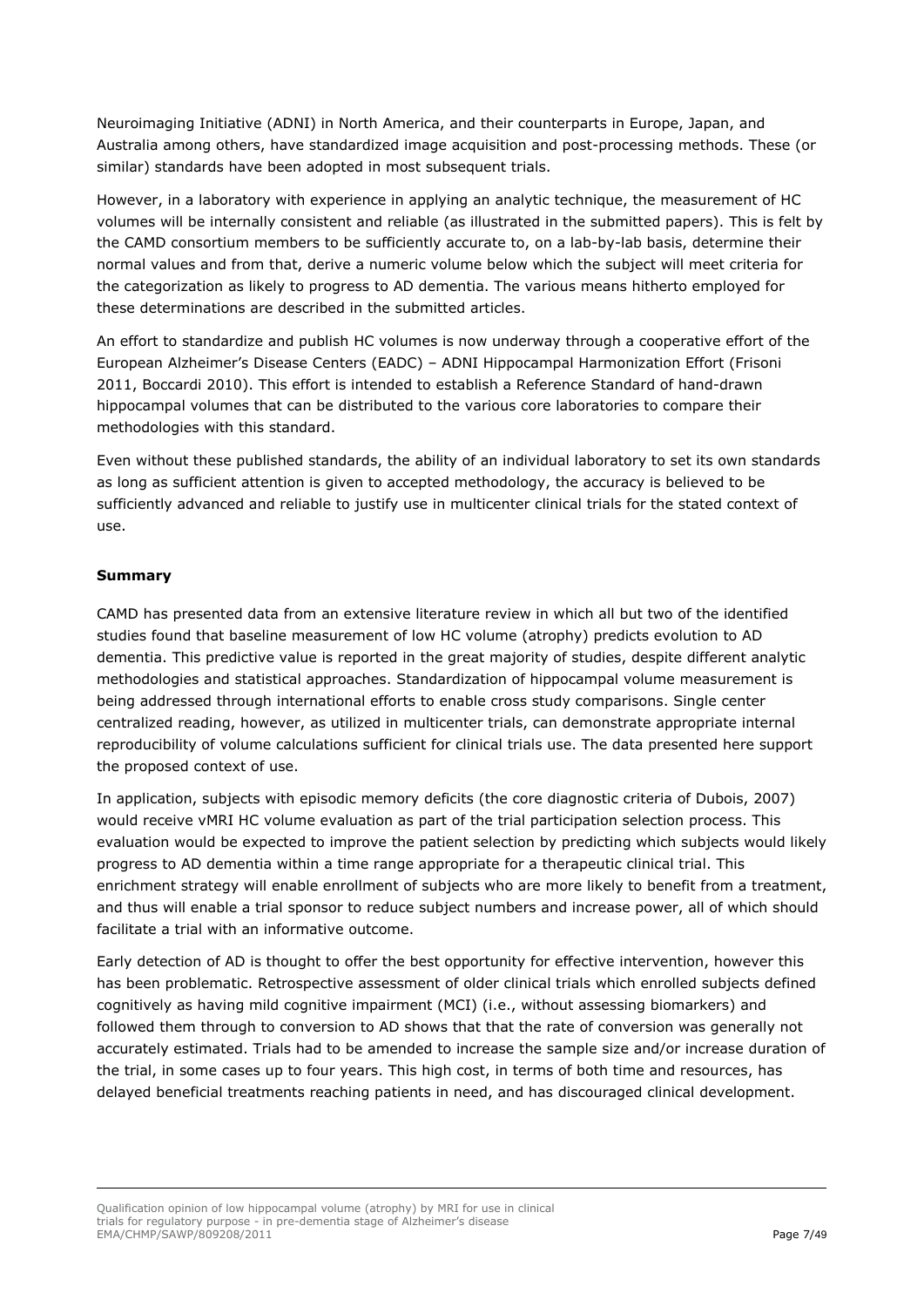One of the challenges of conducting clinical trials for AD has been the lack of reliable tools for predicting which subjects with cognitive impairment (but without dementia) will evolve to AD dementia over the course of the trial.

AD is pathologically characterized by the presence of microscopic extracellular neuritic plaques and intracellular neurofibrillary tangles. AD tangle pathology progresses from medial temporal lobe structures, such as the entorhinal cortex and hippocampus, to encompass the whole cortex, whereas plaque pathology is largely cortical and increases with disease severity.

The lack of widely accepted ante-mortem criteria to identify patients with AD pathology at early symptomatic stages has handicapped sponsors' efforts to develop, and regulatory authority's ability to evaluate, putative disease-modifying drugs. Previous attempts to develop such criteria have lacked the desired diagnostic sensitivity and specificity. For example, aMCI (Petersen 2004) describes individuals with clinical characteristics that are likely to represent a high likelihood of progression to AD. However, populations defined in this way exhibit marked differences in the severity of clinical symptomatology, rates of progression to AD dementia, likelihood of progression to AD dementia and level of APO E4 carrier status (Feldman et al., 2007). To know with more certainty which patients with episodic memory impairment would progress to AD dementia is of benefit for predementa trials.

The topology of brain atrophy in AD mirrors that of neurofibrillary pathology (Braak, 1991; Whitwell, 2008; Whitwell, 2007). Atrophy begins, and is ultimately most severe, in the medial temporal lobe, particularly the entorhinal cortex and hippocampus. It has been well established histologically that the hippocampus is affected early in the disease with attendant grossly observable atrophy (Braak and Braak, 1991). The sensitivity of volumetric MRI has reached a stage where it can demonstrate even mild AD entorhinal cortex and hippocampus volume reductions of 20–25%, relative to normal agematched controls, and thereby reflect the observed histopathology of AD (Jack, 1997; Juottonen, 1999; Lehericy, 1994; Bobinski, 2000; Xu, 2000). There is evidence that volumetric MRI methods can provide more sensitive prediction of progression than CSF or cognitive testing alone (Vemuri, 2009).

One of the results of AD pathology is cerebral atrophy, which can be visualized using vMRI (Barnes et al., 2009). Studies show MRI volumetric markers as eligible candidates for predictors of AD from a predementia phase. Rates of change in several volumetric measures, including whole-brain and HC atrophy rates, correlate closely with changes in cognitive performance (Frisoni et al., 2010). In a meta-analysis, medial temporal lobe atrophy is estimated to have 73% sensitivity and 81% specificity for predicting whether patients with amnestic MCI will convert to dementia (Schmand et al., 2010). Structural MRI has gained increasing acceptance in clinical settings as a sensitive and powerful marker of neurodegeneration and cognitive progression (Frisoni et al., 2010).

As volumetric MRI has gained increasing acceptance in clinical settings as a sensitive and powerful marker of neurodegeneration progression (Frisoni et al., 2010), there arises a need to extensively examine the precision of volumetric MRI as a predictor of progression to AD dementia. The following sections of this document tabulate the data, which support the CAMD proposal for HC atrophy as a qualified biomarker for AD.

#### Specifically:

It is proposed that baseline measurement of low hippocampal volume (atrophy) by MRI in patients with episodic memory deficit (Dubois criteria) can be used to predict whether such patients are likely to evolve to AD type dementia during the course of an AD clinical trial.

The Dubois research criteria for the diagnosis of AD (Dubois et al., 2007) specify a stepwise approach as follows:

Qualification opinion of low hippocampal volume (atrophy) by MRI for use in clinical trials for regulatory purpose - in pre-dementia stage of Alzheimer's disease EMA/CHMP/SAWP/809208/2011 **Page 8/49**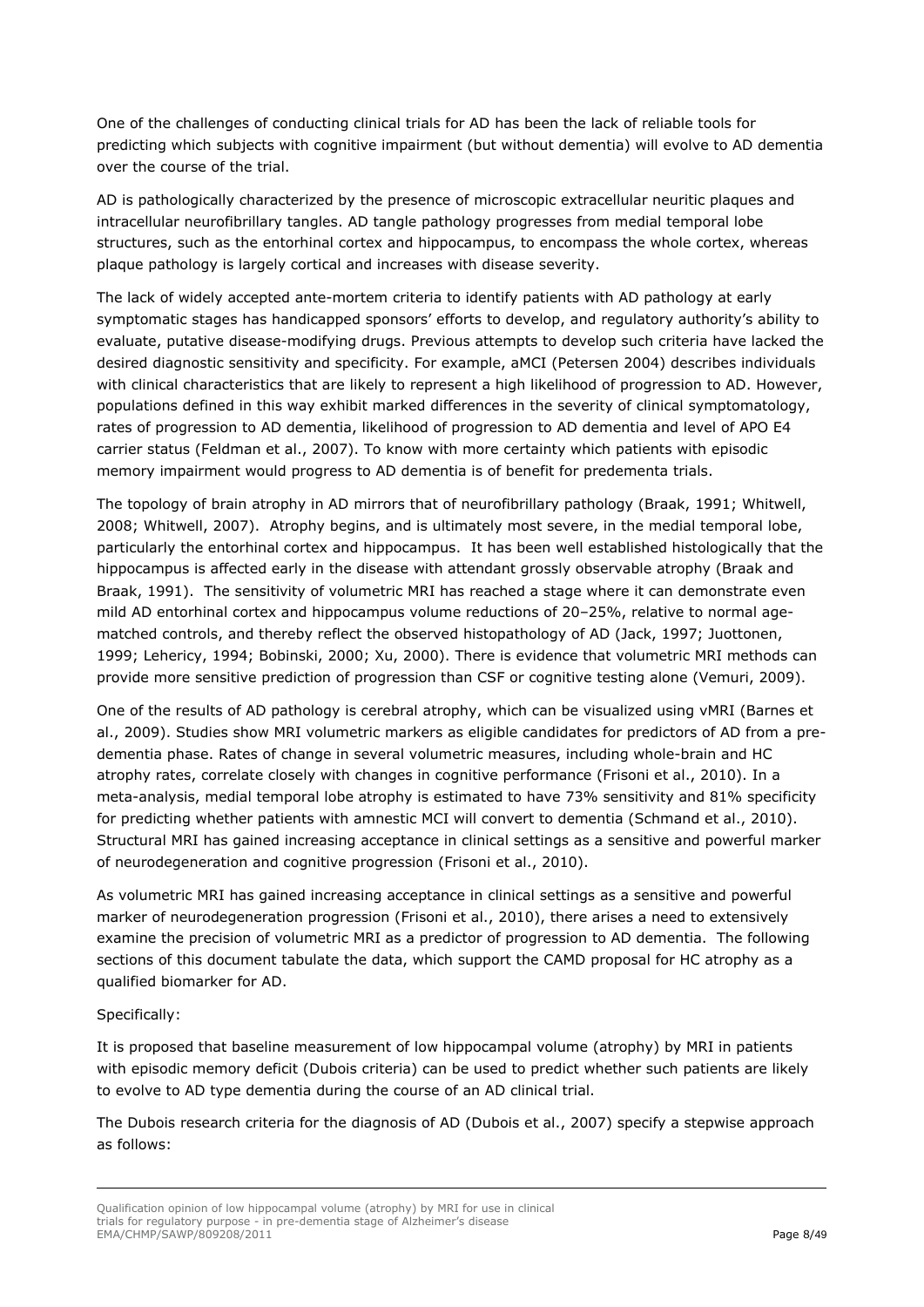*"In the absence of completely specific biomarkers, the clinical diagnosis of AD can still be only probabilistic, even in the case of typical AD. To meet criteria for probable AD, an affected individual must fulfil criterion A (the core clinical criterion) and at least one or more of the supportive biomarker criteria…."* 

These supportive features include MRI measures:

*"Volume loss of hippocampi, entorhinal cortex, amygdala evidenced on MRI with qualitative ratings using visual scoring (referenced to well characterised population with age norms) or quantitative volumetry of regions of interest (referenced to well characterised population with age norms)."* 

Furthermore, in naming MRI measures to the supportive features, Dubois et al. state:

"*Over the past two decades since the NINCDS–ADRDA criteria were published, great progress has been made in identifying the AD-associated structural and molecular changes in the brain and their biochemical footprints. MRI enables detailed visualisation of MTL structures implicated in the core diagnostic feature of AD*."

Early stage AD by Dubois criteria which include biomarker criteria above, is named prodromal AD, since the dementia has not appeared. This is the population for this EMA submission's context of use.

Note that the term atrophy, as described above, specifies that a volume loss be compared to well characterised norms. The term atrophy corresponds to that seen pathologically and is measured *in vivo* by the volumetric MRI techniques.

A large body of published literature supports the measurement of hippocampal atrophy as a tool to identify patients in the prodromal stage of AD. The analysis of a systematic literature review conducted by the Coalition Against Major Diseases (CAMD) supporting this use is described herein.

Diagnostic criteria "pre-Dubois" limited the ability to enroll prodromal AD subjects on a rational basis, i.e., using biomarkers to define and enroll appropriate populations. More reliable and accurate assessment of the likelihood of AD progression during the course of a clinical trial would allow for increased statistical power and could decrease unnecessary exposure to study drug for subjects with a low likelihood of progression.

Baseline measurement of low hippocampal volume (i.e., atrophy) is a supportive indicator of evolution.

CAMD with the help of consortium members conducted a systematic literature review with the specific goal of identifying longitudinal studies that evaluated MRI-assessed hippocampal atrophy as a biomarker in predicting conversion to AD dementia from a baseline memory impaired state, either amnestic MCI or MCI determined by criteria outlined in each article. The details of this review are discussed below, with stepwise methods utilized in the literature review listed in Study Inclusion Decision Tree.

### **Question 1**

**It is proposed that baseline measurement of low hippocampal volume (atrophy) by MRI in patients with episodic memory deficit (Dubois criteria) is a useful means of predicting those likely to evolve to AD dementia during the course of an AD clinical trial.** 

**Does the CHMP agree that the data supports the qualification of HC atrophy, as detected by vMRI in patients with episodic memory deficit, as a biomarker predictive of evolution to AD dementia?** 

Qualification opinion of low hippocampal volume (atrophy) by MRI for use in clinical trials for regulatory purpose - in pre-dementia stage of Alzheimer's disease EMA/CHMP/SAWP/809208/2011 Processional example of the material capacity of the control of the control of the page 9/49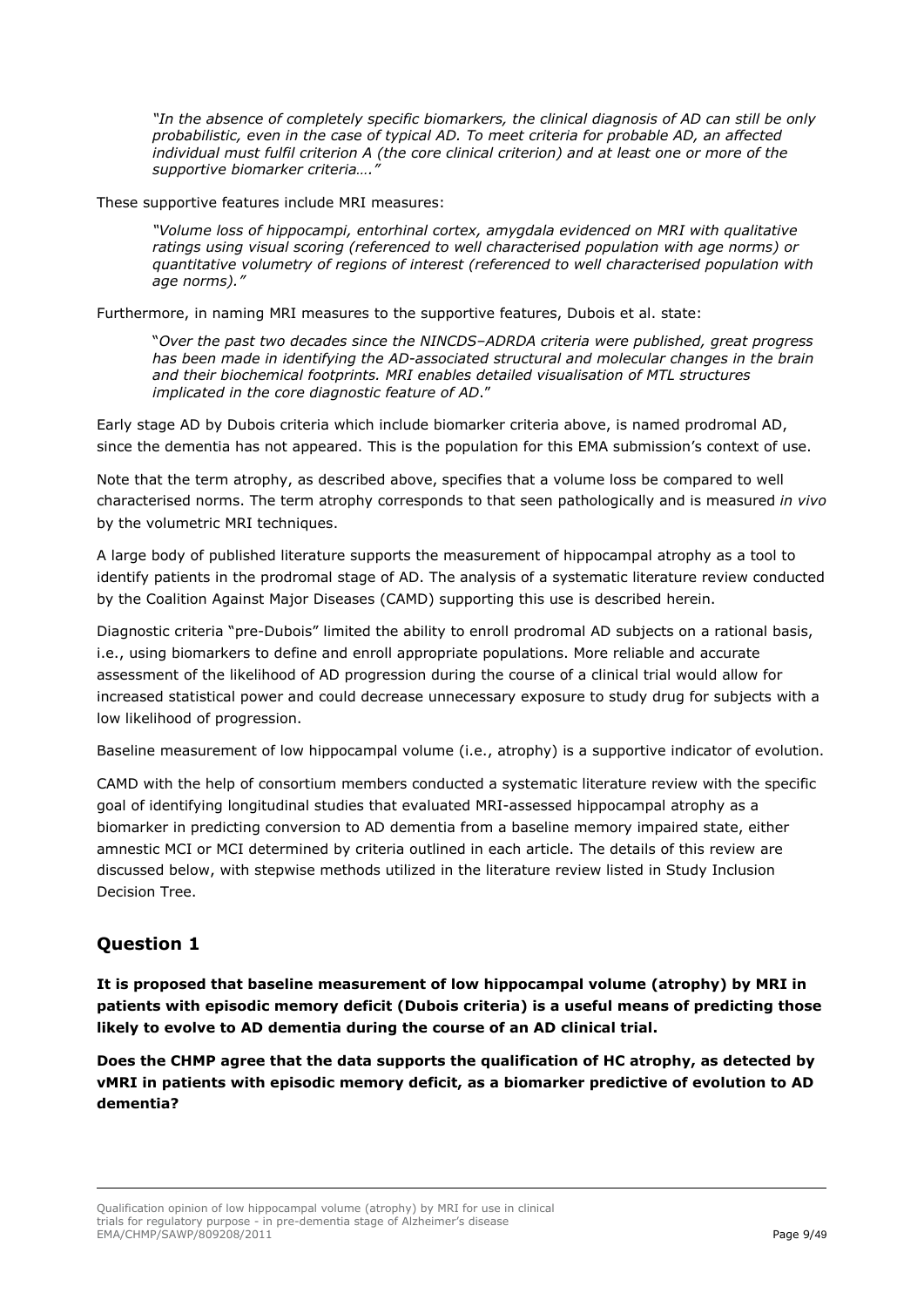### **Applicant's position**

Through an extensive review of the published literature, CAMD has concluded that there is substantial evidence to support the proposed context of use for an HC atrophy biomarker. In support of the request for qualification of HC atrophy as a biomarker predictive of the evolution to AD dementia, CAMD submits this comprehensive literature review of the data published from worldwide, peerreviewed, English language, clinical studies, according to the analysis plan described herein. The supporting data are derived from a literature review, encompassing the period from 1 January 1995 through 23 March 2011.

A systematic review was conducted of the published literature of the performance of hippocampal volume, as measured by vMRI, in predicting progression from a memory impaired status to AD dementia. The literature search objectives were: to determine if baseline measurement of low hippocampal volume (atrophy) by MRI in patients with episodic memory deficit (Dubois criteria) or MCI is a useful means of predicting those patients likely to evolve to AD.

Specifically, we have incorporated here the identified literature that reports on the use of MRI-based volumetric measures of hippocampal volume as a predictor of conversion from memory impairment status to AD type dementia.

The specific methodology used to generate the literature review is described in detail under the Methods heading of this document (following the Results below). Overall, the search processes yielded 27 studies that fit the pre-specified search criteria. These are listed in Table 2.

#### *Results: volumetric MRI in predicting progression to AD*

The results of the 27 accepted studies are tabulated in Table 2 below. The focus of the accepted studies is the baseline hippocampal atrophy in MCI subjects measured using vMRI with the investigative question regarding the ability of vMRI measurement of HC volume to predict progression to AD. Most studies were published in the last five years. The follow-up duration of all studies ranged from 18 months (Fellgiebel et al., 2006) to 108 months (Desikan et al., 2008).

#### *US studies:* 17 studies

Study sample size ranged from 21 (Kantarchi et al., 2005) to 335 subjects (Leung et al., 2010)

#### *European studies:* 9 studies

Represented countries included Finland (Herukka et al., 2008; Tapiola et al., 2008), Germany (Fellgiebel et al., 2006), Italy, (Galluzzi et al., 2010), Sweden (Eckerstrom et al., 2008), The Netherlands (Henneman et al., 2009; Visser et al., 1999, 2002), and the United Kingdom (Galton et al., 2005). The study sample size ranged from 13 subjects (Fellgiebel et al., 2006; Visser et al., 1999) to 90 subjects (Galluzzi et al., 2010).

#### *Asian studies:* 1 study

The study was conducted in Taiwan and included 58 subjects (Wang et al., 2009).

The same groups of authors wrote several of these papers and, therefore, there is a possibility that some patients overlap in these studies. The accepted list of studies labels these studies with possible overlapping subjects as "Population overlap".

Hippocampal volume measurements were reported with various methods: as a total volume of both hippocampi, or as separate measurements for left and right hippocampi. These data are presented in Table 2 without adjustment.

Qualification opinion of low hippocampal volume (atrophy) by MRI for use in clinical trials for regulatory purpose - in pre-dementia stage of Alzheimer's disease EMA/CHMP/SAWP/809208/2011 **Page 10/49**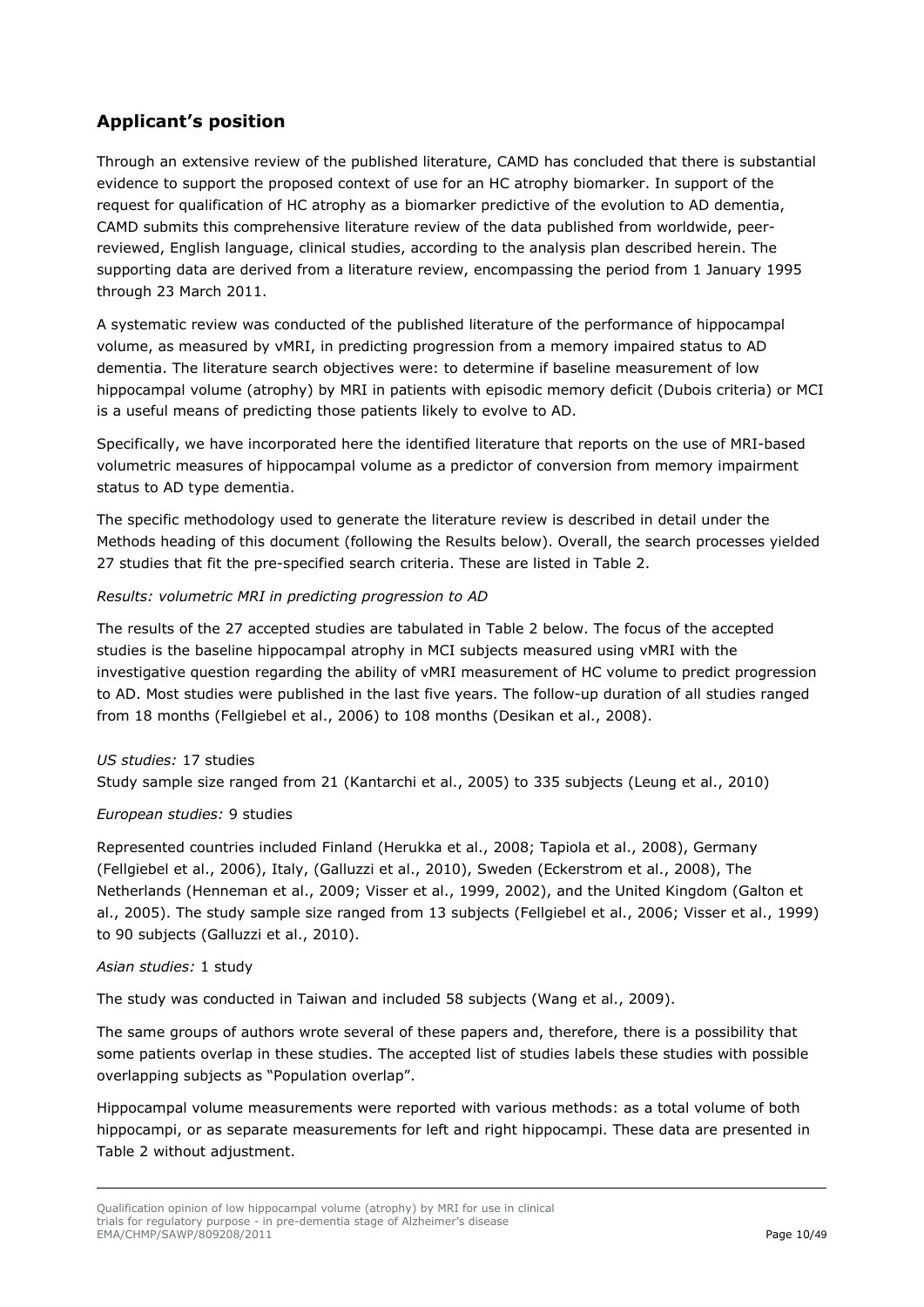While several studies reported hippocampal atrophy rates for subjects who did and did not progress to AD (Desikan et al., 2008; Jack et al., 2000, 2008; Leung et al., 2010; Stoub et al., 2010; Wang et al., 2009) these studies are outside the specific context of use. The context of use specifies that the MRI based hippocampal volume be measured at a single time point (baseline), appropriate for subject inclusion into a clinical trial. Measuring a rate requires a separate MRI and its hippocampal measurement at two different time points and, therefore, is outside the context of use.

#### *Study Results: hazard ratios, sensitivity, and specificity of vMRI biomarkers*

Of the accepted studies evaluating HC atrophy in predicting progression to AD, 19 reported proportional hazards or measurements of diagnostic accuracy in predicting conversion to AD (Table 2).

Cox proportional hazard models revealed that subjects who converted to AD during the trial had lower hippocampal volume (atrophy) at baseline than those who remained stable. The results were significant (at a  $p=0.05$ ) in those with MCI at baseline.

Six of the accepted studies reported sensitivities and five reported specificities. Reported sensitivity ranged from 50% to 90.9% and specificity ranged from 61.9% to 90%. Hazard ratios and AUC are specified as alternative supportive evidence where sensitivity and specificity were not otherwise reported.

All but two of the included studies supported the context of use. The findings from these supportive studies show significantly smaller baseline hippocampal volumes for AD converters as compared to nonconverters (Convit et al., 2000; Devanand et al., 2007; Eckerstrom et al., 2008; Herukka et al., 2008; Jack et al., 2000, 2010; Kantarci et al., 2005; Killiany et al., 2002; Landau et al., 2010; Leung et al., 2010; Stoub et al., 2010; Tapiola et al., 2008; Visser et al., 1999) (Table 2).

These results were consistent across all studies except two (Fellgiebel et al., 2006 and Whitwell et al., 2009), in which no significant difference in baseline hippocampal volume was detected between AD converters and stable subjects (Table 2).

The Fellgiebel study was a small study with only 13 subjects, and is likely too small to be able to draw any meaningful conclusions. The Whitwell study suggested some patients in the stable MCI cohort, despite a minimum three year follow-up, might have been in a prodromal stage of AD and hence exhibiting a smaller hippocampal baseline. Despite the lack of distinguishing HC atrophy, Whitwell found a number of statistically significant losses in grey matter structures other than the hippocampus.

At least two of the 19 studies reporting a statistically significant result also reported that the association was no longer significant after adjustment for age, sex, and intracranial volume (Jack 2005, Killiany 2002), though many studies reported robust effect sizes and statistical significance despite several adjustments.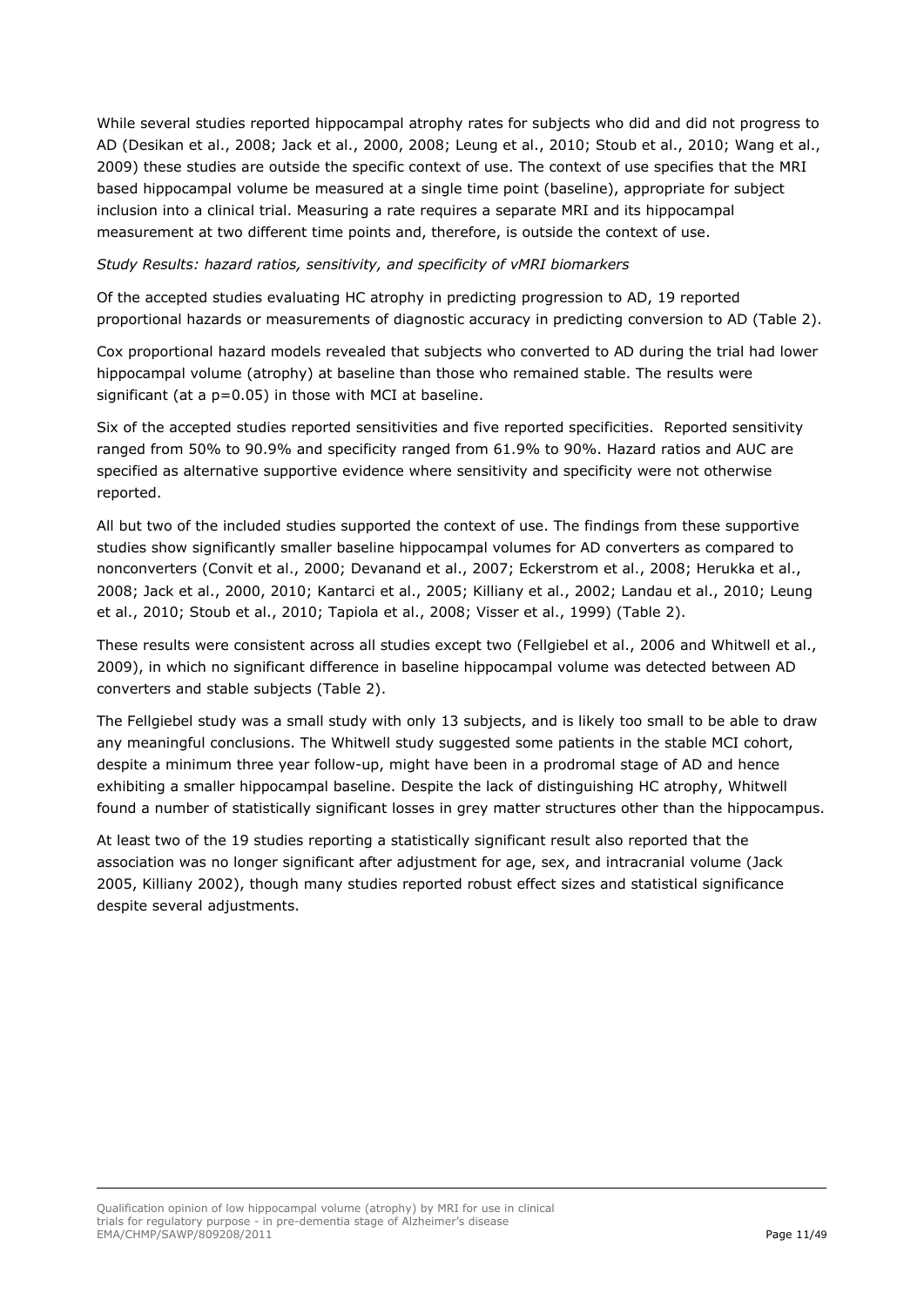| study                | follow-up<br>(range),<br>months | type of<br>subjects                    | sample<br>size | $\mathbf N$<br>converting<br>to AD | $\boldsymbol{\mathsf{N}}$<br>stable<br><b>MCI</b> | comparison          | HR, OR<br>(95% CI)                                                                    | P value           | sensitivity<br>(95% CI) | specificity<br>(95% CI) | <b>AUC</b><br>(95% CI) |
|----------------------|---------------------------------|----------------------------------------|----------------|------------------------------------|---------------------------------------------------|---------------------|---------------------------------------------------------------------------------------|-------------------|-------------------------|-------------------------|------------------------|
| Bakkour A<br>2009    | 32.4                            | Questionable<br>AD (QAD,<br>$CDF=0.5)$ | 49             | 20                                 | 29                                                | QAD-AD vs.<br>QAD   |                                                                                       |                   | 83%                     | 50%                     | 0.65                   |
| Convit A<br>2000     | 38.4                            | Normal or<br>MCI                       | 46             | 14                                 | 32                                                |                     |                                                                                       |                   |                         |                         |                        |
| Desikan RS<br>2009   | 60                              | MCI                                    | 129            | 44                                 | 85                                                | MCI-S vs.<br>MCI-AD | Crude HR:<br>0.64<br>$(0.47 -$<br>0.87)<br>Adjusted<br>HR: 0.73<br>$(0.51 -$<br>1.04) | 0.005<br>0.08     |                         |                         |                        |
| Desikan RS<br>2008   | 108                             | MCI                                    | 47             | 25                                 | 22                                                |                     |                                                                                       |                   |                         |                         |                        |
| Devanand DP<br>2007  | 36                              | MCI                                    | 139            | 31                                 | 102                                               | MCI-AD vs.<br>MCI-S | 3.62<br>$(1.93 -$<br>6.80) 2.89<br>$(1.52 -$<br>5.51)                                 | < 0.0001<br>0.019 | 61.3%                   | 80% (fixed)             | 0.77                   |
| Eckerstrom C<br>2008 | 24                              | MCI                                    | 42             | 13                                 | 21                                                |                     |                                                                                       |                   |                         |                         |                        |
| Fellgiebel A<br>2006 | 18                              | aMCI                                   | 13             | 6                                  | $\overline{7}$                                    |                     |                                                                                       |                   |                         |                         |                        |

Table 1: Longitudinal Studies of Hippocampal Atrophy and Progression to Alzheimer's Disease: HRs, Sensitivity, Specificity, and AUC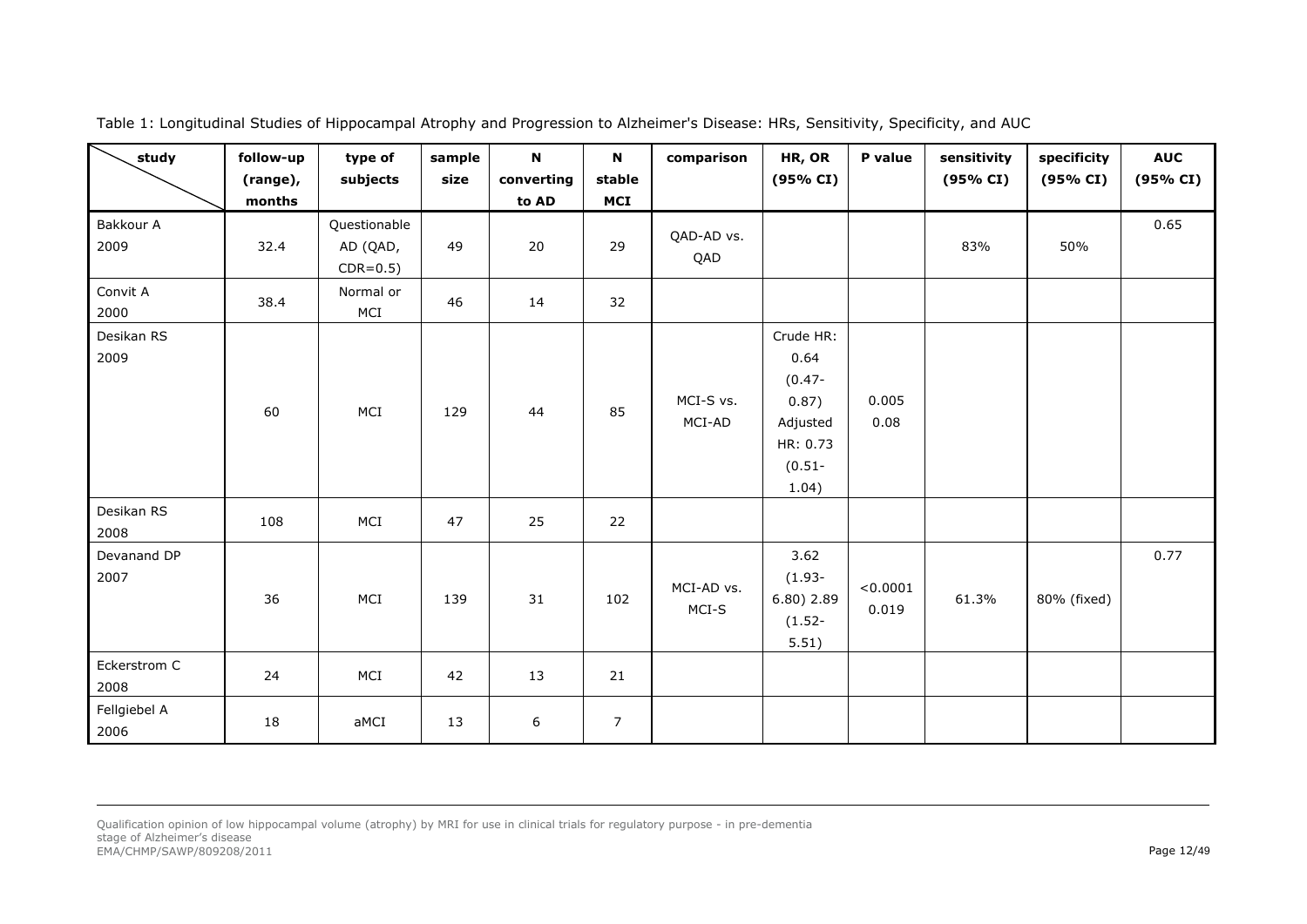| study                | follow-up<br>(range),<br>months | type of<br>subjects                                                      | sample<br>size | $\mathbf N$<br>converting<br>to AD | $\boldsymbol{\mathsf{N}}$<br>stable<br><b>MCI</b> | comparison                              | HR, OR<br>(95% CI)                                                             | P value | sensitivity<br>(95% CI)              | specificity<br>(95% CI)                   | <b>AUC</b><br>(95% CI)                      |
|----------------------|---------------------------------|--------------------------------------------------------------------------|----------------|------------------------------------|---------------------------------------------------|-----------------------------------------|--------------------------------------------------------------------------------|---------|--------------------------------------|-------------------------------------------|---------------------------------------------|
| Fleisher AS<br>2008  | 36                              | aMCI                                                                     | 129            | 53                                 | 76                                                | MCI-S vs.<br>MCI-AD                     |                                                                                |         |                                      |                                           | 60.4% (52-<br>68.8)                         |
| Galluzzi S<br>2010   | $24.0 \pm 13.9$<br>(SD)         | MCI                                                                      | 90             | 24                                 | 51                                                | MCI-NC vs.<br>MCI-AD                    |                                                                                |         |                                      |                                           | <b>AUC</b><br>0.73, 95%<br>CI 0.57-<br>0.89 |
| Galton CJ<br>2005    | 24                              | questionable<br>dementia<br>(Memory<br>complaints<br>yielded CDR<br>0.5) | 31             | 11                                 | 18                                                | Non-<br>converters vs.<br>AD-converters |                                                                                |         | Left HC:<br>63.6% Right<br>HC: 90.9% | Left HC:<br>88.9%<br>Right HC:<br>88.9%   |                                             |
| Henneman WJP<br>2009 | 21.6                            | MCI                                                                      | 44             | 23                                 | 16                                                | MCI-AD vs.<br>MCI-S                     | HC<br>volume:<br>$7.4(2.4-$<br>23.0) HC<br>atrophy<br>rate: 3.9<br>$(1.6-9.9)$ | < 0.05  |                                      |                                           |                                             |
| Herukka SK<br>2008   | 40.6-57.2                       | MCI                                                                      | 21             | 8                                  | 13                                                | MCI-AD vs.<br>MCI-S                     | Right HC:<br>15.8 (1.4-<br>174.2)                                              |         | Left HC:<br>75%; Right<br>HC: 87.5%  | Left HC:<br>$61.5\%;$<br>Right HC:<br>69% |                                             |
| Jack CR<br>2010      | 19                              | MCI                                                                      | 218            | 89                                 | 129                                               | MCI-S vs.<br>MCI-AD                     | $HR=2.6$<br>$(1.8 - 3.8)$<br>25% vs.                                           | 0.001   |                                      |                                           |                                             |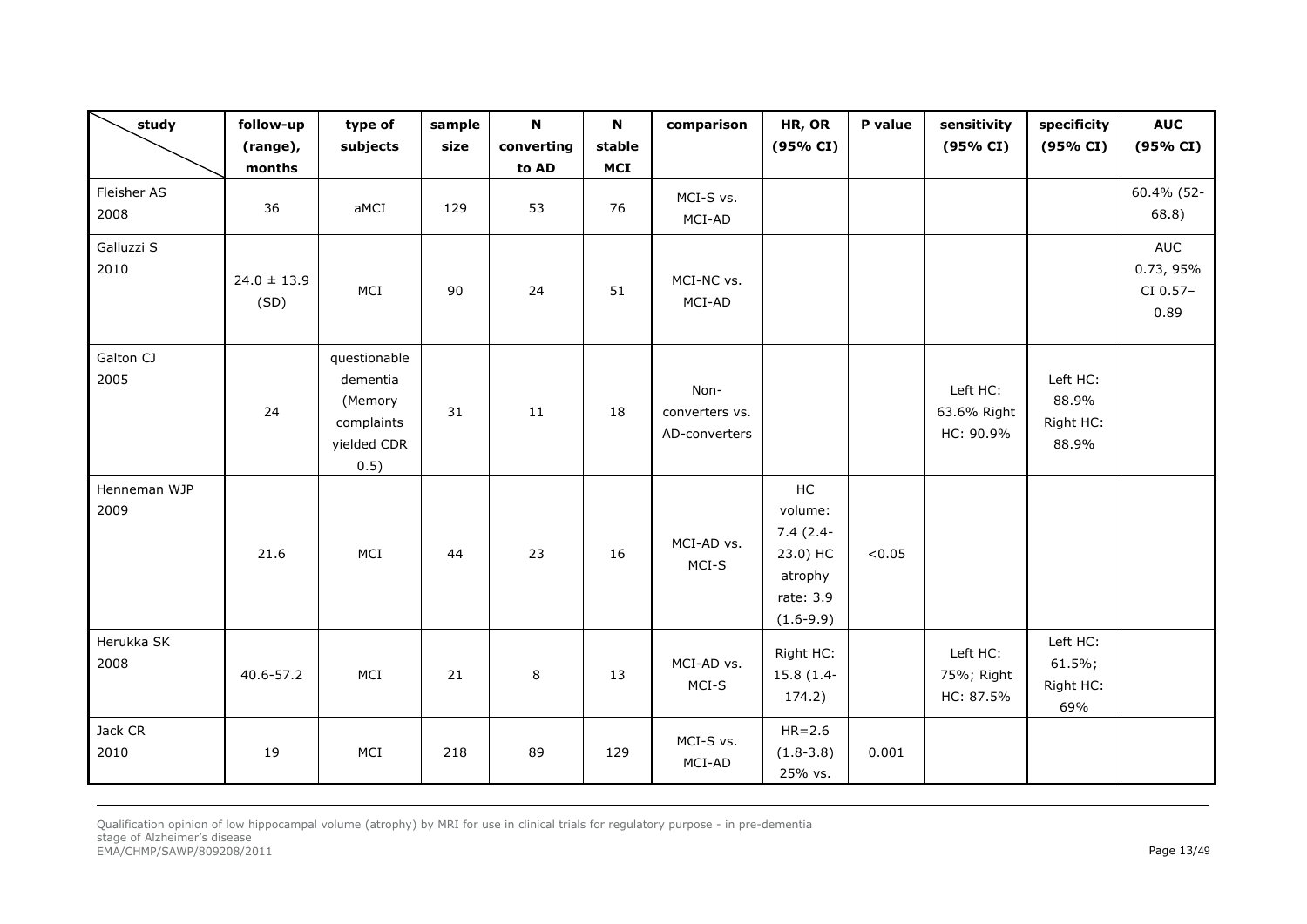| study               | follow-up<br>(range),<br>months | type of<br>subjects                         | sample<br>size | $\mathbf N$<br>converting<br>to AD | $\boldsymbol{\mathsf{N}}$<br>stable<br><b>MCI</b> | comparison                | HR, OR<br>(95% CI)                                                      | P value | sensitivity<br>(95% CI) | specificity<br>(95% CI) | <b>AUC</b><br>(95% CI) |
|---------------------|---------------------------------|---------------------------------------------|----------------|------------------------------------|---------------------------------------------------|---------------------------|-------------------------------------------------------------------------|---------|-------------------------|-------------------------|------------------------|
|                     |                                 |                                             |                |                                    |                                                   |                           | 75%                                                                     |         |                         |                         |                        |
| Jack CR<br>2008     | 36                              |                                             | 131            | 52                                 | 79                                                |                           |                                                                         |         |                         |                         |                        |
| Jack CR<br>2005     | 22.8                            | aMCI                                        | 72             | 39                                 | 33                                                | MCI-AD vs.<br>MCI-S       | HC<br>volume:<br>$1.51(1.1-$<br>$2.0)$ HC<br>APC: 1.13<br>$(0.8 - 1.5)$ | 0.002   |                         |                         |                        |
| Jack CR<br>2000     | 34.8 (24-<br>48)                | MCI                                         | 43             | 18                                 | 25                                                |                           |                                                                         |         |                         |                         |                        |
| Jack CR<br>1999     | 32.6                            | MCI                                         | 80             | 27                                 | 53                                                | MCI-S vs.<br>MCI-AD       | 0.69                                                                    | 0.015   |                         |                         |                        |
| Kantarci K<br>2005  | 36.4                            | aMCI                                        | $21\,$         | 12                                 | $\mathsf 9$                                       | MCI-AD vs.<br>MCI-S       | 2.5<br>$(1.0 - 6.2)$                                                    | 0.02    |                         |                         |                        |
| Killiany RJ<br>2002 | 36                              | Questionable<br>${\sf AD}$<br>$(CDR = 0.5)$ | 94             | 21                                 | 73                                                | CDR 0.5-AD<br>vs. CDR 0.5 | 1.5<br>$(1.0 - 2.31)$                                                   | < 0.05  | <b>NS</b>               | <b>NS</b>               |                        |
| Landau SM<br>2010   | 22.8                            | MCI                                         | 85             | 28                                 | 57                                                | MCI-AD vs.<br>MCI-S       | 2.49<br>$(1.02 -$<br>5.96)                                              | 0.04    | 79%                     | 82%                     |                        |
| Leung KK<br>2010    | 22.8                            | MCI                                         | 335            | 123                                | 204                                               |                           |                                                                         |         |                         |                         |                        |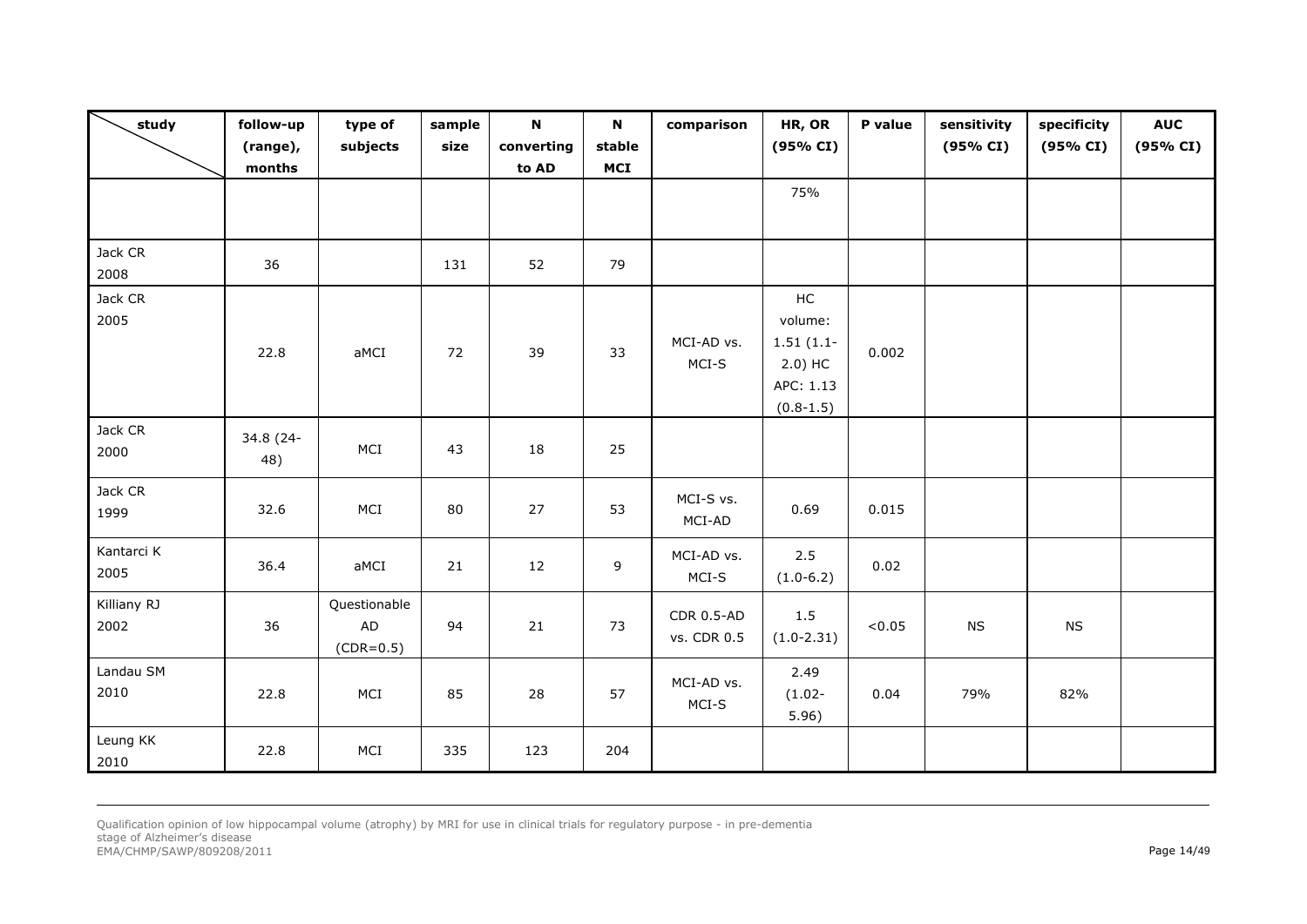| study               | follow-up<br>(range),<br>months | type of<br>subjects | sample<br>size | $\mathbf N$<br>converting<br>to AD | $\boldsymbol{\mathsf{N}}$<br>stable<br><b>MCI</b> | comparison            | HR, OR<br>(95% CI)                                                                                                              | P value                 | sensitivity<br>(95% CI) | specificity<br>(95% CI) | <b>AUC</b><br>(95% CI) |
|---------------------|---------------------------------|---------------------|----------------|------------------------------------|---------------------------------------------------|-----------------------|---------------------------------------------------------------------------------------------------------------------------------|-------------------------|-------------------------|-------------------------|------------------------|
| Stoub TR<br>2010    | 60                              | aMCI                | 29             | 11                                 | 18                                                |                       |                                                                                                                                 |                         |                         |                         |                        |
| Tapiola T<br>2008   | 34 (10-54)                      | MCI                 | 60             | 9                                  | 47                                                | MCI-S vs.<br>MCI-AD   | Left HC:<br>0.739<br>$(0.55 -$<br>1.00)<br>Right HC:<br>0.668<br>$(0.49 -$<br>0.91)<br>Total HC:<br>0.815<br>$(0.69 -$<br>0.97) | 0.05<br><0.01<br>< 0.05 |                         |                         |                        |
| Visser PJ<br>1999   | 36                              | MCI                 | 13             | 9                                  | $\overline{4}$                                    | MCI-S vs.<br>MCI-AD   | $\sf HC$<br>$OR = 0.21$<br>$(0.05 -$<br>0.99)                                                                                   | 0.02                    |                         |                         |                        |
| Visser PJ<br>2002   | 22.8 (12-<br>36)                | MCI                 | 30             | $\overline{7}$                     | 23                                                |                       |                                                                                                                                 |                         | 50%                     | 90%                     |                        |
| Wang PN<br>2009     | 21.9 (10.7-<br>32.8)            | aMCI                | 58             | 19                                 | 39                                                | MCI-AD vs.<br>$MCI-S$ | Left HC<br>volume:<br>$HR = 0.38$<br>$(0.10 -$<br>0.88)                                                                         | 0.03                    | 76.2%                   |                         |                        |
| Whitwell JL<br>2008 | 44                              | aMCI                | 63             | 42                                 | 21                                                |                       |                                                                                                                                 |                         |                         |                         |                        |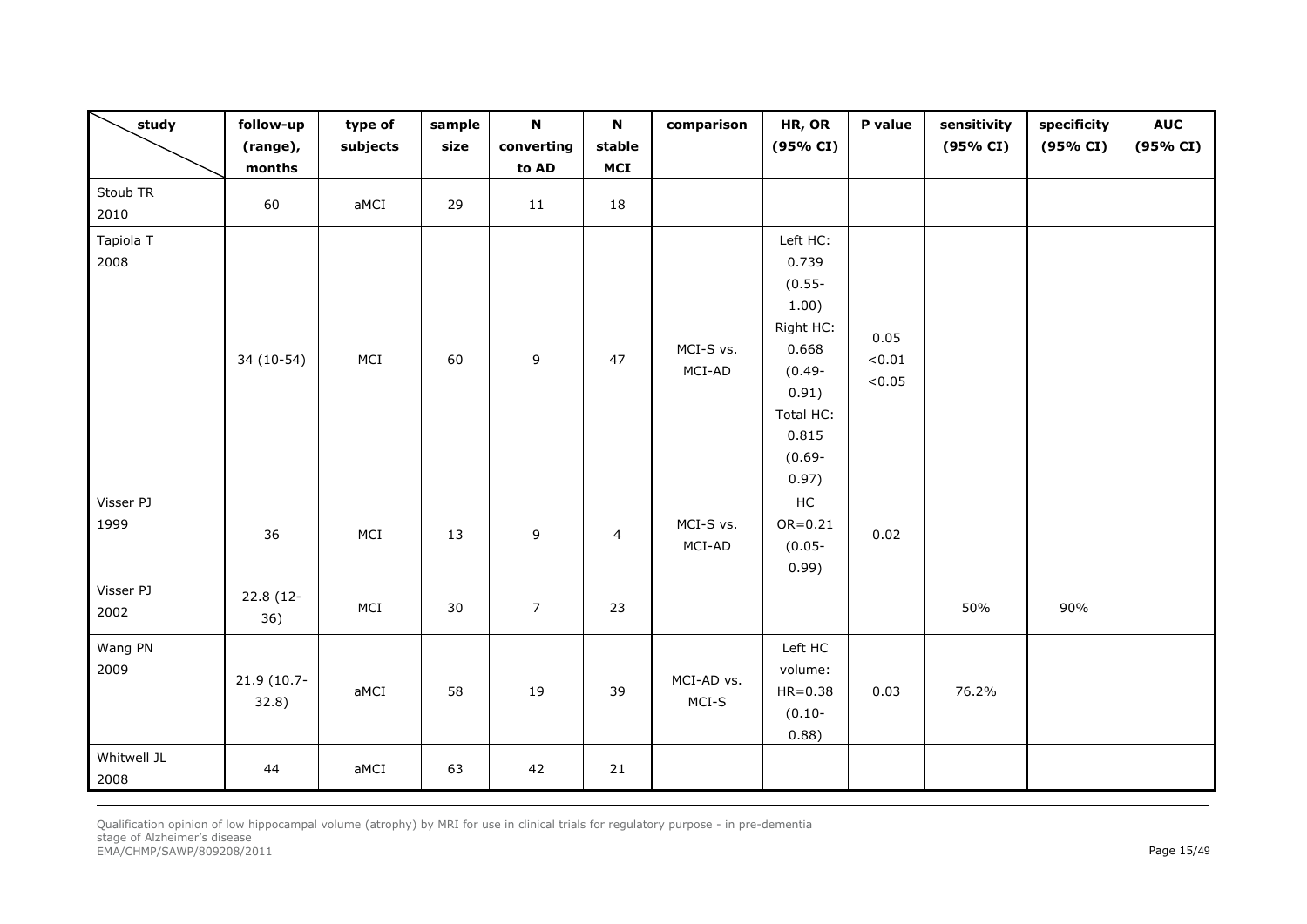AD = Alzheimer's disease; AUC = area under the curve; CDR = clinical dementia rating; CI = confidence interval; HC = hippocampus; HR = hazard ratio; MCI = mild cognitive impairment; OR = odds ratio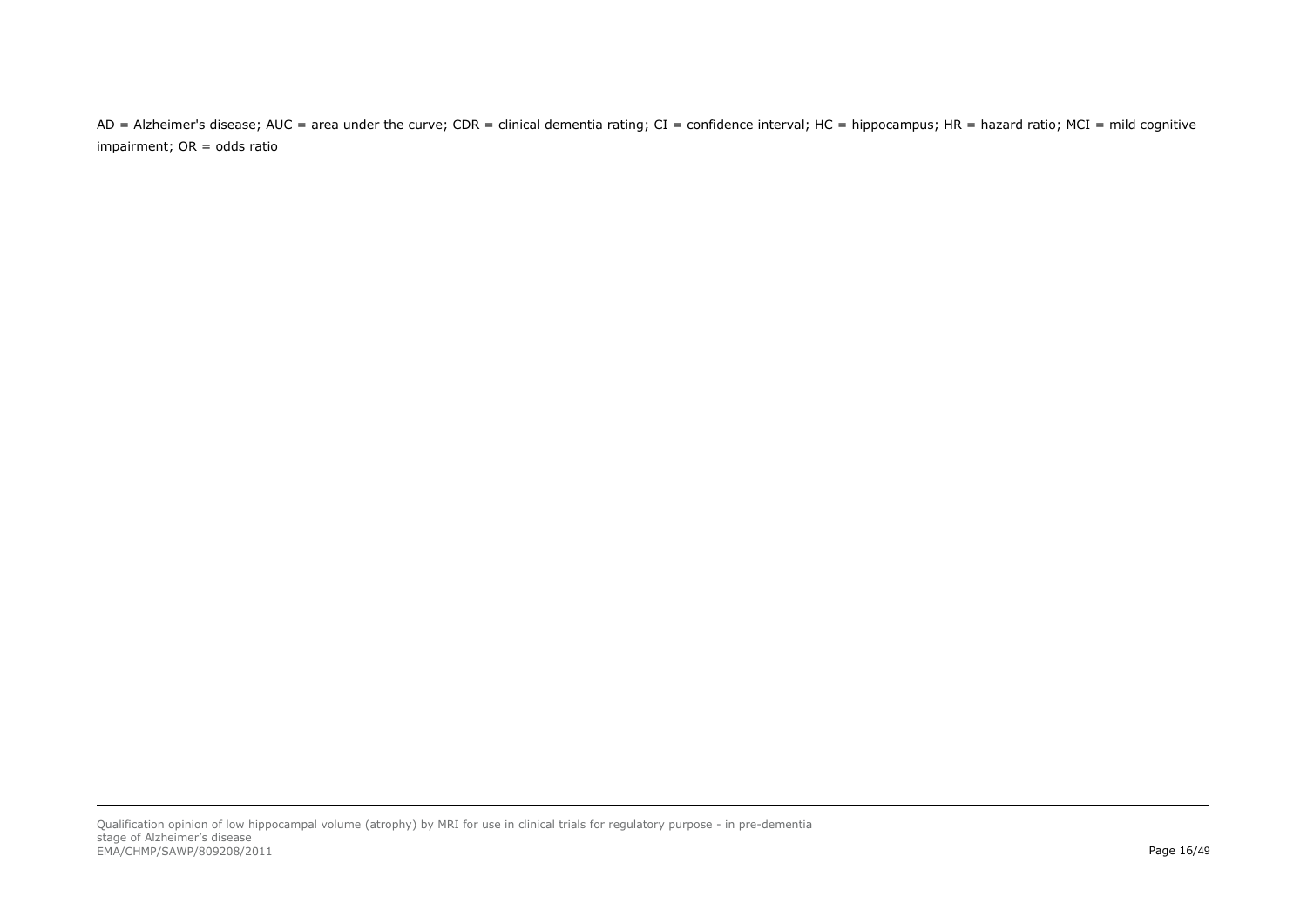#### **Literature search methodology**

The plan for the literature search is described herein. Procedures for this review followed established methods used in the science of systematic review research.

The source of data was limited to studies published in English between 1 January 1995 and through 23 March 2011. The literature search included both electronic and manual components. The electronic search was performed in MEDLINE (via PubMed) and EMBASE.

The search of MEDLINE was conducted using the following search strategy:

#### *PubMed Search Strategy*

Search: ("alzheimer disease"[MeSH Terms] OR "alzheimer disease"[TIAB] OR "alzheimer's disease"[TIAB] OR "alzheimers disease"[TIAB] OR "predementia" OR "pre-dementia" OR "mild cognitive"[TIAB] OR "cognitive impairment"[TIAB] or "cognitive decline"[tiab] OR "age associated memory impairment"[TIAB])

Magnetic resonance imaging [MeSH] and ("volume" or "temporal" or "temporal lobe"[mesh] or hippocam<sup>\*</sup> OR "hippocampus"[mesh] OR "limbic" OR "whole brain")

Clinical Trial [Publication Type] OR Comparative Study [Publication type] OR "Epidemiologic studies"[mesh] OR "clinical trial" OR "longitudinal study" OR "cohort study" OR "retrospective study" OR "observational study"

Editorial[ptyp] OR Letter[ptyp] OR Addresses[ptyp] OR Bibliography[ptyp] OR Biography[ptyp] OR Comment[ptyp] OR Dictionary[ptyp] OR Directory[ptyp] OR Duplicate Publication[ptyp] OR Festschrift[ptyp] OR Interview[ptyp] OR In Vitro[ptyp] OR Legal Cases[ptyp] OR Legislation[ptyp] OR News[ptyp] OR Newspaper Article[ptyp] OR Overall[ptyp] OR Patient Education Handout[ptyp] OR Periodical Index[ptyp] OR review[ptyp] OR case reports[ptyp]

PubMed Search Limits: Humans, English, Publication Date from 1 Jan 1995 to 23 March 2011

The same search strategy was used to search EMBASE.

#### *EMBASE Search Strategy:*

Search: 'Alzheimer disease'/exp OR 'alzheimer disease' OR 'alzheimers disease' OR 'predementia' OR 'pre-dementia' OR 'preclinical alzheimers disease' OR 'mild cognitive' OR 'cognitive impairment' or 'cognitive decline' OR 'age associated memory impairment' OR 'cognitive impairment no dementia'

'Nuclear magnetic resonance imaging'/exp OR 'magnetic resonance imaging' and ('volume' or 'temporal' or 'temporal cortex'/exp or 'temporal lobe'/exp or 'limbic' OR hippocam\* or 'hippocampus' or 'whole brain' or 'brain size'/exp)

'Clinical study'/exp OR 'controlled study'/exp OR 'clinical trial' OR 'longitudinal study' OR 'retrospective study' OR 'cohort study' OR 'observational study'/exp OR 'observational study'

([cochrane review]/lim OR [meta analysis]/lim OR [systematic review]/lim OR [conference abstract]/lim OR [conference paper]/lim OR [conference review]/lim OR [editorial]/lim OR [erratum]/lim OR [letter]/lim OR [note]/lim OR [review]/lim OR [short survey]/lim) OR 'case report'/exp OR 'case study'/exp

#1 and #2 and #3 not #4

#5 AND [humans]/lim AND [english]/lim AND [1995-2010]/py AND [embase]/lim NOT [medline]/lim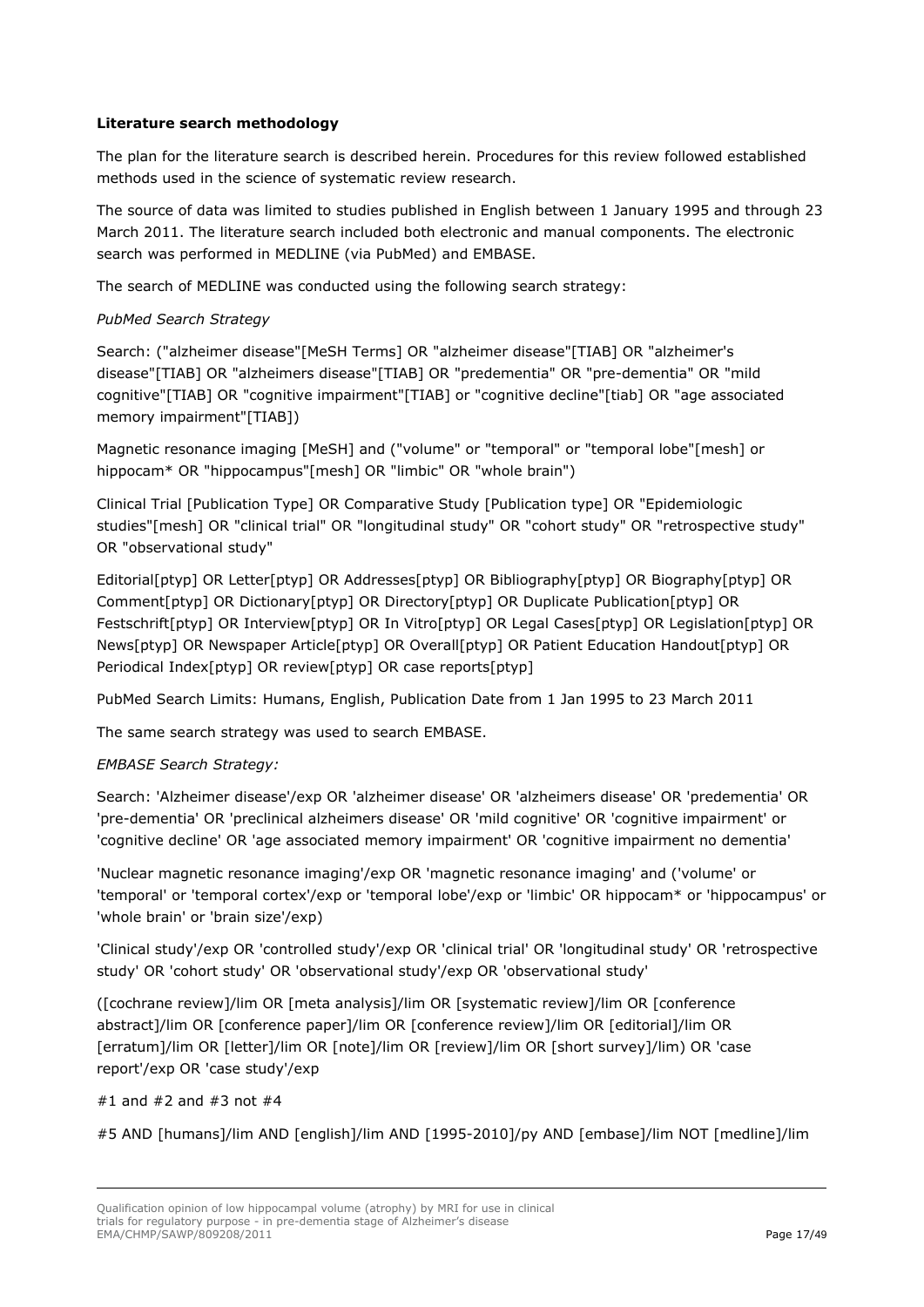In addition to searching MEDLINE and EMBASE, a manual search of the reference lists of all accepted studies, as well as the reference lists of recent reviews and meta-analyses, supplemented the above electronic searches to ensure optimal literature identification and retrieval.

#### **Study selection**

Initial study eligibility was determined by 2 reviewers. Abstracts of publications were primarily used, however if needed, full papers were examined. Any study with a definite exclusion criterion was rejected.

#### *Exclusion Criteria*

- Publications prior to January 1995
- Studies published only in abstract form
- Case reports, letters, comments, reviews, editorials, meta-analyses
- Non-clinical studies
- Studies that do not report follow-up data of interest
- Follow-up duration less than 18 months
- Cross-sectional studies
- Studies reporting data of interest on brain volumes other than hippocampus
- Studies evaluating other types of dementia, but not AD or outcomes for AD cohort are not separable
- Studies not reporting outcomes of interest
- Studies of exclusively cognitively normal patient populations
- Hippocampal volume was not specifically measured (e.g., whole brain measures only)
- If no definite exclusion criterion was identified, then the full paper was retrieved for a full review. If none of the exclusion criteria and all of the pre-specified inclusion criteria were present, the studies were included.

#### *Inclusion Criteria*

- Longitudinal study with at least 18 months follow-up
- Study must be conducted in elderly subjects with pre-dementia conditions or MCI.
- Study must report 1) baseline quantitative data on hippocampal volume for subjects who progressed to AD and those who remained stable; or 2) diagnostic measures (sensitivity, specificity, AUC, etc.) for vMRI volumes in predicting progression from MCI to AD; or 3) HR, OR for MRI hippocampal volume in predicting conversion from MCI to AD.

All studies accepted or rejected at screening required the consensus of two independent reviewers.

#### **Data extraction and evidence tables**

During screening and extraction, population overlap was identified among certain accepted studies. Population overlap studies were those in which the same patient population, in part or in total, was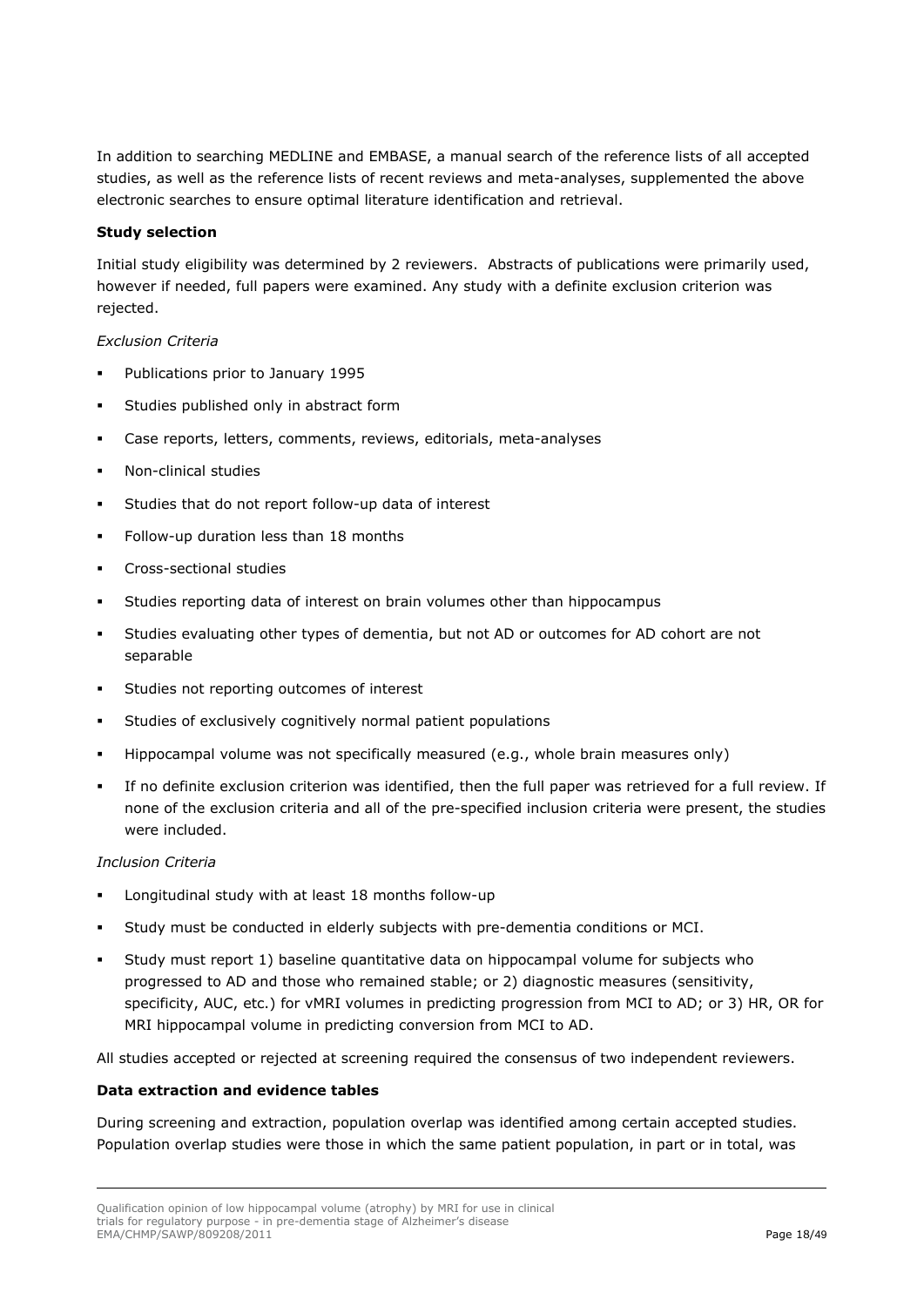reported in more than one publication. In these cases, the study with the most complete data was designated as the "primary" study, and the other related papers are designated "population overlap" studies For analyses purposes, data from only the largest, most recent, or most complete study report was used. Relevant data from earlier and smaller study reports was used if the report included pertinent data not presented in the larger, more recent publication.

For each eligible study, selected data elements of interest were extracted into electronic table shells. Variables of interest included:

- First author and publication year
- Number of subjects enrolled
- Follow-up duration (months)
- Number of subjects analyzed in each group (stable MCI, AD-converters)
- Number of patients who converted to AD during follow-up
- Other statistics representing the association between the hippocampal volume and progression to AD (sensitivity, specificity, likelihood ratios [LR], hazard ratios [HR], relative risks [RR], odds ratios [OR])

One reviewer extracted the data from each study, and a second reviewer independently reviewed each study entry for completeness and accuracy against the original paper. Table 1 summarizes study-level information from each accepted study.

#### **Outcomes of interest**

The primary outcome of interest is the odds ratio for dichotomized baseline vMRI hippocampal volume relative to progression to AD.

#### **Search yields**

In the following text, "S" refers to studies and "n" refers to number of subjects.

The entire literature search through MEDLINE, EMBASE, and manual bibliography checks yielded 1195 citations, not including duplicate citations from the various sources. Of these, 992 titles and abstracts were rejected during abstract screening. Corresponding full papers of the remaining 203 citations were retrieved for more in depth review. Of the full papers retrieved, 171 were rejected at review or during data extraction, leaving a total of 32 relevant studies for this review. The most common reasons for rejection were "no outcomes of interest" (S=93), which included studies reporting on brain indices other than hippocampus atrophy in MCI subjects progressing to AD as well studies evaluating disease progression in AD subjects, Other reject reasons were: abstracts, review or meta-analyses (S=8), progression to MCI or other types of dementia (S=16), no extractable data (S=12), longitudinal study with less than 18 months follow-up (S=3), studied cognitively normal subjects only (S=4), only reported whole brain atrophy (S=24), studies of AD severity (S=9), and other (S=2). After determining which studies exhibited population overlap, the final dataset of accepted studies consisted of 32 studies, composed of 27 unique primary studies reporting on vMRI biomarkers in predicting progression to AD and five population overlap studies.

Citations of all accepted studies are provided . Population overlap studies are indented in the listing and are numbered.

One hundred seventy-one publications were rejected during full article review or data extraction and the citations for these are listed, along with the reason for rejection in Appendix 3.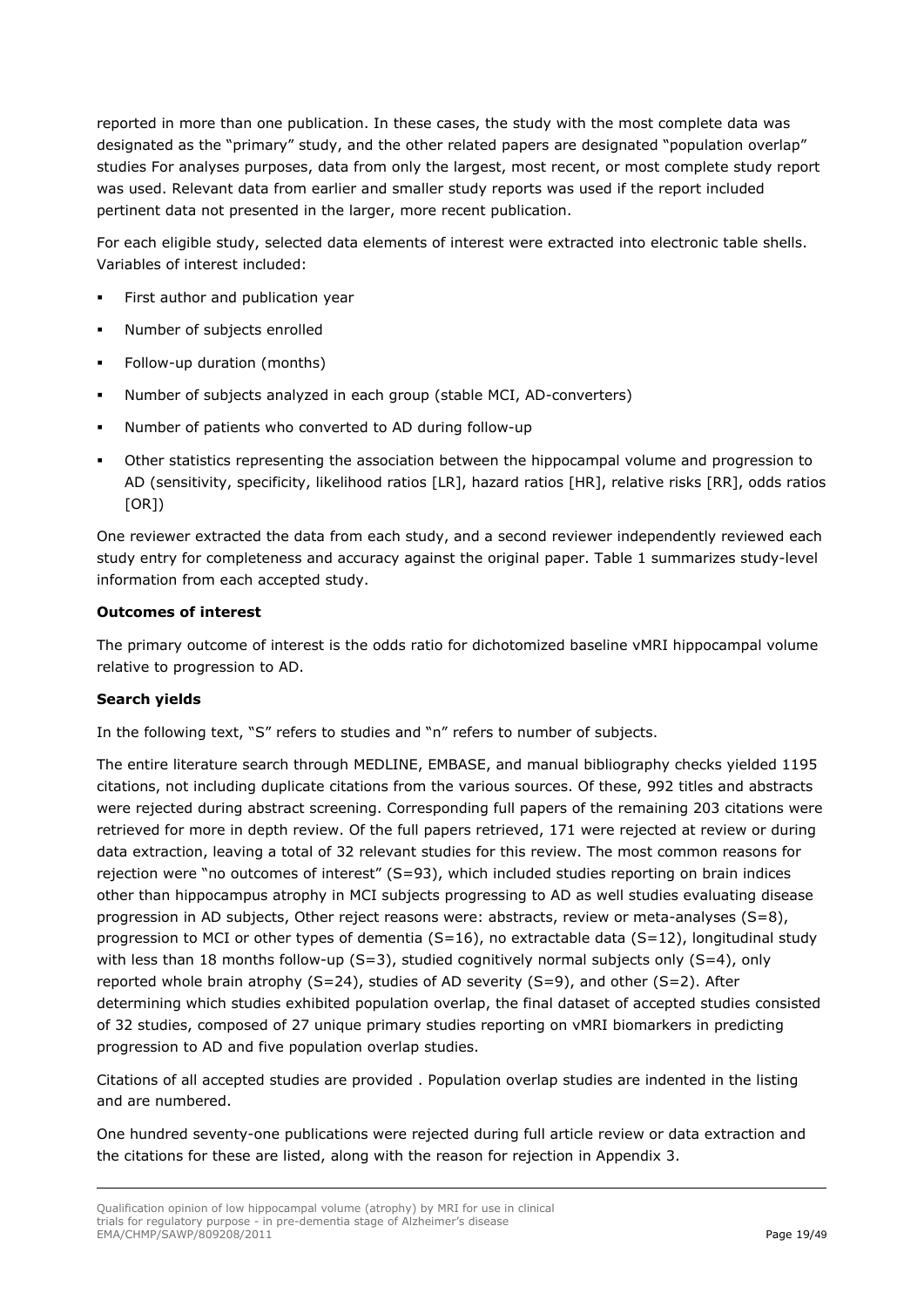#### **Preliminary analysis**

The accepted studies reported a variety of statistical methods for reaching their conclusions. As discussed below, the more common outcomes (sensitivity, specificity, hazard ratios, odd ratios, and area under the curve) were not universally presented in the publications. This diversity makes a formal comparison between the studies using meta-analytic techniques impractical.

Six of the accepted studies reported sensitivities and five reported specificities. Reported sensitivity ranged from 50% to 90.9% and specificity ranged from 61.9% to 90%. Hazard ratios (HR) and area under the curve (AUC) are specified as alternative supportive evidence where sensitivity and specificity were not reported. All but two of the included studies (Fellgiebel et al., 2006 and Whitwell et al. 2009) support the context of use.

Studies that presented sensitivity and specificity are listed in Table 2 and are graphically represented in Figure 3. Since the authors do not make it clear how they calculated the sensitivity and specificity, the table can only list the data as the authors presented it (i.e., further interpretation here is not possible). Wang, et al. did not report specificity and, therefore, was not plotted in Figure 3.

Based upon this review of the published literature, CAMD has concluded that there is substantial and consistent evidence to support the proposed context of use for the HC atrophy biomarker.

| <b>Study</b>        | Follow-up<br><b>Months</b> | Sample Size/<br><b>No. Converters AD</b> | <b>Sensitivity</b>    | <b>Specificity</b>   |
|---------------------|----------------------------|------------------------------------------|-----------------------|----------------------|
| Devanand DP<br>2007 | 36                         | 139/31                                   | 61.3%                 | 80%                  |
| Galton CJ<br>2005   | 24                         | 31/11                                    | 63.6% L<br>$90.9\% R$ | 88.9% L<br>88.9% R   |
| Herukka SK<br>2008  | $40.6 - 57.2$              | 21/8                                     | 75.0%L<br>87.5% R     | 61.5% $L$<br>69.0% R |
| Landau SM<br>2010   | 22.8                       | 85/28                                    | 79.0%                 | 82.0%                |
| Visser PJ<br>2002   | $22.6(12 - 36)$            | 30/7                                     | 50.0%                 | 90.0%                |
| Wang PN<br>2009     | $21.9(10.7 - 32.8)$        | 58/19                                    | 76.2%                 | Not reported         |

Table 2: Available sensitivity and specificity data from the accepted articles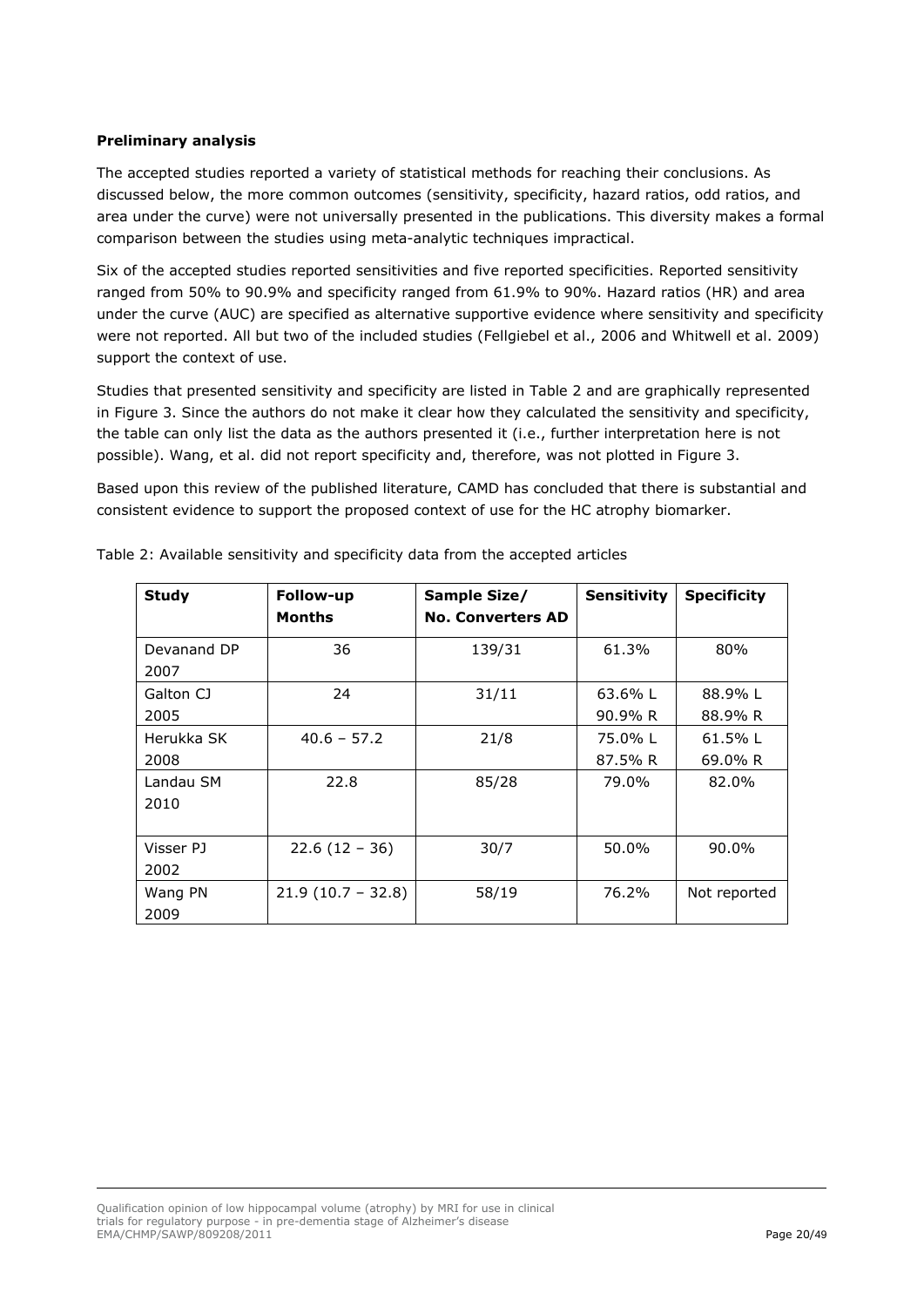

Figure 3: Graphic representation of sensitivity and specificity from studies of hippocampal volume.

(Bubble size is proportional to the study sample size.)*Question and CAMD Consortium Position*

### **Based on the coordinators' reports the CHMP gave the following answer:**

### **CHMP/SAWP Scientific discussion**

### **Context of use: Qualification opinion of low hippocampal volume (atrophy) by MRI for use in regulatory clinical trials - in pre-dementia stage of Alzheimer's disease**

The purpose of this "qualification" procedure is to assess whether low hippocampal volume as measured by MRI and considered as a dichotomized variable (low volume or not) can be considered a marker (a risk/ prognostic factor) of progression to dementia in subjects with cognitive deficit compatible with early Alzheimer's disease (ideally, without previous or concomitant pharmacological treatment for it).

The potential value of the proposed marker in other settings (e.g. in subjects without cognitive deficit or unlikely to have early AD for other reasons) or for other purposes (e.g. as a criterion for the diagnosis of a condition/disease -namely Alzheimer's disease- in a particular subject or the usefulness of repeated measurements to assess the effect of therapeutic interventions -as a marker of efficacy-) are not considered here.

Qualification opinion of low hippocampal volume (atrophy) by MRI for use in clinical trials for regulatory purpose - in pre-dementia stage of Alzheimer's disease EMA/CHMP/SAWP/809208/2011 Page 21/49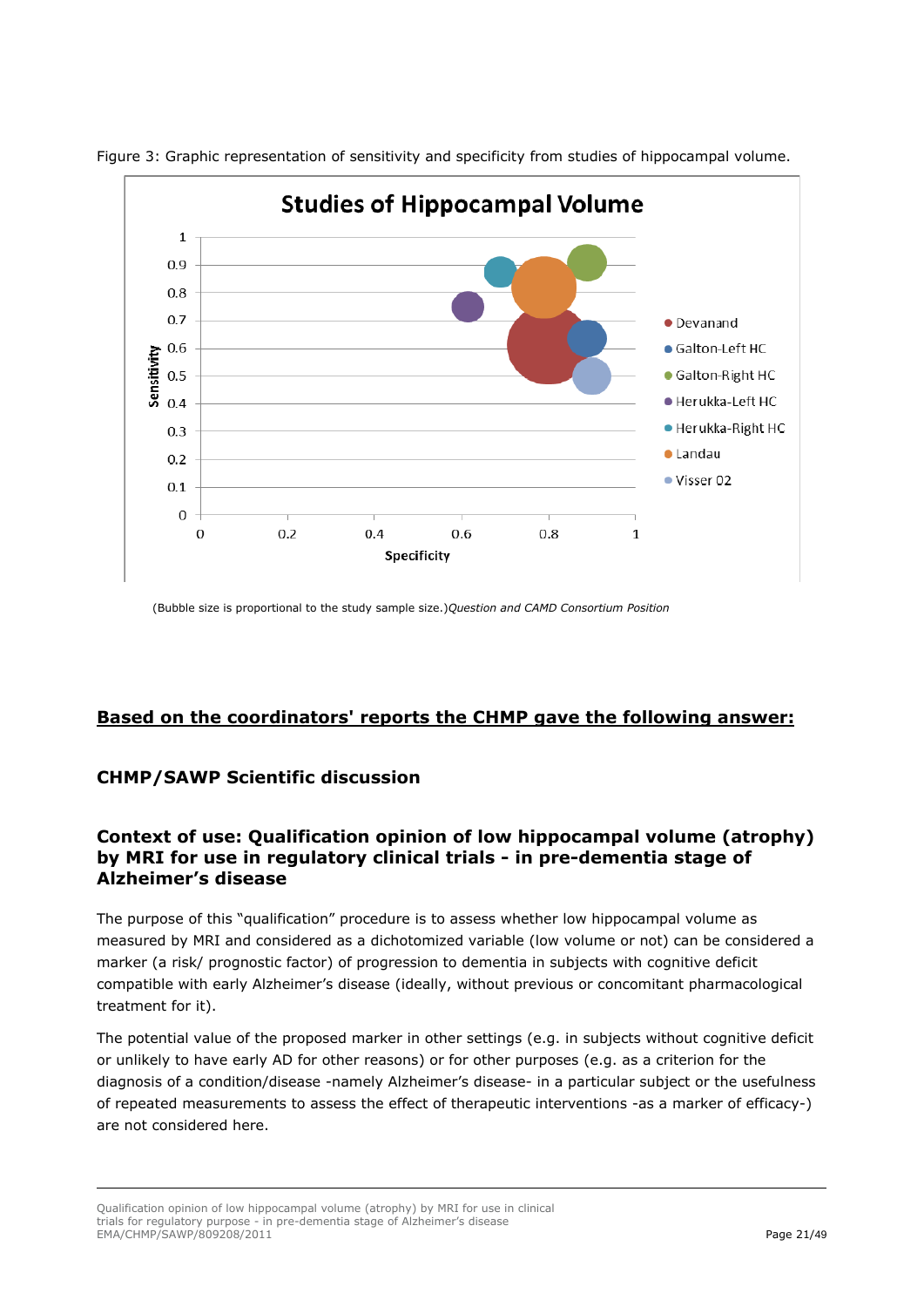Identifying subjects at higher risk of developing AD dementia (as intended in this procedure) may serve useful purposes even in the absence of effective treatments for the disease.

The one contemplated in this procedure is to "enrich" recruitment into clinical trials aimed at studying drugs potentially slowing the progress/conversion to (AD) dementia of the included patients. Enrolling "non-enriched" samples (basing inclusion only on the cognitive deficit) could mean that few subjects would convert during the duration of the trial. Impractically large numbers of subjects and/or duration of follow-up would be required and the trials would be unfeasible or inefficient. Other biomarkers to "enrich" recruitment into this type of clinical trials are known (e.g. some CSF analytes) but their relative value to low hippocampal volume (to accurately predict rate of conversion within the recruited population) is only theoretically discussed (rather than with data) in the narrative of the Sponsor.

Accepting the value of the biomarker to "enrich" recruitment is, probably, less demanding than assessing its value in other potential uses as less accuracy in the prediction is required than e.g. to include a particular individual into a diagnostic category. It has to be considered that, in the end, the rate of patients spontaneously converting in the control arm of the trial (whether accurately predicted or not) will be known at the end of the trial so that the consequences of some out of target prediction would not be as crucial as the same inaccuracy would be to establish a relevant diagnosis in an individual subject.

The data on which the Sponsor base their request for the biomarker to be accepted as qualified derive from a systematic review they have conducted after searching the literature for longitudinal studies evaluating MRI-assessed hippocampal "atrophy" (controversially used by the Sponsor as synonymous to low hippocampal volume) in predicting conversion to AD dementia from a baseline memory impaired state.

The conclusions are mainly obtained via a "voting" procedure (the *majority of studies* report that……) but although it can be accepted that a true meta-analysis would, probably, have been unfeasible given the heterogeneity of the studies, further attempts to obtaining global estimates may well be justified.

Some discussion with the Sponsor was needed, both to clarify some aspects of the systematic review and its internal and external validity and to explore whether a more in depth analysis of the retrieved data could justify a more precise statement than simply accepting the vague view that using low hippocampal volume as a biomarker would "somewhat" enrich recruitment into clinical trials within the considered context.

### **Based on the co-ordinators' report the Scientific Advice Working Party determined that the Applicant should discuss the following points, before advice can be provided:**

### **CHMP/SAWP Question 1**

**Accuracy data (figure 3) should be represented in a classical ROC space and the sponsor should try to formally summarise the information provided (sROC model or average operating point along with critical discussion about its representativeness).**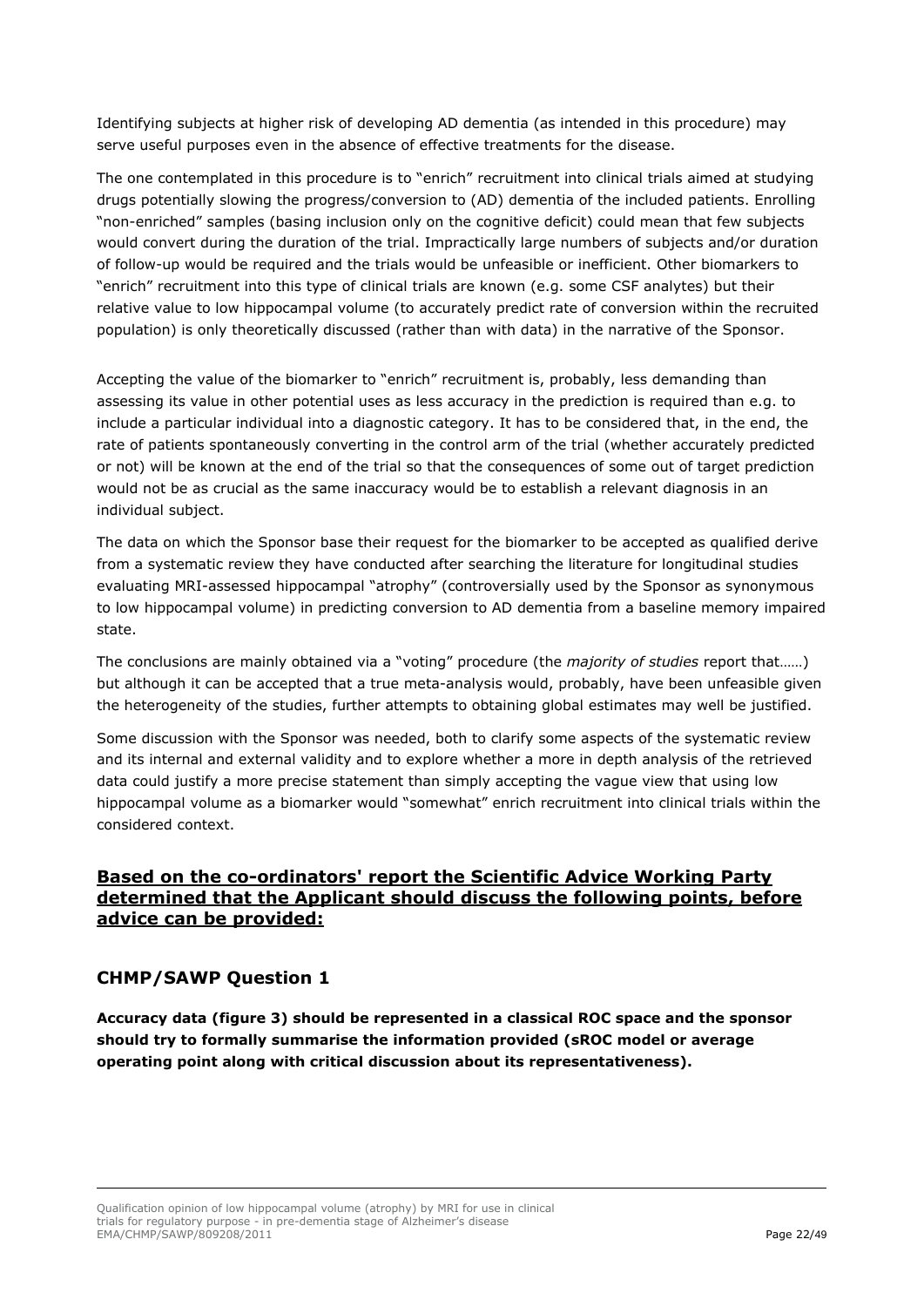### **Applicant's response**

We agree that the ROC analysis is a key evaluation parameter in evaluating the prediction data. As before noted, the data included in the reported studies was insufficient to perform an AUC analysis on even a subset of the studies. In its stead, we performed a *de novo* analysis on hippocampal volume interpretation of MRI images generated from the ADNI study. The objective of this analysis was to determine whether hippocampal volume quantification method significantly impacts the prediction of conversion. The results of our review across the literature suggest that the hippocampal volume quantification method (the one heterogeneous variable across the studies analyzed here *de novo*) does not likely impact interpretation of biomarker results.

To further address this query from the SAWP, CAMD presents the results of this *de novo* analysis. It is based on the ADNI study data with well-standardized aMCI patient data. We obtained data from four distinct hippocampal volume analysis methodologies. The variable is the volume reconstruction and interpretation. The subject definition and image acquisition methods were standardized as described in the ADNI protocol. Note that the ADNI image acquisition methodology is being copied in studies in Europe, Australia, Japan, and Korea. Using a statistical approach described below, we performed the *de novo* analysis and present the results in ROC format. Below is a summary of the statistical approach employed to evaluate the use of baseline MRI of the hippocampus in subjects diagnosed with cognitive impairment to predict conversion to Alzheimer's dementia, followed by a summary of the key findings of that analysis. The details of the analysis are located at the end of this document in a supplemental analysis section.

*Statistical approach:* For these analyses, ADNI data were used. A sub-dataset that included all the MCI patients was prepared utilizing demographic information, conversion records, cognitive test scores, APOE status, and baseline volumetric MRI data. These data were analyzed with results from four different automated hippocampal volume measuring techniques: FreeSurfer (Fischl, et al., 2002), NeuroQuant™ (Holland, 2009, Brewer, 2009), Learning Embedding for Atlas Propagation (LEAP) (Wolz, 2010), and HMAP (Leung, et al., 2010).

Acquisition of the scans was done using the MPRAGE protocol specified by ADNI. MPRAGE (Magnetization Prepared RApid Gradient Echo) is designed for rapid acquisition with T1 weighted dominance. Fast gradient echoes are characterized by their rapid sampling time, high signal intensity and image contrast while approaching steady state (the echo is collected during the time when tissues are experiencing T1 relaxation). The rapid speed of the acquisition makes it an excellent alternative to earlier techniques. Hippocampal volumes were corrected using intracranial volumes to control for head size variability.

One important statistical quality measure prospectively set up as subjects enrolled in the ADNI study are randomized to training and test data set defined by the ADNI core team. This technique allows for cross-validation. The models here are built only on the training dataset and tested on the testing dataset. Summary statistics were calculated for dynamic range, mean, median, minimum, and maximum in the MCI population. Cox regression models of hippocampal volume were built using the training set with covariates, including age, gender, race, APOE, education, and the cognitive test scores. Time to conversion was measured from baseline using visit code (6, 12, 18, 24, 36 months) instead of exact time elapsed. Statistical significance for inclusion of the variables in the model was determined as a two-sided p-value  $< 0.05$ . The model was then applied to the test set to predict time to conversion, and the accuracy reported using mean square errors. A logistic regression model was similarly developed with the training set, and then applied to the test set. Subjects that converted to AD in two years were counted as converters, and subjects that did not convert in two years were considered non-converters. Receiver operating characteristic (ROC) curve analysis was performed to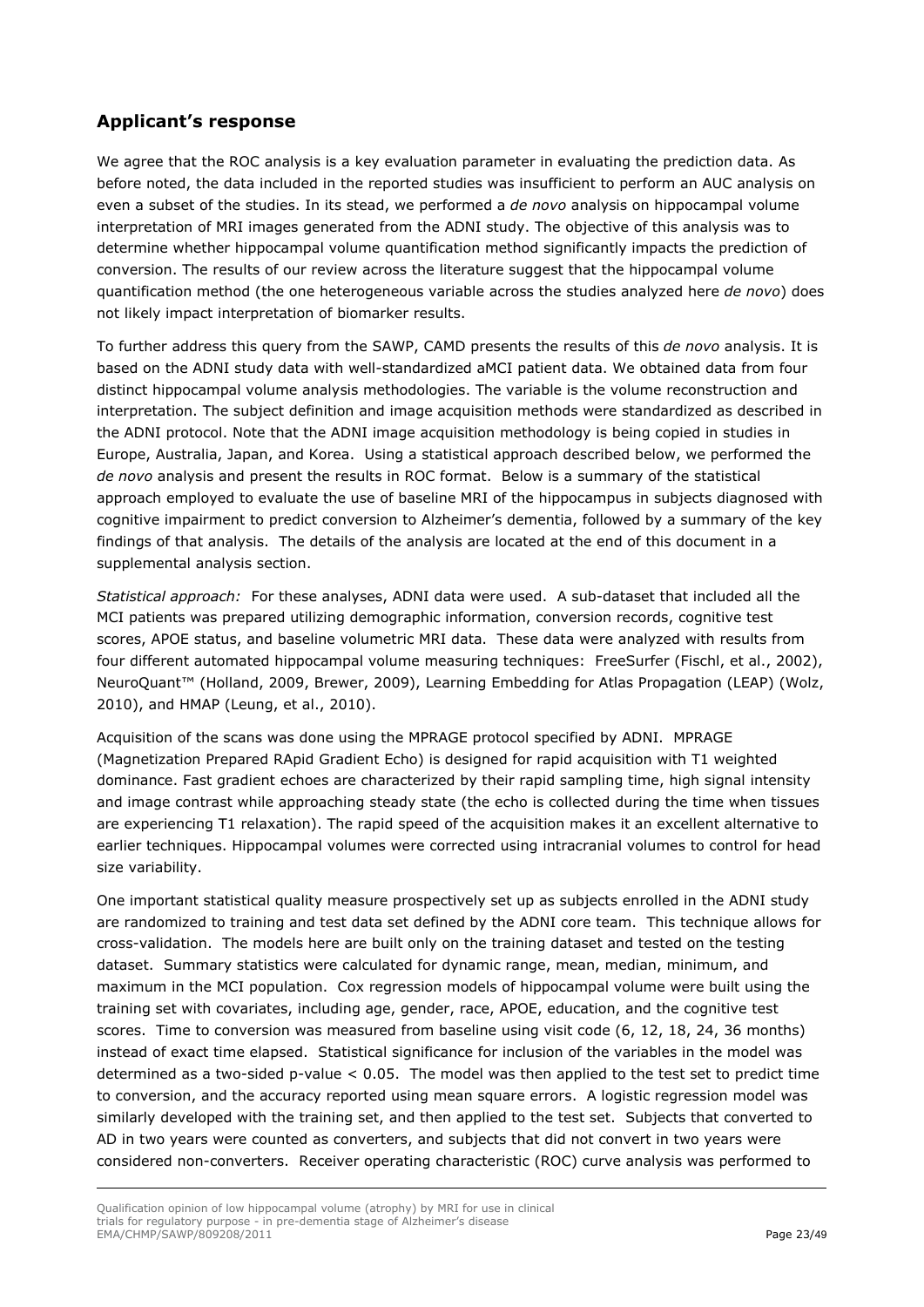evaluate the best discrimination of the biomarkers for conversion to AD. The area under the ROC curve (AUC) was used as a measure of the overall performance of the ROC curve.

*Findings:* In the figure 5 below, ROC curves of hippocampal volume predicting conversion to AD for the four different quantitative methodologies are shown superimposed on the literature reported sensitivities/specificities Figure 4. They are not significantly different, with AUC ranging from 0.694- 0.74 for the test set. MRI acquisition, while similar in the literature presented in Table 2, is identical in ADNI protocol. The image interpretation in ADNI however uses various methods. CAMD analysis of the ADNI MCI cohort using these four different measurement techniques standardized using the same intracranial volume measurement, and cross-validated using a predetermined test set. This *de novo*  analysis strongly supports the proposed context of use. It also suggests that different volumetric measures performed on a standard dataset can be compared.

*Representativeness:* The SAWP further requested comments on the representativeness of the data. To this end, we present four different analytic techniques on images obtained using current state of the art image acquisition techniques, two of which were developed in Europe (LEAP HMAP), and two in North America (Freesurfer and Neuroquant).

Figure 4 illustrates sensitivity and specificity point data from the literature studies that reported that data, then Figure 5 contains the same point data superimposed on *de novo* ADNI ROC curve data. Note that the ADNI data (color lines in Figure 5) are only slightly lower than literature results published by other groups (color dots in Figure 4). In addition, the original submission lists four studies that reported ROC AUC figures as follows: Bakkour (0.65), Devenand (0.77), Fleischer (0.604), and Galluzzi (0.73) (See table 3, below). These reported ROC values are very similar to the de novo analysis.

The literature figures (color dots) are not substantially different than the ones presented in the *de novo* ADNI (color lines) analysis (Figure 5), and this similarity lends support to the consistency of the acquisition and reconstruction technique conducted in different centers.

The highlighted literature articles that reported sensitivity and specificity are all similar to or better than the CAMD analysis of the ADNI data, though some of these studies are of a small number of subjects with the consequential greater variability. There may be other bias present as noted in the answer to CHMP/SAWP Question 4 below.

Regarding the hippocampal border delineation technique, the Fleischer article used a manual tracing method on early results of the ADNI data and had similar results to the more automated methods. The Galluzzi paper also reported using manual tracing. Bakkour used an automated approach. Based on the diversity of acquisition and analytic techniques yielding comparable results, the Sponsor believes the results reported here are representative.

Figure 4: Literature studies alone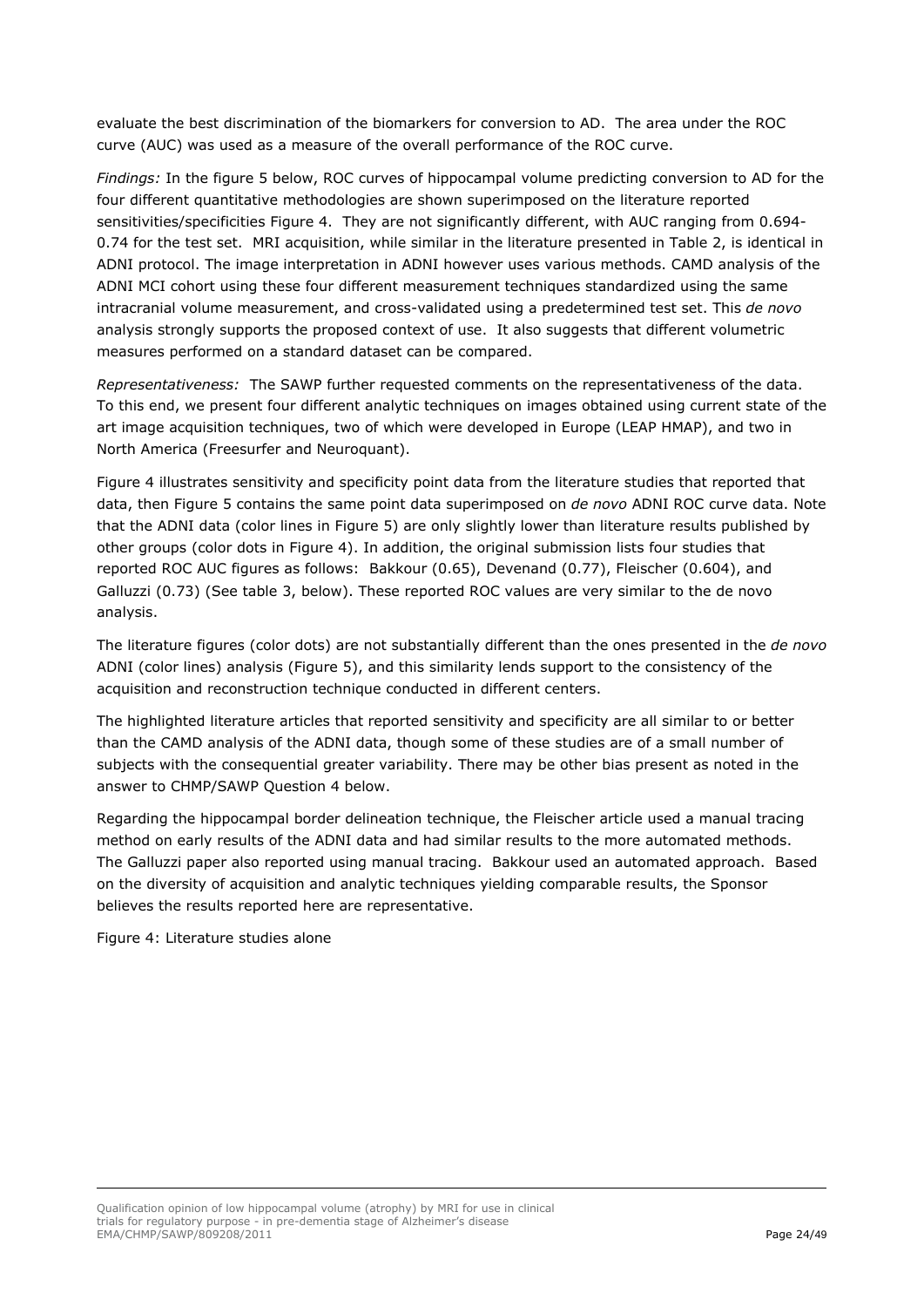

Figure 5: Literature studies (points) combined with ADNI four analyses (ROC curves)





Qualification opinion of low hippocampal volume (atrophy) by MRI for use in clinical trials for regulatory purpose - in pre-dementia stage of Alzheimer's disease EMA/CHMP/SAWP/809208/2011 Page 25/49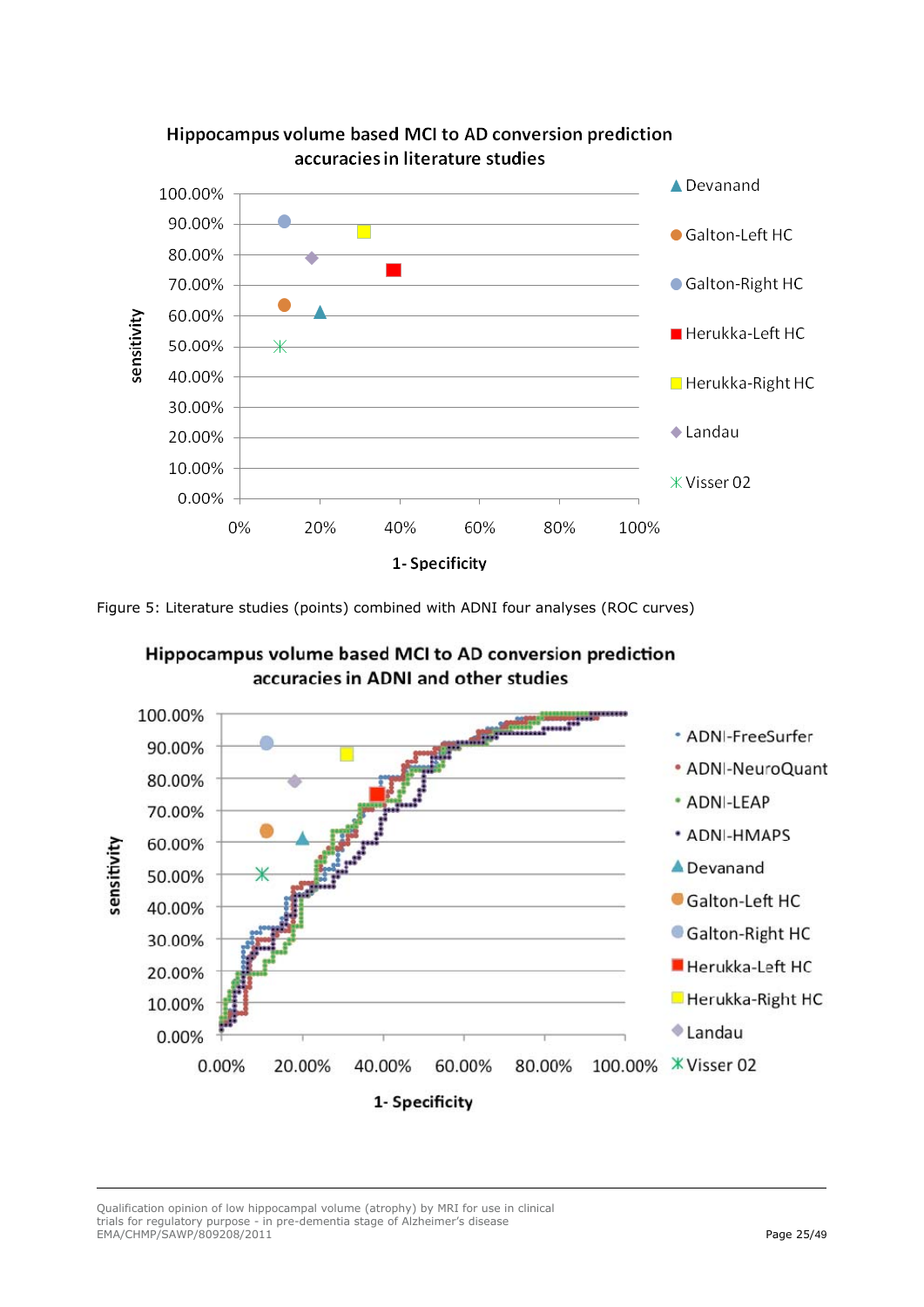|                             | Study       | N   | <b>ROC</b> |
|-----------------------------|-------------|-----|------------|
|                             | LEAP        | 176 | 0.7178     |
|                             | NeuroQuant  | 176 | 0.7358     |
| De Novo ADNI data           | FreeSurfer  | 159 | 0.7318     |
|                             | <b>HMAP</b> | 161 | 0.694      |
|                             | Bakkour     | 49  | 0.65       |
| Reported AUC from published | Devenand    | 139 | 0.77       |
| literature                  | Fleisher    | 129 | 0.604      |
|                             | Galluzzi    | 90  | 0.73       |

Table 3: Comparison between published and de novo ADNI analysis

### **CHMP/SAWP Question 2**

**Please discuss the inclusion as favourable of studies even with a sensitivity of 50%.** 

### **Applicant's response**

CAMD queried the author (Pieter Visser) regarding the study cited in the question (Visser, 2002). His response is as follows:

"*You probably used data of hippocampal volume from Table 3. These are results from a multivariate model including age, memory, and hippocampal volume. The table demonstrates the added value of hippocampal volume over age and cognition, not the predictive accuracy of hippocampal volume alone*."

"*You may alternatively use data from Table 2. For subjects with a hippocampal volume in the lowest tertile, the sensitivity to predict AD is 86% (6/7) and the specificity 77% (17/22)*."

From this response, the result is actually considerably better than the reported sensitivity data analysis, which CAMD originally submitted. For technical reasons, however, this was one of the articles that were identified as having fallen below the minimum 18-month follow-up for all subjects and, therefore, is here considered only as supportive.

The SAWP has raised valid considerations in response to the Sponsor's application, particularly concerning systematic bias, reporting bias, and publication bias, as well as heterogeneity concerns. It is hoped that the responses detailed above, with the supplemental data presented, have adequately addressed these issues.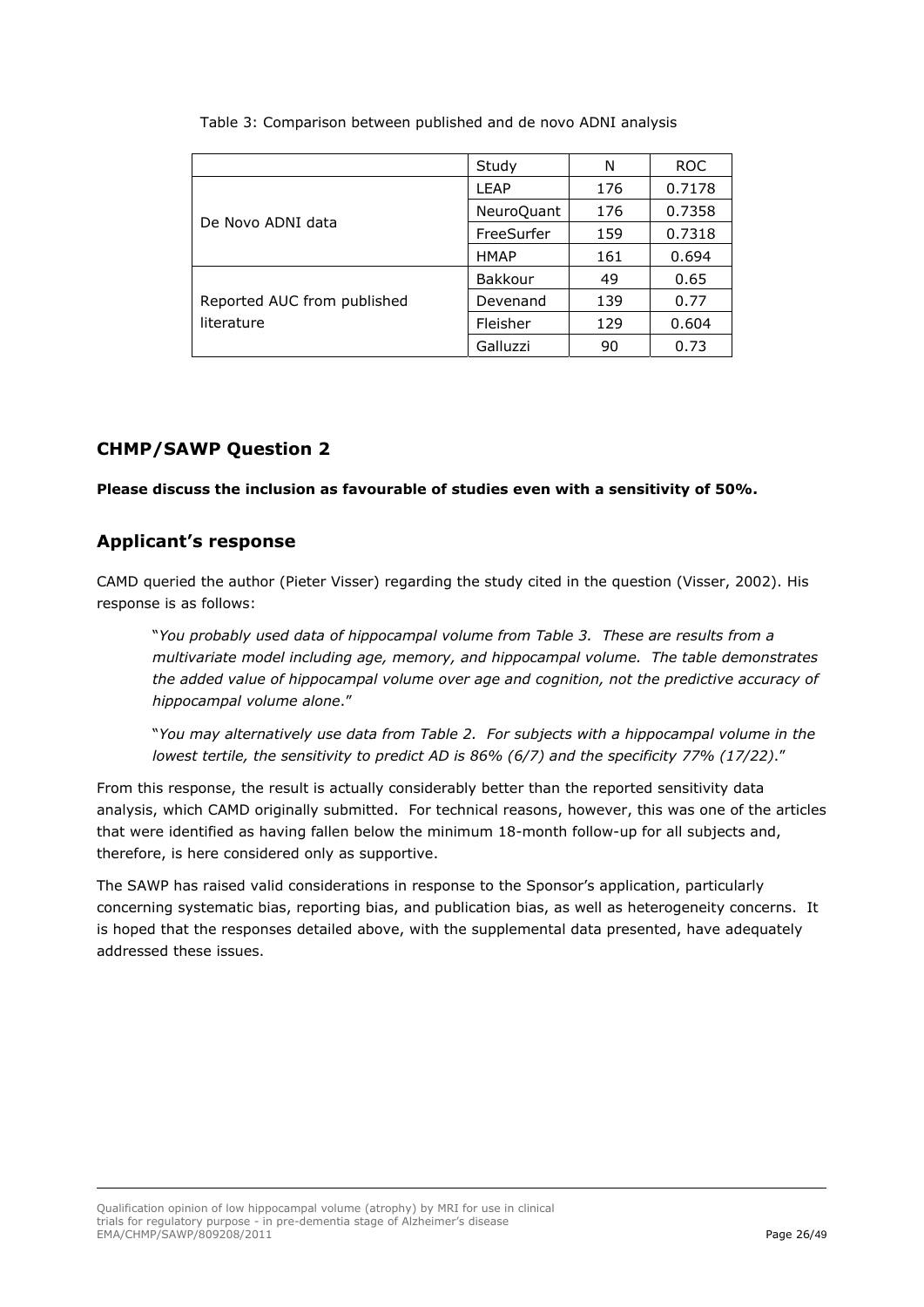#### *Supplemental data on ROC analysis*

Key findings:

*FreeSurfer Methodology:* Cox regression analysis on the ADNI training data set using FreeSurfer with ICV from UCSD shows significant effects of cognitive tests, hippocampal volume, and age in the model (below).

|                 | Parameter  | Standard   | Chi-    | Pr      | Hazard |                              |
|-----------------|------------|------------|---------|---------|--------|------------------------------|
| Parameter       | Estimate   | Error      | Square  | ChiSq   | Ratio  | Label                        |
| <b>TOTALMOD</b> | 0.08955    | 0.02701    | 10.9889 | 0.0009  | 1.094  | ADAS-Cog (total 85)          |
| Ucsf hippoc avg | $-1.80652$ | 0.43970    | 16,8800 | < .0001 | 0.164  | Average Volume of            |
|                 |            |            |         |         |        | Hippocampus                  |
|                 |            |            |         |         |        | $(Ucsffsl,unit=cm^3)$        |
| age             | $-0.07298$ | 0.02775    | 6.9159  | 0.0085  | 0.930  |                              |
| gender          | $-0.61660$ | 0.40784    | 2.2858  | 0.1306  | 0.540  | $1$ =male $2$ =female        |
| edu             | 0.02185    | 0.05605    | 0.1520  | 0.6967  | 1.022  | Education (0-20)             |
| race            | $-0.38638$ | 1.02520    | 0.1420  | 0.7063  | 0.680  | Racial Categories: 1=        |
|                 |            |            |         |         |        | American Indian or Alaskan   |
|                 |            |            |         |         |        | Native $2 = Asian 4 = Black$ |
|                 |            |            |         |         |        | $5 =$ White 2                |
| race            | 0.54426    | 0.78340    | 0.4827  | 0.4872  | 1.723  |                              |
| apoe            | $-0.22659$ | 0.31806    | 0.5076  | 0.4762  | 0.797  | 0=none e4; $1=1$ or 2 e4 0   |
| ICV UCSD        | 3.92897E-7 | 1.36991E-6 | 0.0823  | 0.7743  | 1.000  | <b>Intracranial Volume</b>   |

The model was then applied to the ADNI test dataset. Survival probability and true conversion record at two years were compared to generate the ROC curve. The AUC is 0.7318 (graph below). The number of observations used was 159.



Qualification opinion of low hippocampal volume (atrophy) by MRI for use in clinical trials for regulatory purpose - in pre-dementia stage of Alzheimer's disease EMA/CHMP/SAWP/809208/2011 Page 27/49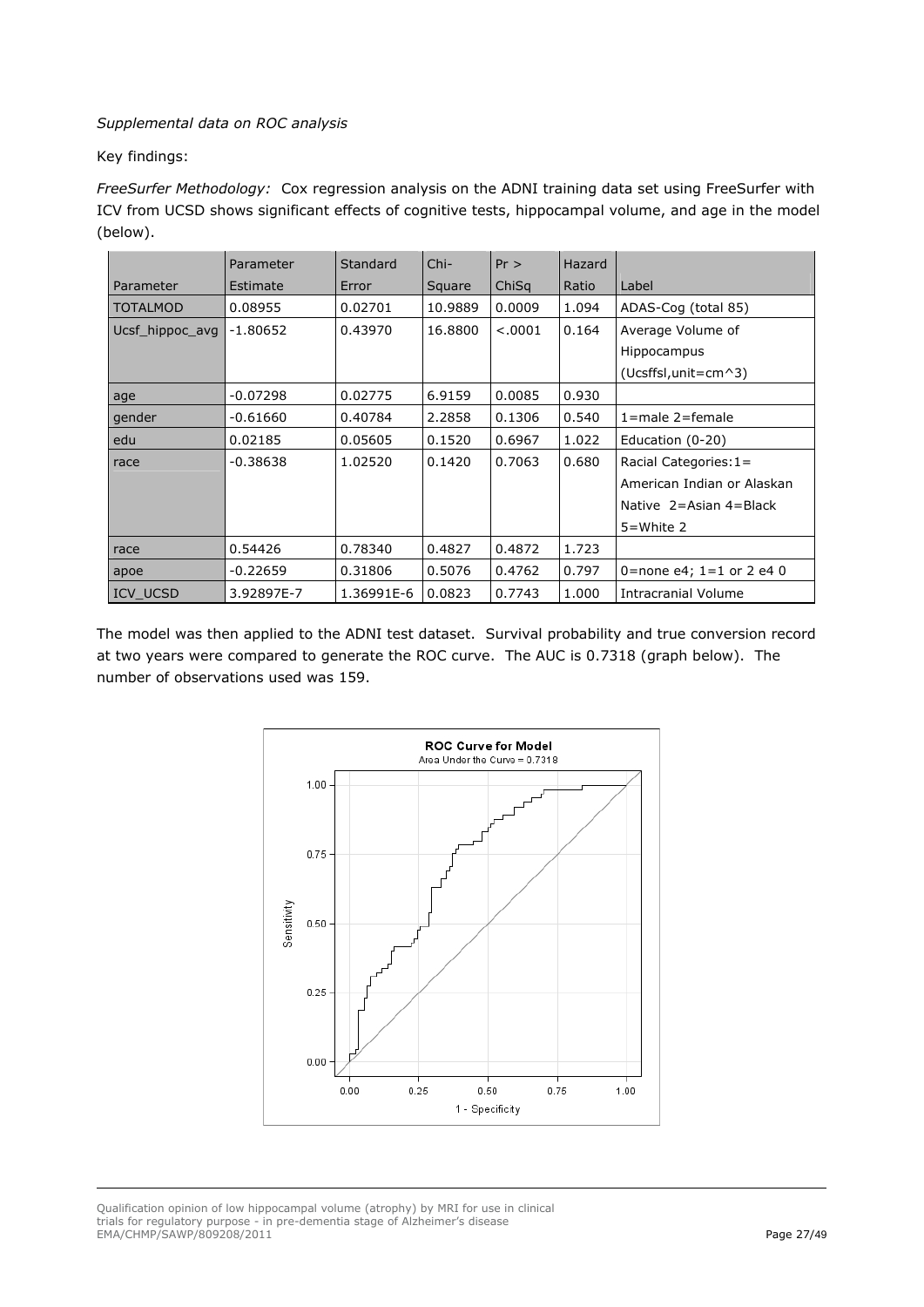*NeuroQuant methodology:* When the same model was run using ICV data from NeuroQuant, the results were similar, but yielded a slightly higher AUC of 0.7358.

Cox regression analysis on the ADNI training data set using hippocampal volume measurements by NeuroQuant methodology and ICV measurements from UCSD shows significant effects of cognitive tests, hippocampal volume, and age in the model (below).

| Parameter       | Parameter<br>Estimate | Standard<br>Error | $Chi-$  | $Pr$ > | Hazard<br>Ratio | Label                      |
|-----------------|-----------------------|-------------------|---------|--------|-----------------|----------------------------|
|                 |                       |                   | Square  | ChiSq  |                 |                            |
| <b>TOTALMOD</b> | 0.09434               | 0.02657           | 12.6026 | 0.0004 | 1.099           | ADAS-Cog (total 85)        |
| NQ_hippoc_avg   | $-1.54063$            | 0.40275           | 14.6324 | 0.0001 | 0.214           | Average Volume of          |
|                 |                       |                   |         |        |                 | <b>Hippocampus</b>         |
|                 |                       |                   |         |        |                 | $(NQ, unit = cm \land 3)$  |
| age             | $-0.06313$            | 0.02620           | 5.8075  | 0.0160 | 0.939           |                            |
| gender          | $-0.51099$            | 0.40349           | 1.6038  | 0.2054 | 0.600           | $1$ =male $2$ =female      |
| edu             | 0.04260               | 0.05317           | 0.6419  | 0.4230 | 1.044           | Education (0-20)           |
| race            | $-11.36328$           | 961.31398         | 0.0001  | 0.9906 | 0.000           | Racial Categories: 1=      |
|                 |                       |                   |         |        |                 | American Indian or Alaskan |
|                 |                       |                   |         |        |                 | Native 2=Asian 4=Black     |
|                 |                       |                   |         |        |                 | 5=White 1                  |
| race            | $-0.48087$            | 1.02597           | 0.2197  | 0.6393 | 0.618           |                            |
| race            | 0.61633               | 0.78711           | 0.6131  | 0.4336 | 1.852           |                            |
| apoe            | $-0.31960$            | 0.31389           | 1.0367  | 0.3086 | 0.726           | 0=none e4; $1=1$ or 2 e4 0 |
| ICV UCSD        | 5.12948E-8            | 1.33867E-6        | 0.0015  | 0.9694 | 1.000           | Intracranial Volume        |

This model was then applied to the ADNI test data set. Survival probability and true conversion record a two years were compared to generate the ROC curve. The AUC is 0.7290 (below). Number of Observations Used is 175. When NeuroQuant ICV measurements were used in the Cox and logistic models, the results were similar, but yielded a very slightly higher AUC of 0.7295.



Qualification opinion of low hippocampal volume (atrophy) by MRI for use in clinical trials for regulatory purpose - in pre-dementia stage of Alzheimer's disease EMA/CHMP/SAWP/809208/2011 2012 28:00 28:00 28:00 28:00 28:00 28:00 28:00 28:00 28:00 28:00 28:00 28:00 28:00 28:00 28:00 28:00 28:00 28:00 28:00 28:00 28:00 28:00 28:00 28:00 28:00 28:00 28:00 28:00 28:00 28:00 28:00 28:00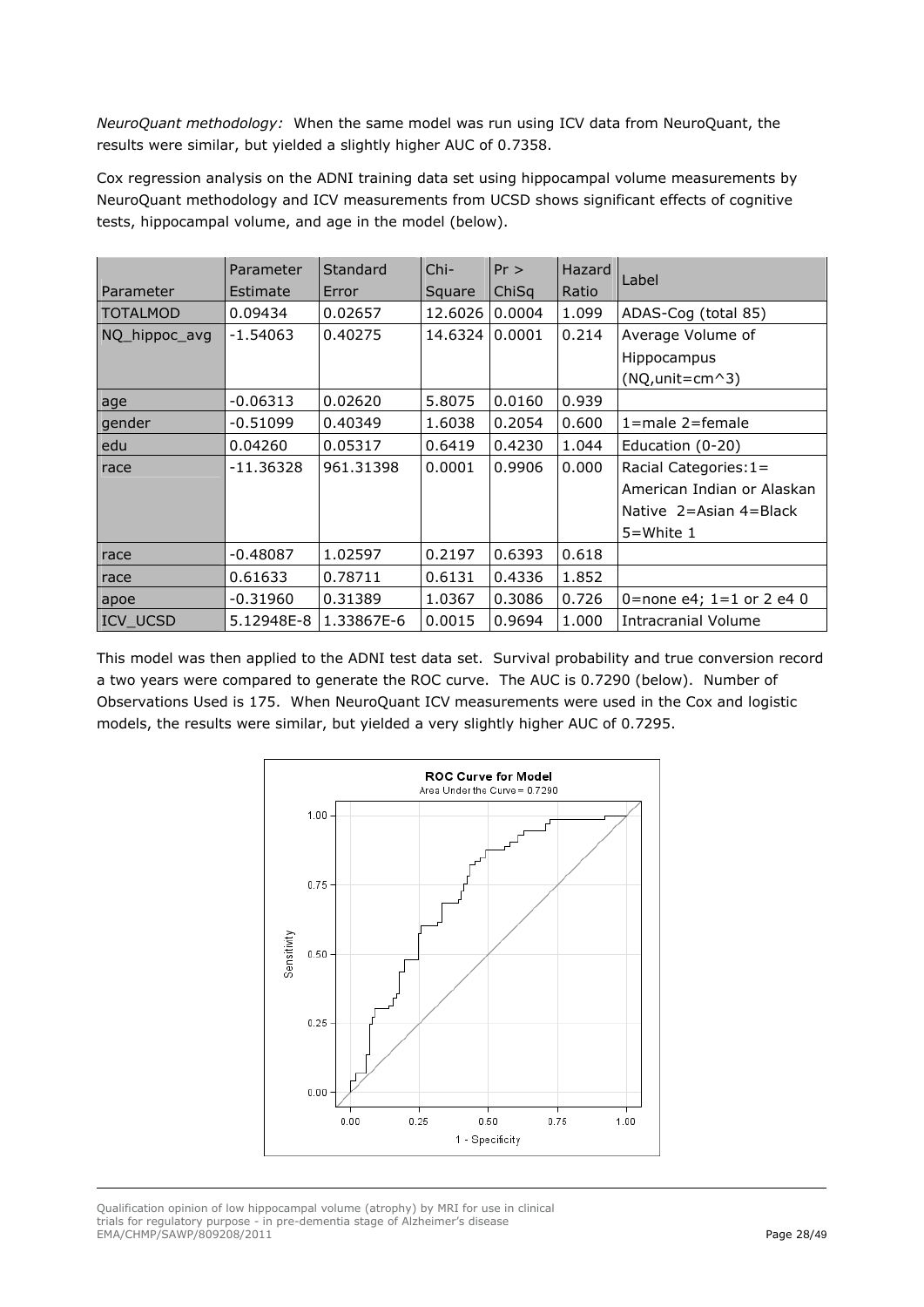*LEAP methodology:* Cox regression analysis on the ADNI training data set using hippocampal volume measurements by LEAP methodology and ICV measurements from NeuroQuant shows significant effects of cognitive tests, and is marginally significant for hippocampal volume. Age is not significant in this model (below).

|                 | Parameter    | Standard  | Chi-    | Pr > Chi | Hazard |                            |
|-----------------|--------------|-----------|---------|----------|--------|----------------------------|
| Parameter       | Estimate     | Error     | Square  | Sq       | Ratio  | Label                      |
| <b>TOTALMOD</b> | 0.11659      | 0.02655   | 19.2892 | < .0001  | 1.124  | ADAS-Cog (total 85)        |
| leap_hippoc_avg | $-1.16436$   | 0.64906   | 3.2181  | 0.0728   | 0.312  | Average Volume of          |
|                 |              |           |         |          |        | Hippocampus (Leap,         |
|                 |              |           |         |          |        | unit=cm $\wedge$ 3)        |
| age             | $-0.03322$   | 0.02357   | 1.9868  | 0.1587   | 0.967  |                            |
| gender          | $-0.21963$   | 0.38702   | 0.3221  | 0.5704   | 0.803  | $1$ =male $2$ =female      |
| edu             | 0.06217      | 0.05069   | 1.5042  | 0.2200   | 1.064  | Education (0-20)           |
| race            | $-11.49301$  | 953.46912 | 0.0001  | 0.9904   | 0.000  | Racial Categories: $1=$    |
|                 |              |           |         |          |        | American Indian or Alaskan |
|                 |              |           |         |          |        | Native 2=Asian 4=Black     |
|                 |              |           |         |          |        | 5=White                    |
| race            | $-0.37528$   | 1.03295   | 0.1320  | 0.7164   | 0.687  |                            |
| race            | $-0.15017$   | 0.75263   | 0.0398  | 0.8419   | 0.861  |                            |
| apoe            | -0.49176     | 0.30824   | 2.5452  | 0.1106   | 0.612  | 0=none e4; $1=1$ or 2 e4   |
| NQ_ICV_all      | $-0.0004429$ | 0.00138   | 0.1027  | 0.7486   | 1.000  | Intracranial Volume (NQ,   |
|                 |              |           |         |          |        | $Left+ Right)$             |

This model was then applied on the testing data. Survival probability and true conversion record at two years were compared to generate the ROC curve. The AUC is 0.7178. Number of Observations Used is 176.



Qualification opinion of low hippocampal volume (atrophy) by MRI for use in clinical trials for regulatory purpose - in pre-dementia stage of Alzheimer's disease EMA/CHMP/SAWP/809208/2011 2012 2020 20:00:00 Page 29/49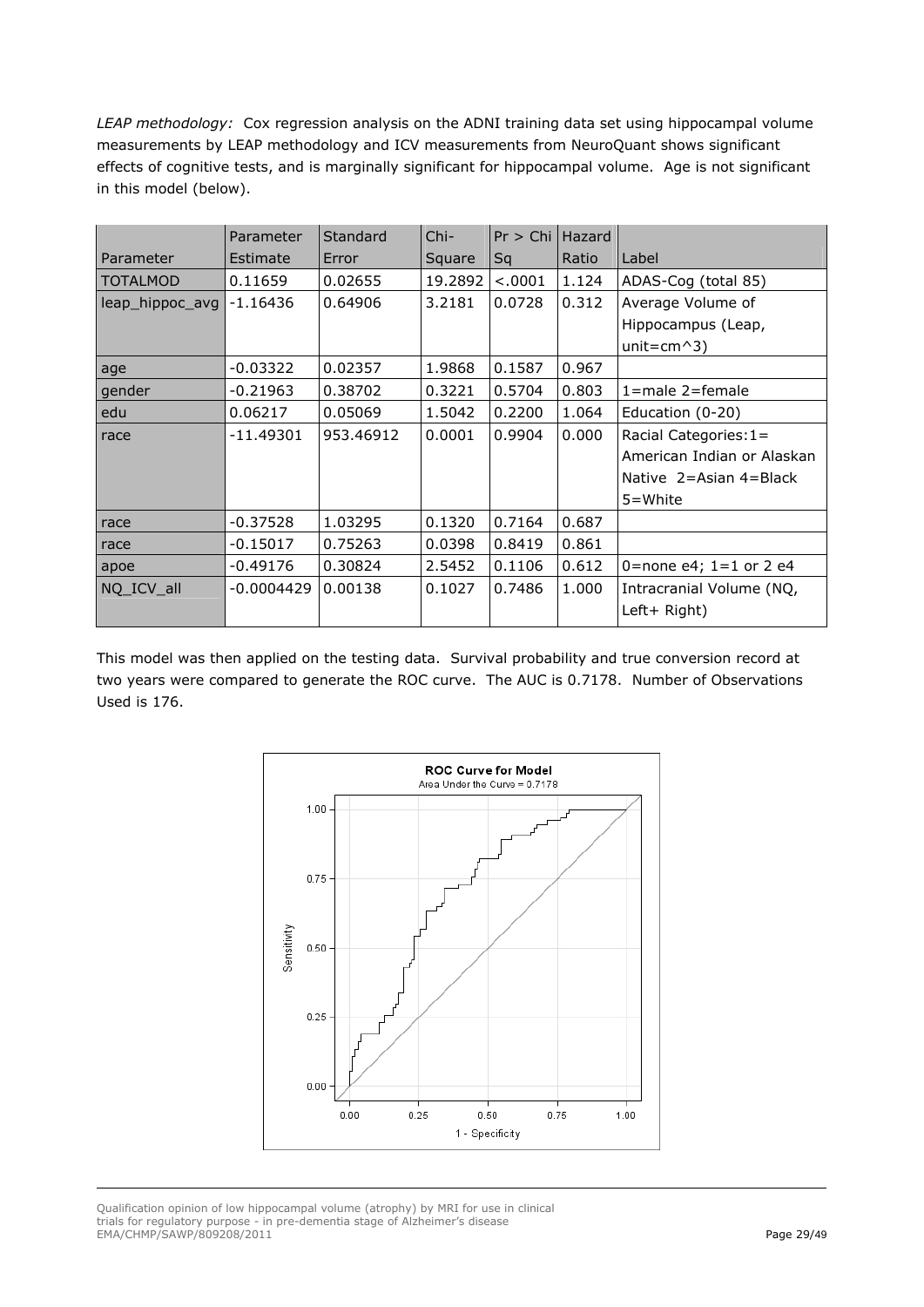*HMAP methodology:* Cox regression analysis on the ADNI training data set using hippocampal volume measurements by HMAPs methodology and ICV measurements from HMAP shows significant effects of cognitive tests, hippocampal volume, age, and APOE status

|                  | Parameter    | Standard | $Chi-$  | Pr      | <b>Hazard</b> |                              |
|------------------|--------------|----------|---------|---------|---------------|------------------------------|
| Parameter        | Estimate     | Error    | Square  | ChiSq   | Ratio         | Label                        |
| <b>TOTALMOD</b>  | 0.07826      | 0.02611  | 8.9830  | 0.0027  | 1.081         | ADAS-Cog (total 85)          |
| HMAPS_hippoc_    | $-2.35702$   | 0.53046  | 19.7432 | < .0001 | 0.095         | Average Volume of            |
| avg              |              |          |         |         |               | <b>Hippocampus</b>           |
|                  |              |          |         |         |               | (HMAPS, unit = cm^3)         |
| age              | -0.07945     | 0.02646  | 9.0194  | 0.0027  | 0.924         |                              |
| gender           | $-0.57911$   | 0.41700  | 1.9286  | 0.1649  | 0.560         | $1$ =male $2$ =female        |
| edu              | $-0.0006536$ | 0.05397  | 0.0001  | 0.9903  | 0.999         | Education (0-20)             |
| race             | $-0.24979$   | 1.02904  | 0.0589  | 0.8082  | 0.779         | Racial Categories: 1=        |
|                  |              |          |         |         |               | American Indian or Alaskan   |
|                  |              |          |         |         |               | Native $2 = Asian 4 = Black$ |
|                  |              |          |         |         |               | $5 =$ White                  |
| race             | 0.11752      | 0.77125  | 0.0232  | 0.8789  | 1.125         |                              |
| apoe             | $-0.67855$   | 0.32512  | 4.3558  | 0.0369  | 0.507         | 0=none e4; $1=1$ or 2 e4     |
| <b>ICV HMAPS</b> | 0.0008012    | 0.00142  | 0.3175  | 0.5731  | 1.001         | Intracranial Volume, HMAPS   |

When the model was applied to the ADNI test set, the survival probability and true conversion record at two years were compared to generate the ROC curve. The AUC is 0.694. Number of Observations Used is 161.



Qualification opinion of low hippocampal volume (atrophy) by MRI for use in clinical trials for regulatory purpose - in pre-dementia stage of Alzheimer's disease EMA/CHMP/SAWP/809208/2011 2012 2022 2022 2023 2024 2024 2022 2024 2022 2024 2022 2024 2022 2023 2024 2022 2023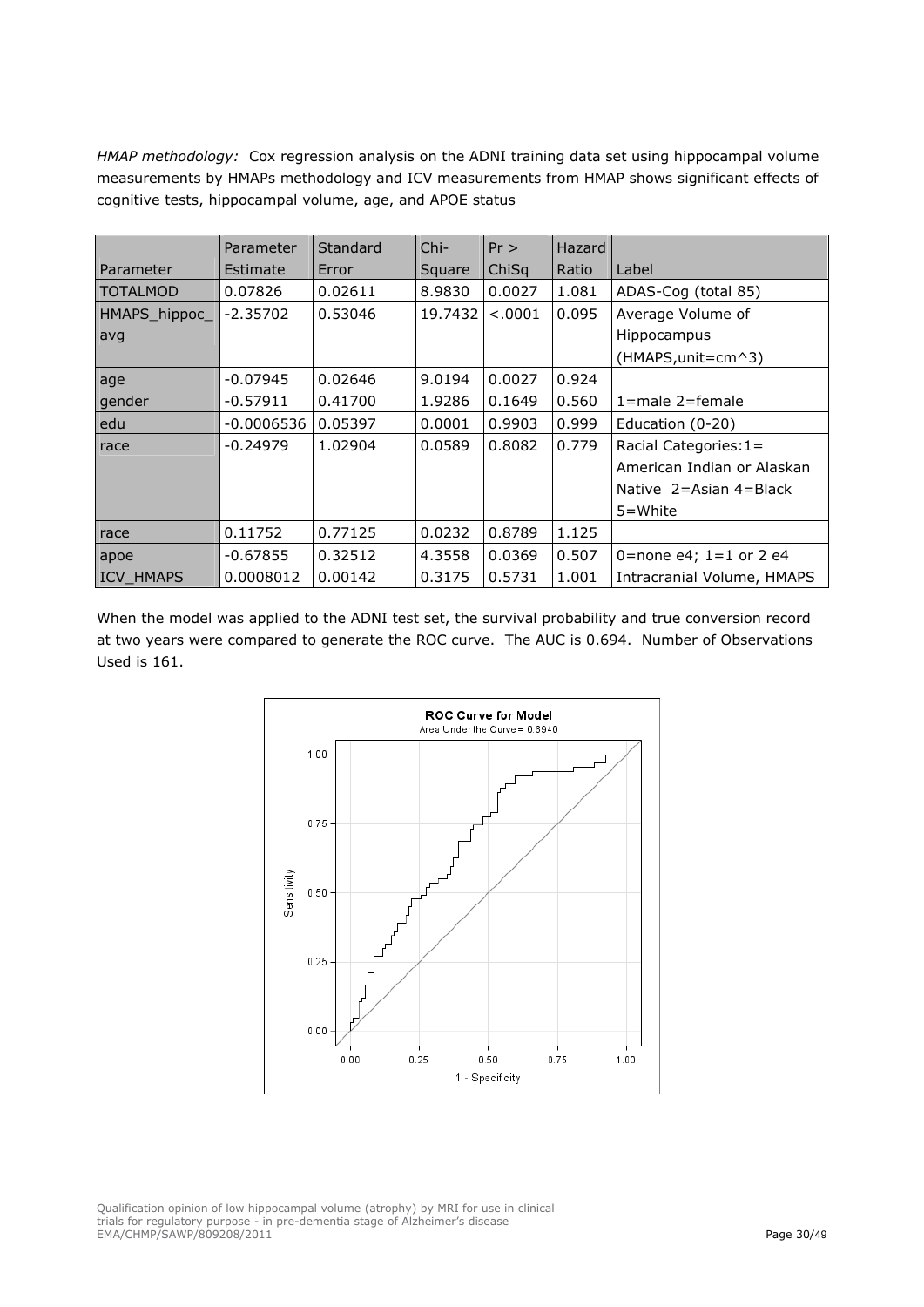There was a strong correlation among ICV measurements reported by UCSD and NeuroQuant. The measurements of hippocampal volume adjusted for ICV by each of these techniques produced results that were not significantly different.

There was a strong correlation among hippocampal volumes for all methods reported here.

Qualification opinion of low hippocampal volume (atrophy) by MRI for use in clinical trials for regulatory purpose - in pre-dementia stage of Alzheimer's disease EMA/CHMP/SAWP/809208/2011 2012 2022 2022 2023 2024 2022 2023 2024 2022 2023 2024 2022 2023 2024 2022 2023 2024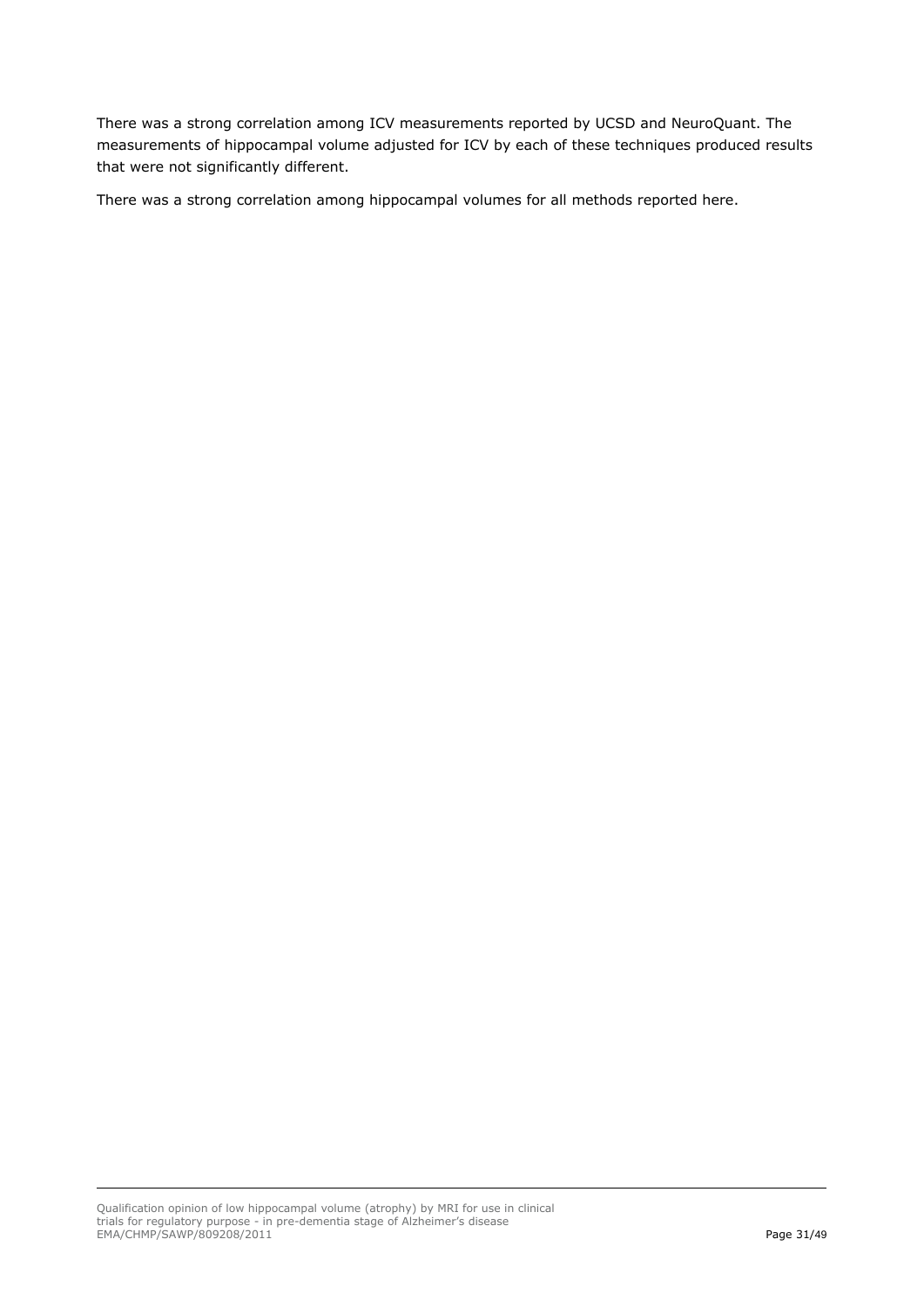Table 4: Summary of cognitive and MRI parameters

| <b>Study</b>    | <b>Subject Handling</b>                                                                                                                                                                                                                                                                                                                                           | <b>Total</b><br>MCI <sub>n</sub> | qualifying<br>Cog test | outcome<br>measure | <b>Image Acquisition</b>                                                                                                                                                                                                                                                                                                                                                                                                                                                                                                                          | <b>Image Reconstruction/Analysis</b><br>Manual/semi-Automatic/automatic                                                                                                                                                                                                                                                                                                                                                                                                                                                                              |
|-----------------|-------------------------------------------------------------------------------------------------------------------------------------------------------------------------------------------------------------------------------------------------------------------------------------------------------------------------------------------------------------------|----------------------------------|------------------------|--------------------|---------------------------------------------------------------------------------------------------------------------------------------------------------------------------------------------------------------------------------------------------------------------------------------------------------------------------------------------------------------------------------------------------------------------------------------------------------------------------------------------------------------------------------------------------|------------------------------------------------------------------------------------------------------------------------------------------------------------------------------------------------------------------------------------------------------------------------------------------------------------------------------------------------------------------------------------------------------------------------------------------------------------------------------------------------------------------------------------------------------|
| Bakkour<br>2009 | 49 MCI subjects<br>followed with 29 no<br>change; 20 converted.<br>Followed for 3 years                                                                                                                                                                                                                                                                           | 49                               | <b>CDR 0.5</b>         | CDR <sub>1</sub>   | Multiple (three or four) structural T1-weighted<br>magnetization- prepared rapid gradient echo<br>images were acquired on a 1.5 T Siemens<br>Vision scanner (Siemens Medical Systems,<br>Erlangen, Germany) using the following<br>parameters: repetition time/echo<br>time/inversion time/delay: 9.7/4/20/200<br>msec, flip angle: 10 °, matrix: 256 $\times$ 256 (1<br>$mm \times 1$ mm in-plane resolution), 128 sagittal<br>(1.25 mm slices without gaps). These images<br>were motion- corrected and averaged<br>together during processing. | Automated tissue segmentation and<br>surface reconstruction and alignment of<br>participants. These methods have been<br>previously described in detail, including<br>the surface-based cortical thickness<br>processing and spherical registration to<br>align subjects' cortical surfaces.12, 17-22<br>The methods are summarized in appendix<br>e-1 on the Neurology® Web site at<br>www.neurology.org.                                                                                                                                           |
| Convit<br>2000  | Individuals received an<br>MRI at baseline and a<br>clinical and cognitive<br>evaluation at baseline<br>and follow-up. 26<br>normal elderly (NL) and<br>20 individuals with mild<br>cognitive impairment<br>(MCI). Fourteen<br>individuals (12 from the<br>MCI group and two from<br>the NL group) declined<br>to DAT within the 3.2-<br>year follow-up interval. | 20                               | GDS 3                  | GDS 4              | Eighteen coronal T1-weighted spin echo<br>(630/20/1; TR/TE/excitations) MR images (4<br>mm- thick with a 10% gap) were acquired to<br>include the entire temporal lobe. The field of<br>view was 23 cm and the acquisition matrix<br>256 by 256 pixels.                                                                                                                                                                                                                                                                                           | With the Multimodal Image Data Analysis<br>System (MIDAS) [41] we drew regions of<br>interest on 3-fold enlarged images. All the<br>image analyses were performed blind to<br>group membership. With a mouse-driven<br>cursor we out- lined the temporal lobe<br>structures and then excluded the pixels<br>that fell within a visually determined<br>threshold for cerebrospinal fluid (CSF).<br>The volumes of the temporal lobe<br>structures were estimated from the pixel<br>counts over the slices that were chosen<br>for these measurements. |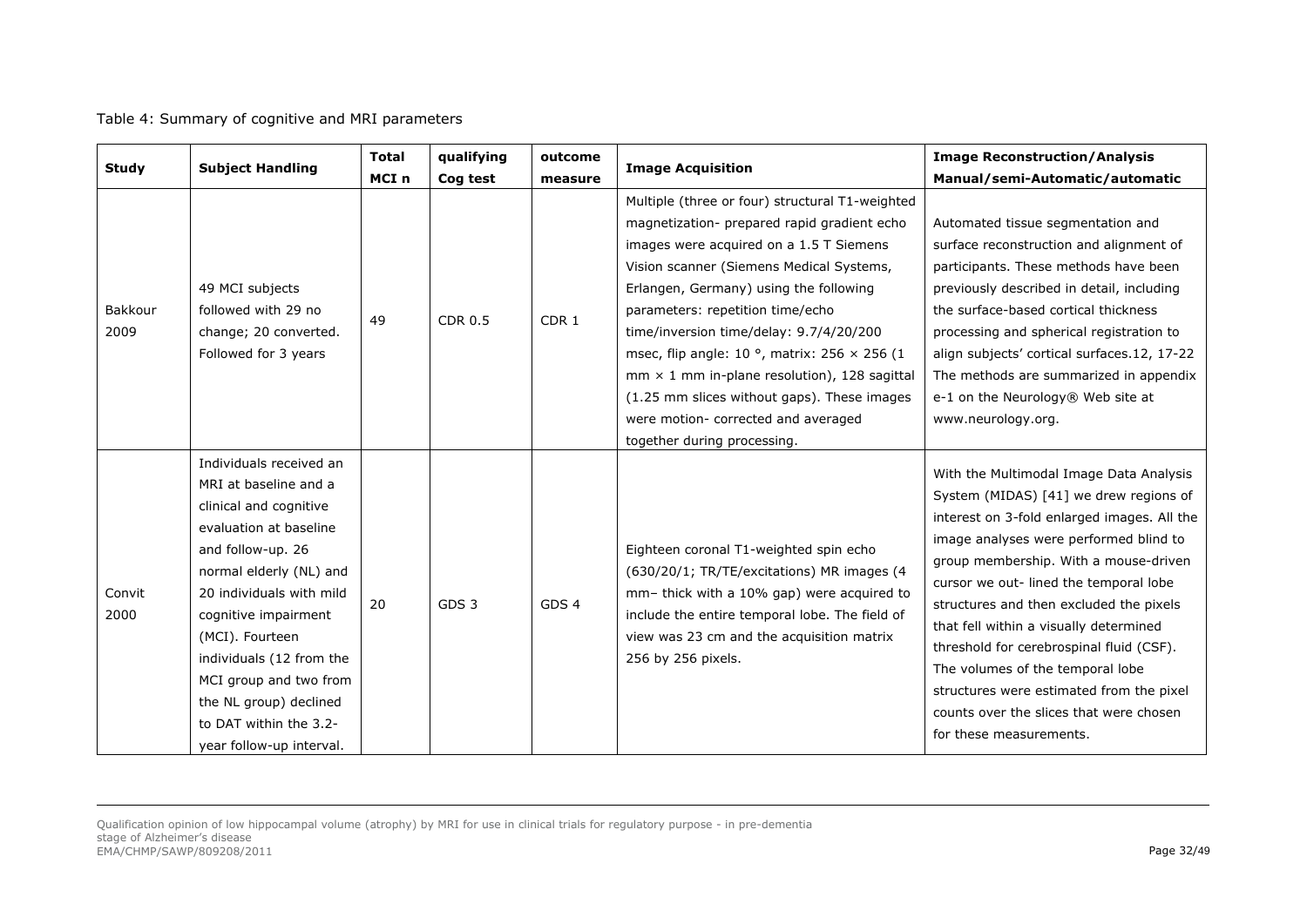| <b>Study</b>           | <b>Subject Handling</b>                                                                                                                                                                                                                                              | <b>Total</b><br>MCI <sub>n</sub> | qualifying              | outcome                          | <b>Image Acquisition</b>                                                                                                                                                                                                                                                                                                                                   | <b>Image Reconstruction/Analysis</b>                                       |
|------------------------|----------------------------------------------------------------------------------------------------------------------------------------------------------------------------------------------------------------------------------------------------------------------|----------------------------------|-------------------------|----------------------------------|------------------------------------------------------------------------------------------------------------------------------------------------------------------------------------------------------------------------------------------------------------------------------------------------------------------------------------------------------------|----------------------------------------------------------------------------|
| <b>Desikan</b><br>2009 | 129 subjects recruited<br>through print media,<br>tested and followed.<br>Typical inclusion criteria<br>employed.                                                                                                                                                    | 129                              | Cog test<br>$CDR$ $0.5$ | measure<br>Consensus<br>DX of AD | T1-weighted 3D spoiled gradient-recalled<br>echo (SPGR) scans were acquired by using<br>the following sequence: 1 coronal acquisition,<br>TR: 35 ms, TE: 5 ms, FOV : 220 mm, flip<br>angle: 45°, section thickness: 1.5 mm, matrix<br>size: $256 \times 256$ , NEX: 1.                                                                                     | Manual/semi-Automatic/automatic<br>FreeSurfer with manual ROI confirmation |
| Desikan<br>2008        | The subjects were<br>chosen from the larger<br>population of 339<br>subjects as being the<br>only ones who met the<br>clinical criteria for this<br>study and had two MRI<br>scans that were<br>acquired on a 1.5T GE<br>scanner, obtained with<br>an SPGR sequence. | 47                               | <b>CDR 0.5</b>          | Consensus<br>DX of AD            | MRI scans were acquired on a 1.5-T scanner<br>(GE, Milwaukee, WI). T1-weighted three-<br>dimensional spoiled gradient echo (SPGR)<br>scans were acquired using the following<br>sequence: coronal acquisition, repetition time<br>35 msec, echo time 5 msec, field of view 220<br>mm, flip angle 45°, slice thickness 1.5 mm,<br>matrix size 256x256 NEX 1 | FreeSurfer with manual ROI confirmation                                    |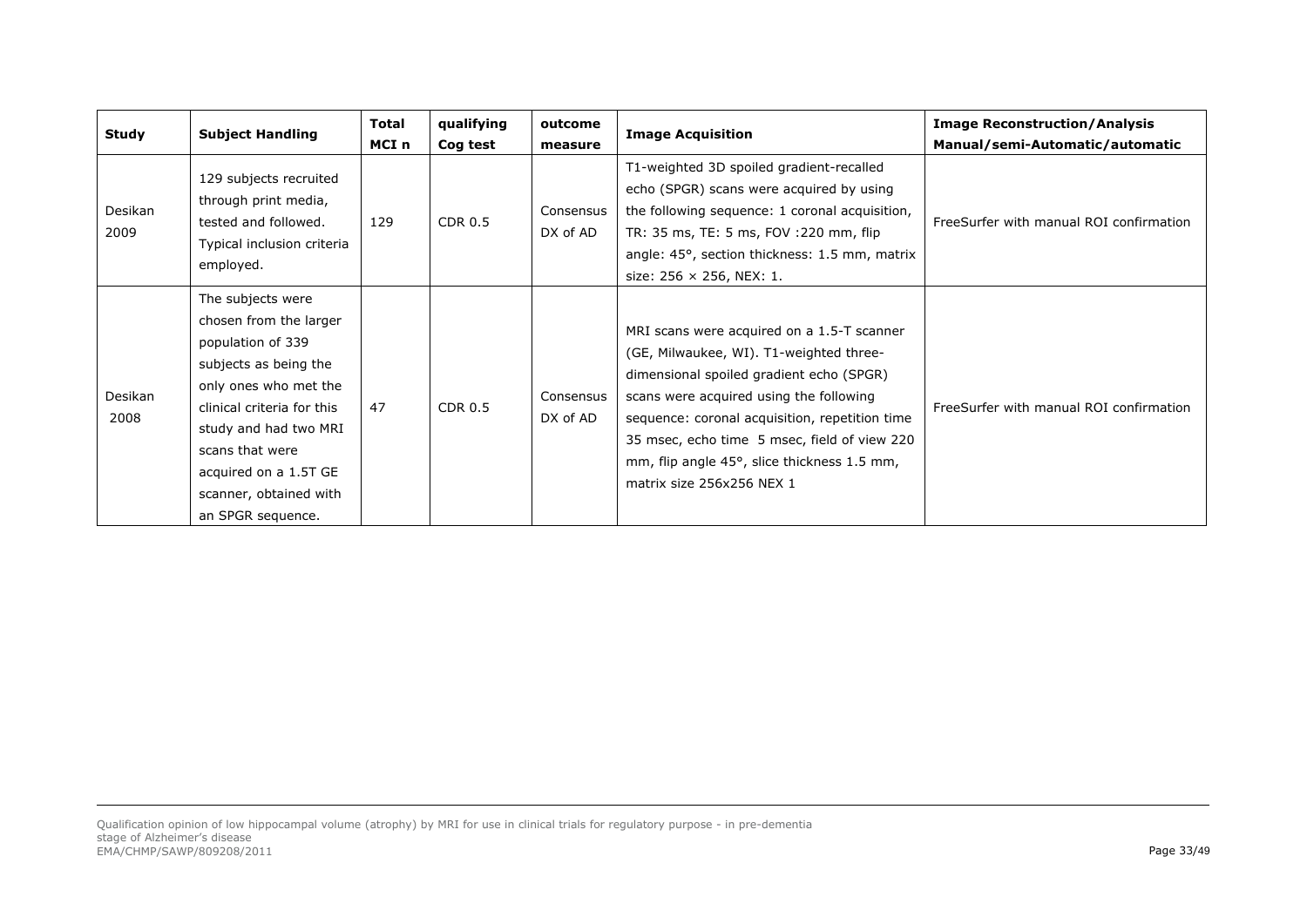| <b>Study</b>     | <b>Subject Handling</b>                                                                                                                                                                                                                                                                                                                                | <b>Total</b><br>MCI <sub>n</sub> | qualifying<br>Cog test                                                                                                                                                                                                                                                                                                                | outcome<br>measure                                  | <b>Image Acquisition</b>                                                                                                                                                                                                                                                                                                                                                                                                                                                                                                                                                                                                                                                                                                                                                | <b>Image Reconstruction/Analysis</b><br>Manual/semi-Automatic/automatic                                                                                                                                                                                                                                                                                          |
|------------------|--------------------------------------------------------------------------------------------------------------------------------------------------------------------------------------------------------------------------------------------------------------------------------------------------------------------------------------------------------|----------------------------------|---------------------------------------------------------------------------------------------------------------------------------------------------------------------------------------------------------------------------------------------------------------------------------------------------------------------------------------|-----------------------------------------------------|-------------------------------------------------------------------------------------------------------------------------------------------------------------------------------------------------------------------------------------------------------------------------------------------------------------------------------------------------------------------------------------------------------------------------------------------------------------------------------------------------------------------------------------------------------------------------------------------------------------------------------------------------------------------------------------------------------------------------------------------------------------------------|------------------------------------------------------------------------------------------------------------------------------------------------------------------------------------------------------------------------------------------------------------------------------------------------------------------------------------------------------------------|
| Devanand<br>2007 | Enrolled a broad sample<br>of cognitively impaired<br>outpatients who<br>presented with memory<br>complaints and were<br>found to have cognitive<br>impairment without<br>dementia based on<br>comprehensive<br>evaluation, but without<br>a specific diagnosable<br>cause for the cognitive<br>impairment. Typical<br>inclusion criteria<br>employed. | 139                              | Folstein<br>MMSE recall:<br>2 out of 3<br>objects at 5<br>minutes, or a<br>Selective<br>Reminding<br>Test (SRT)<br>delayed<br>recall score:<br>1 SD below<br>norms, or a<br>Wechsler<br>Adult<br>Intelligence<br>Scale-<br>Revised<br>$(WAIS-R)$<br>performance<br>IQ score: $10$<br>points below<br>the WAIS-R<br>verbal IO<br>score | Consensus<br>DX of AD<br>DSM IV or<br><b>NINCDS</b> | T1-weighted axial images parallel to the<br>temporal horns using a spin echo sequence<br>with TR: 550, TE: 11, 5-mm slice thickness<br>without gap, matrix: 256x 192, 1 NEX, and<br>24-cm FOV; 3) proton density and T2-<br>weighted fast spin echo coronal images,<br>perpendicular to the temporal horns, acquired<br>with a dual echo sequence with an 8-echo<br>train, TR: 4,000, TE: 17 and 102, 5-mm slice<br>thickness without gap, matrix: 256x 192, 1<br>NEX, and 20 cm FOV; 4) three-dimensional<br>coronal volume spoiled gradient recalled echo<br>(SPGR) sequence, perpendicular to the<br>temporal horns, with TR: 34, TE: 13, flip<br>angle 45 degrees, 2-mm-thick contiguous<br>slices, matrix 256x 256, 1 NEX, and a<br>rectangular FOV of 24 x 18 cm. | A dedicated software package (MIDAS)<br>for image segmentation and<br>coregistration.18 To evaluate<br>hippocampus, parahippocampal gyrus,<br>and entorhinal cortex volumes, images<br>from the coronal SPGR sequence were<br>realigned to a standard orientation and<br>reformatted using sinc interpolation to a<br>2-mm slice thickness in the coronal plane. |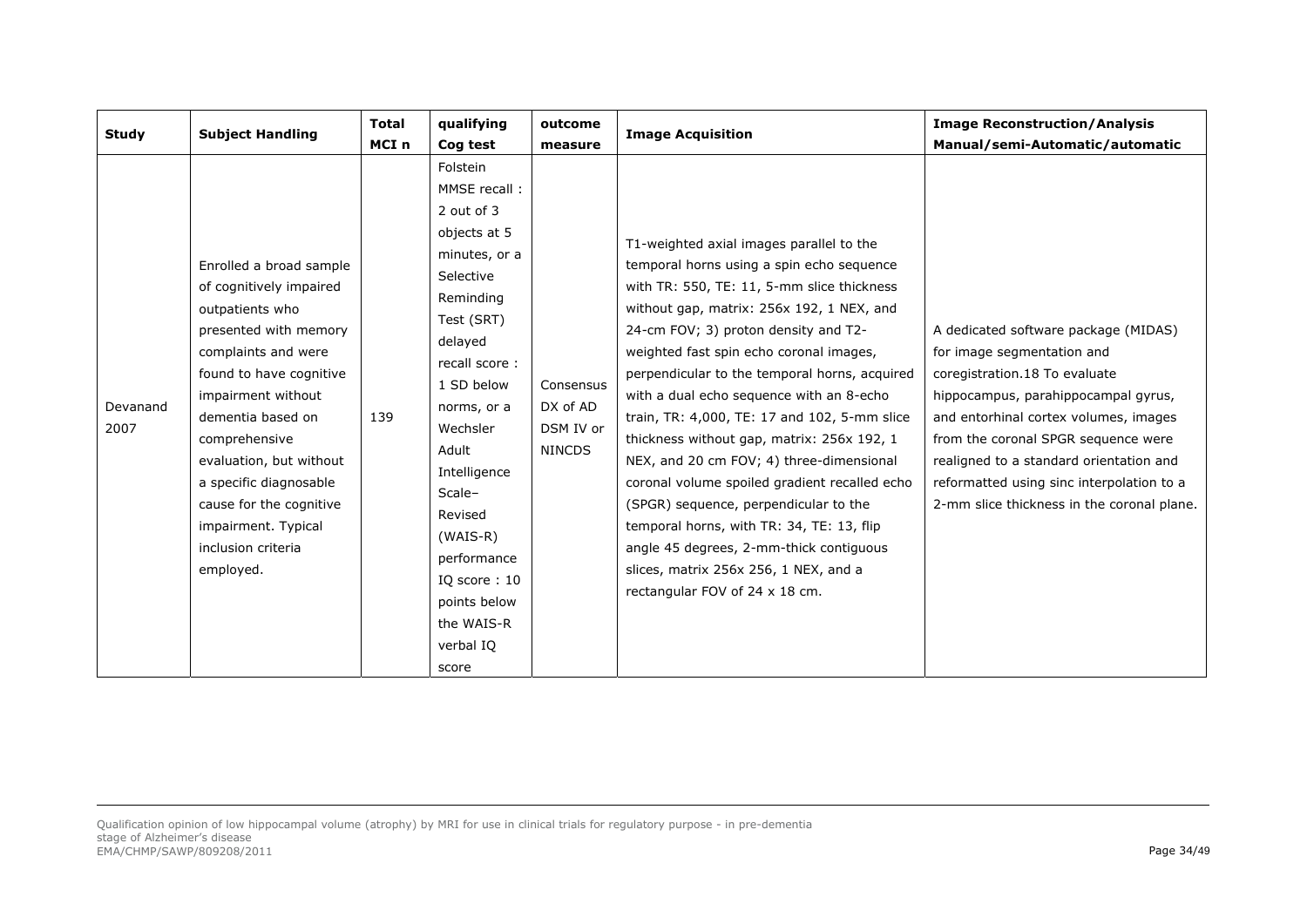|                                         |                                                                                                                                                                                                                                                                                                                                                                                                                                                                                                                                                                                                           | <b>Total</b>     | qualifying                                                                                                                                                                                                                                                                                             | outcome                                                                                                                                                       |                                                                                                                                                                                                                                                                                                                                                                                                                                                | <b>Image Reconstruction/Analysis</b>                                                                                                                                                                                                                                                                                                                                                                                                                                                                                                                                                                                                                                                                                                                                                                                    |
|-----------------------------------------|-----------------------------------------------------------------------------------------------------------------------------------------------------------------------------------------------------------------------------------------------------------------------------------------------------------------------------------------------------------------------------------------------------------------------------------------------------------------------------------------------------------------------------------------------------------------------------------------------------------|------------------|--------------------------------------------------------------------------------------------------------------------------------------------------------------------------------------------------------------------------------------------------------------------------------------------------------|---------------------------------------------------------------------------------------------------------------------------------------------------------------|------------------------------------------------------------------------------------------------------------------------------------------------------------------------------------------------------------------------------------------------------------------------------------------------------------------------------------------------------------------------------------------------------------------------------------------------|-------------------------------------------------------------------------------------------------------------------------------------------------------------------------------------------------------------------------------------------------------------------------------------------------------------------------------------------------------------------------------------------------------------------------------------------------------------------------------------------------------------------------------------------------------------------------------------------------------------------------------------------------------------------------------------------------------------------------------------------------------------------------------------------------------------------------|
| <b>Study</b><br><b>Subject Handling</b> |                                                                                                                                                                                                                                                                                                                                                                                                                                                                                                                                                                                                           | MCI <sub>n</sub> | Cog test                                                                                                                                                                                                                                                                                               | measure                                                                                                                                                       | <b>Image Acquisition</b>                                                                                                                                                                                                                                                                                                                                                                                                                       | Manual/semi-Automatic/automatic                                                                                                                                                                                                                                                                                                                                                                                                                                                                                                                                                                                                                                                                                                                                                                                         |
| Eckerstrom<br>2008                      | The Goteborg MCI study<br>[2] is a clinically based<br>longitudinal project that<br>aims at identifying<br>neurodegenerative,<br>vascular and stress-<br>related disorders prior<br>to the development of<br>dementia. At baseline<br>patients and controls<br>undergo investigations<br>including neurological,<br>psychiatric, cognitive<br>screening,<br>neuropsychological<br>testing, MRI, SPECT,<br>EEG, sampling of blood<br>and CSF. At biannual<br>follow-ups, most of<br>these investigations are<br>repeated. MRI is done<br>at the first (two-year)<br>and the third (six-year)<br>follow-up. | 42               | Informant<br>verification of<br>a progressive<br>cognitive<br>impairment<br>>6 months.<br>Plus: positive<br>outcome on<br>STEP, I-Flex,<br>MMSE, or<br>CDR.<br>Subjects with<br>>2 positive<br>outcomes on<br>STEP or a<br>score $<$ 25 on<br>the MMSE,<br>equaled<br>dementia and<br>were<br>excluded | $GDS+4$<br>and ICD-<br>$10 + AD$ :<br>NINCDS;<br>Sub-cort<br>Vascular<br>Dementia:<br>Erkinjuntti<br>criteria;<br>FTD: Lund<br>and<br>Mancheste<br>r criteria | Philips NT5 0.5T scanner: 3 sequences: 1 and<br>2: 3D T1 FFE, coronal and axial with a slice<br>thickness 1.5mm; Repetition time 30ms;<br>Echo 10ms; flip angle 40 degrees, FOV 220;<br>Acquisition Voxel size 0.86mm, reconstructed<br>voxel 0.86. Sequence 3: T2 TSE slice<br>thickness 4mm; Repetition time 46820ms;<br>Echo 120ms; flip angle 90 degrees, FOV 230;<br>Acquisition Voxel size 0.9/1.13mm,<br>reconstructed voxel 0.45/0.45. | Manual in the Hipposegm routine $-$ a<br>software which includes Bayesian noise<br>reduction and image intensity<br>normalization. The segmentation process<br>consisted of two steps: 1. Point- wise<br>landmark setting was done in the sagittal<br>view of the reformatted coronal image<br>where the demarcation in the original<br>coronal image is indiscernible or difficult<br>to interpret [47, 48]. 2. Segmentation of<br>the hippocampus in the coronal images<br>was done by continuous pen drawing. The<br>Hipposegm program samples pointwise<br>from the pen drawing. By means of the<br>landmark setting, and intensity and noise<br>preprocessing, the whole hippocampus<br>including the tail could be segmented<br>without ad hoc determination of the most<br>anterior and the most posterior slice |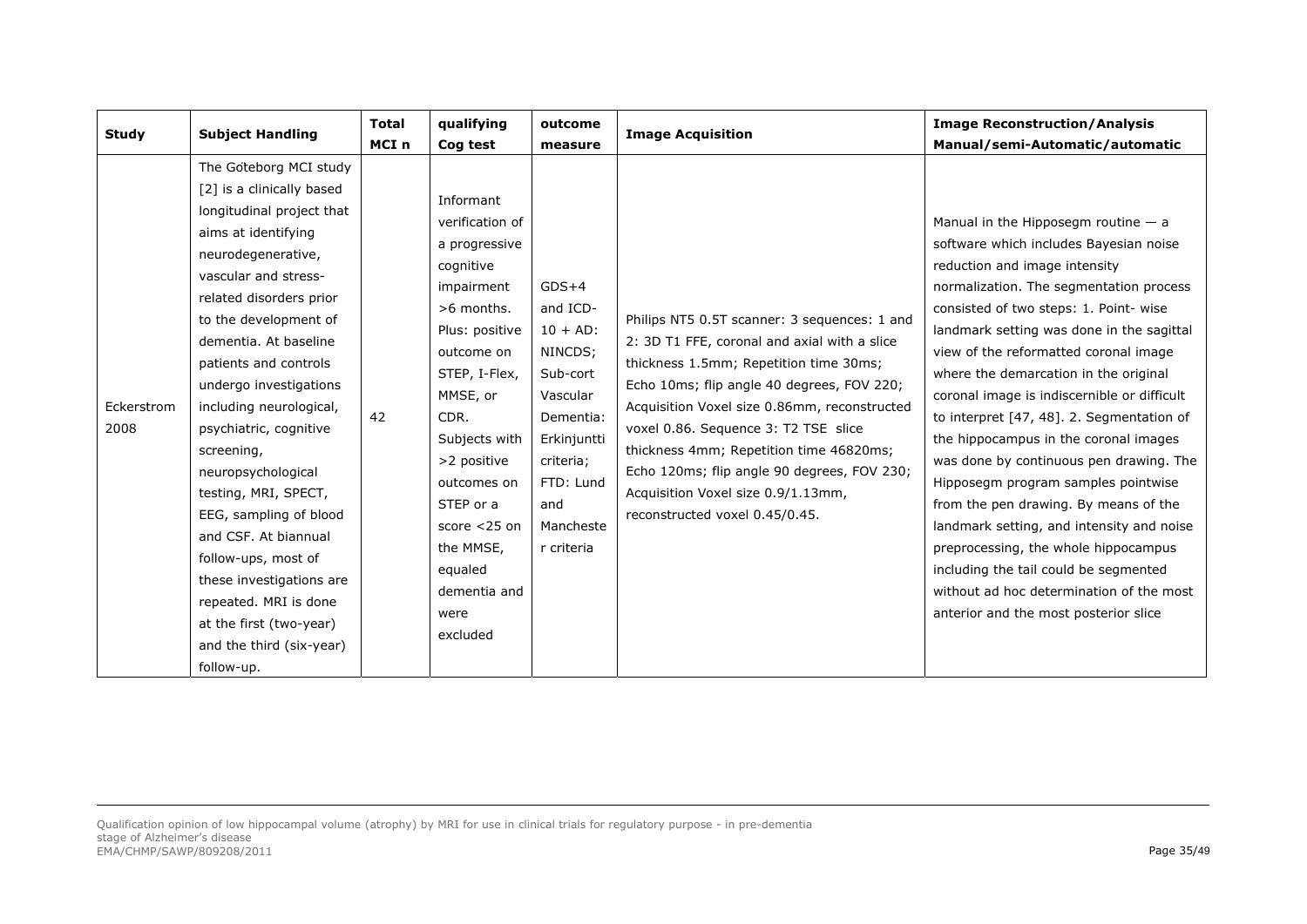|                                 |                                                                                                                                                                                                                                                     | <b>Total</b>     | qualifying                                                                                       | outcome                                                          |                                                                                                                                                                                                                                                                                                                                                                                                                                                | <b>Image Reconstruction/Analysis</b>                                                                                                                                                                                                                                                                                                                                                                                                                                                                       |
|---------------------------------|-----------------------------------------------------------------------------------------------------------------------------------------------------------------------------------------------------------------------------------------------------|------------------|--------------------------------------------------------------------------------------------------|------------------------------------------------------------------|------------------------------------------------------------------------------------------------------------------------------------------------------------------------------------------------------------------------------------------------------------------------------------------------------------------------------------------------------------------------------------------------------------------------------------------------|------------------------------------------------------------------------------------------------------------------------------------------------------------------------------------------------------------------------------------------------------------------------------------------------------------------------------------------------------------------------------------------------------------------------------------------------------------------------------------------------------------|
| <b>Study</b>                    | <b>Subject Handling</b>                                                                                                                                                                                                                             | MCI <sub>n</sub> | Cog test                                                                                         | measure                                                          | <b>Image Acquisition</b>                                                                                                                                                                                                                                                                                                                                                                                                                       | Manual/semi-Automatic/automatic                                                                                                                                                                                                                                                                                                                                                                                                                                                                            |
| Fellgiebel<br>2006              | We enrolled 18 MCI<br>patients who consulted<br>the University memory<br>clinic for diagnostic<br>evaluation of memory<br>complaints. MCI was<br>defined according to the<br>criteria of Petersen and<br>a Clinical Dementia<br>Rating (CDR) of 0.5 | 13               | $CDR$ $0.5$                                                                                      | $CDR>1 +$<br><b>DSM IV</b>                                       |                                                                                                                                                                                                                                                                                                                                                                                                                                                | To place rectangular regions of interest<br>(ROIs) and to determine regional index<br>values, Image-J software was used (NIH,<br>Bethesda, MD, USA). Individual ROIs<br>were manually placed bilaterally in the<br>hippocampal region (Fellgiebel et al.,<br>2004; Muller et al., 2005). To minimize<br>susceptibility artifacts, we applied the<br>largest ROI size. Segmentation and<br>whole-brain-volume calculation were<br>carried out with VoxelQ software (Marconi<br>Systems, Cleveland, OH, USA) |
| Fleisher<br>2008<br><b>ADNI</b> | ADNI report. Analysis<br>was only performed on<br>participants who met<br>criteria for AD within 36<br>months, or who<br>completed a 36-month<br>visit.                                                                                             | 129              | CDR 0.5;<br>MMSE 24-30:<br>$1.5 - 2.0$ SD<br>below age<br>adjusted<br>norms on LM<br>$_{\rm II}$ | NINCDS;<br>loss of<br>function<br>based on<br>GDS or<br>SDCS-ADL | 1) A sagittal T1-weighted scan with<br>contiguous 5-mm slices, 2) a three-<br>dimensional volumetric spoiled gradient<br>recalled echo (SPGR or equivalent) scan<br>obtained in the coronal plane with minimum<br>full echo-time, minimum repetition time, 124<br>partitions, 25 degree flip angle, and 1.6 mm<br>partition thickness. The range in repetition<br>time was 9.7 msec to 33 msec and the range<br>in echo time was 3 to 11 msec. | Hippocampal and ERC measurements<br>were performed by manual tracing. Scans<br>were interpolated in-plane to the<br>equivalent of a 512 x 512 matrix and<br>magnified times two. Anatomic criteria<br>used to define the boundaries of the<br>hippocampus and ERC have been<br>published.                                                                                                                                                                                                                  |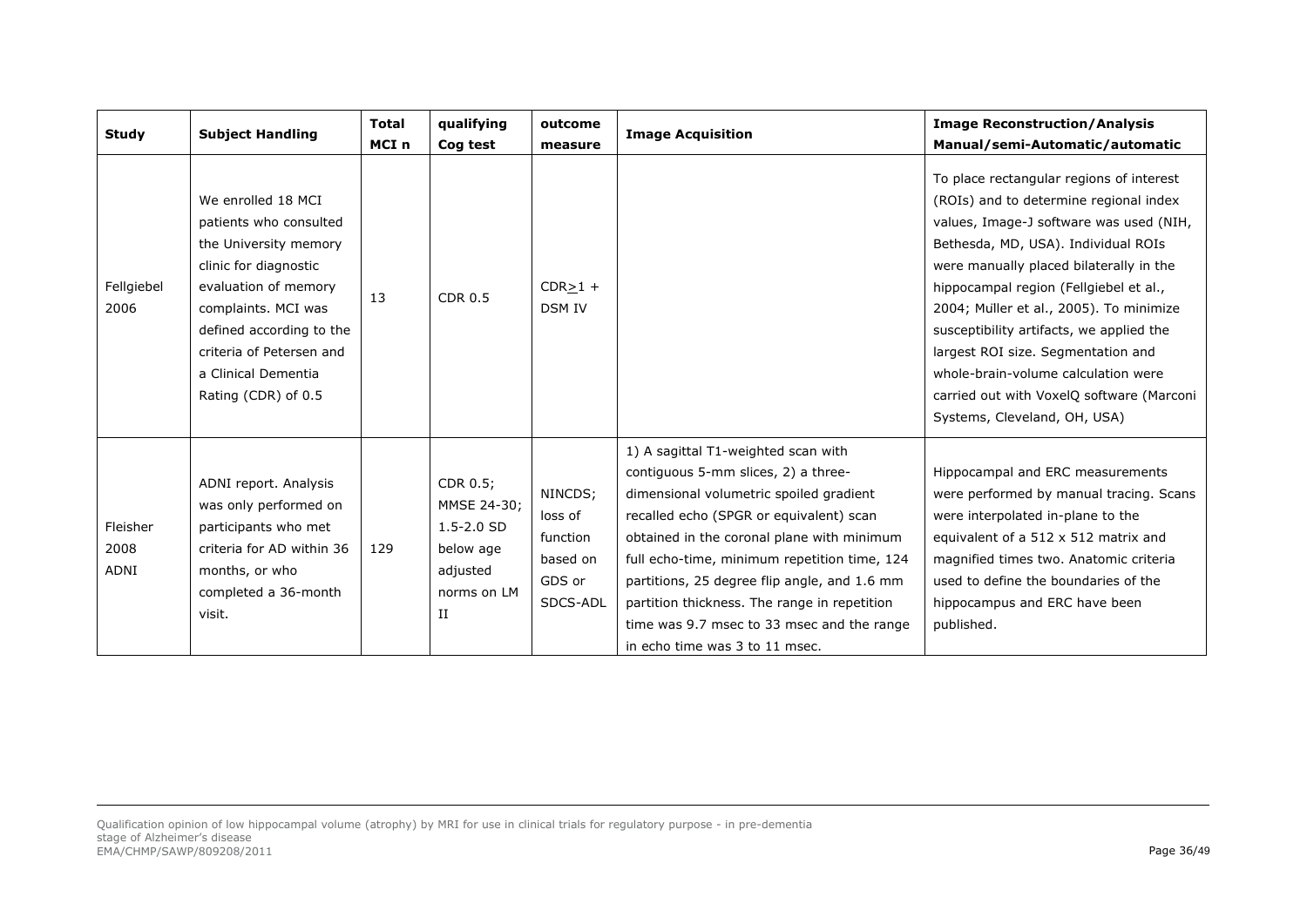| <b>Study</b>     | <b>Subject Handling</b>                                                                                                                                                                                    | <b>Total</b><br>MCI <sub>n</sub> | qualifying<br>Cog test                  | outcome<br>measure | <b>Image Acquisition</b>                                                                                                                                                                                                                                                                                                                                                                                         | <b>Image Reconstruction/Analysis</b><br>Manual/semi-Automatic/automatic                                                                                                                                                                                                                               |
|------------------|------------------------------------------------------------------------------------------------------------------------------------------------------------------------------------------------------------|----------------------------------|-----------------------------------------|--------------------|------------------------------------------------------------------------------------------------------------------------------------------------------------------------------------------------------------------------------------------------------------------------------------------------------------------------------------------------------------------------------------------------------------------|-------------------------------------------------------------------------------------------------------------------------------------------------------------------------------------------------------------------------------------------------------------------------------------------------------|
| Galluzzi<br>2010 | 108 subjects<br>consecutively enrolled<br>over 24 months with 90<br>completers                                                                                                                             | 90                               | Multiple<br>tests, cutoff:<br>bottom 5% | <b>NINCDS</b>      | MR images (axial T2 weighted proton density,<br>fluid attenuated inversion recovery, and<br>gradient echo 3D images) 1.0-T Philips<br>Gyroscan. TR: 20 ms, TE 5 ms, flip angle 30,<br>field of view 220 mm, acquisition matrix 256<br>9 256, slice thickness 1.3 mm.                                                                                                                                             | Manually traced ROI. Hippocampal<br>volume (the smallest between the left<br>and right side) below the fifth percentile<br>of the volume distribution (1,970 MicroL)<br>in a population of 125 normal subjects 60<br>years and older taken from a study on the<br>structural features of Normal aging |
| Galton<br>2005   | Patients recruited from<br>the Memory Clinic in<br>Addenbrooke's Hospital,<br>Cambridge, for a<br>longitudinal project, 24<br>who had undergone<br>suitable MRI imaging at<br>entry ( $V1$ = first visit). | 31 QD                            | $=$ CDR 0.5                             | <b>NINCDS</b>      | three-dimensional spoiled gradient-recalled<br>T1-weighted sequence                                                                                                                                                                                                                                                                                                                                              | <b>NA</b>                                                                                                                                                                                                                                                                                             |
| Henneman<br>2009 | Memory clinic patients:<br>64 AD, 44 MCI, 34<br>controls: 26 patients<br>with subjective<br>complaints, 8 healthy<br>control                                                                               | 44                               | <b>CDR 0.5</b>                          | <b>NINCDS</b>      | 1.0-T scanner. Coronal, three- dimensional,<br>heavily T1-weighted single slab volume<br>sequence (magnetization-prepared, rapid<br>acquisition gradient echo sequence);<br>rectangular 250 mm field of view with a 256<br>× 256 matrix; 1.5 mm slice thickness; 168<br>slices; $1 \times 1$ mm in plane resolution;<br>repetition time: 15 msec; echo time 7 msec;<br>inversion time, 300 msec; flip angle 15°. | Manually delineated using the soft- ware<br>package Show_Images 3.7.0. L&R HC<br>volumes were averaged                                                                                                                                                                                                |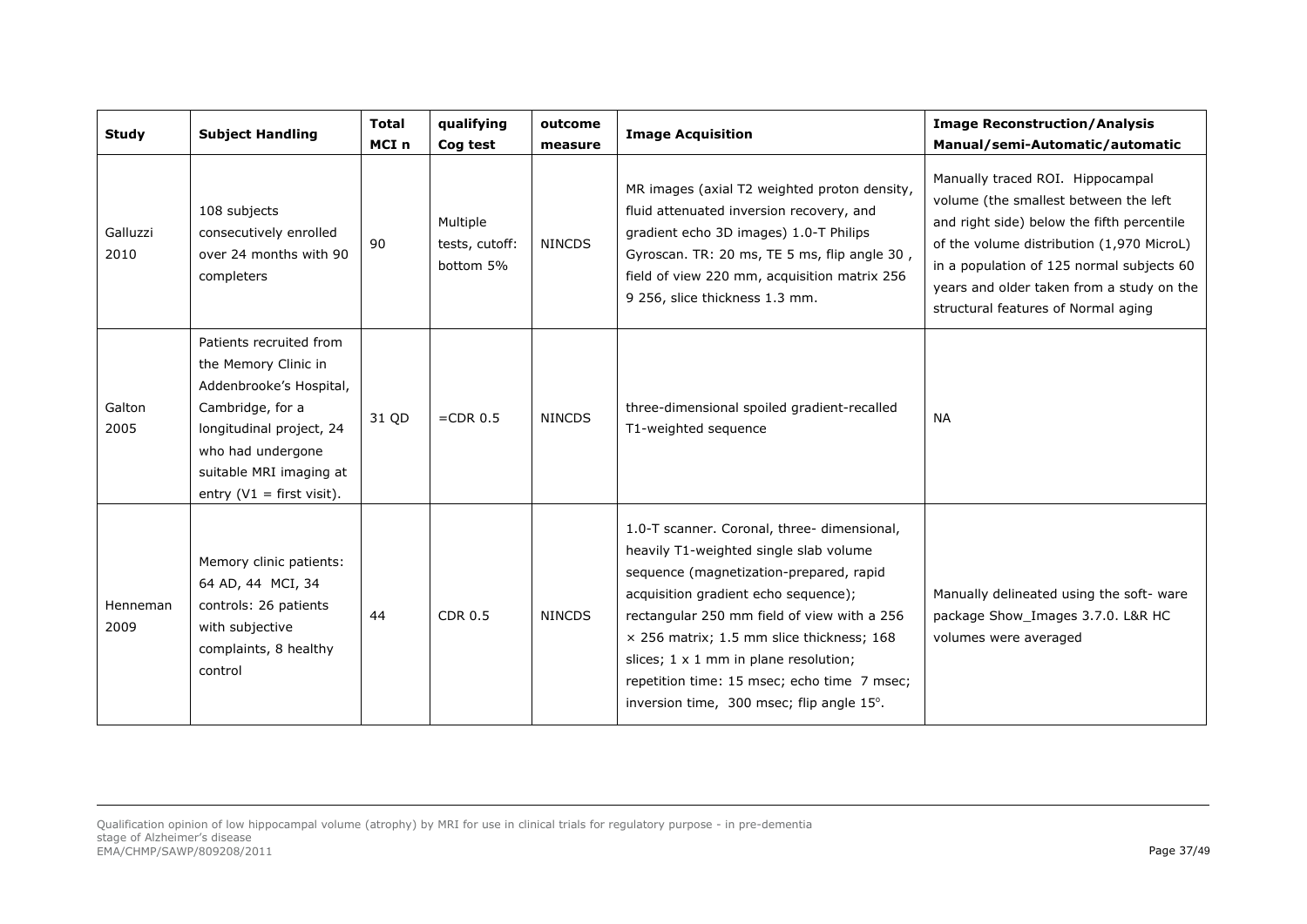| <b>Study</b>           | <b>Subject Handling</b>                                                  | <b>Total</b>     | qualifying                                                                                 | outcome                     | <b>Image Acquisition</b>                                                                                                                                                                                                                                                                                                            | <b>Image Reconstruction/Analysis</b>                                                                                                           |
|------------------------|--------------------------------------------------------------------------|------------------|--------------------------------------------------------------------------------------------|-----------------------------|-------------------------------------------------------------------------------------------------------------------------------------------------------------------------------------------------------------------------------------------------------------------------------------------------------------------------------------|------------------------------------------------------------------------------------------------------------------------------------------------|
|                        |                                                                          | MCI <sub>n</sub> | Cog test                                                                                   | measure                     |                                                                                                                                                                                                                                                                                                                                     | Manual/semi-Automatic/automatic                                                                                                                |
| <b>Herukka</b><br>2008 | 21 MCI subjects<br>followed for average 4.1<br>years.                    | 21               | cdr 0.5 plus<br>1.5SD below<br>N on other<br>cog test                                      | <b>NINCDS</b>               | 1.5 Tesla Vision, rapid acquisition gradient<br>echo sequence (for the 1998/1999 patients:<br>TR = 9.7 ms, TE = 4 ms, matrix 256 $\times$ 256, 1<br>acquisition and in plane resolution $= 0.98$<br>mm. For 1999/2000/2001 patients: TR =<br>13.5, TE = 7, matrix $256x256$ , 1 acquisition<br>and in plane resolution = $0.94$ mm. | Manual tracing.                                                                                                                                |
| Jack<br>2010<br>ADNI   | 218 MCI follow up 1.7<br>ys                                              | 218              | CDR 0.5;<br>MMSE 24-30;<br>$1.5 - 2.0$ SD<br>below age<br>norms on LM<br>II ADAS-cog<br>11 | <b>DSM IIIR</b><br>+ NINCDS | 1.5 T 3D MPRAGE.                                                                                                                                                                                                                                                                                                                    | FreeSurfer. Correction gradient non-<br>linarity, B1 non-uniformity.                                                                           |
| Jack<br>2008           | Vitamin E and donepezil<br>treatment in 769 aMCI<br>follow up 36 months. | 131              | Peterson<br>$criterion + LM$<br>П                                                          | <b>NINCDS</b>               | 1.5 T, 24 scanners from GE, Siemens, Philips.<br>3D T1 coronal SPGR: TR/TE = 9.7-33/3-11<br>mse. Filp angle: 25 °. 124 continuous<br>partitions.                                                                                                                                                                                    | Central data analysis at Mayo Clinic in<br>Rochester, MN. Manual tracing.                                                                      |
| Jack<br>2005           | 91 controls, 72 MCI,<br>follow up 1-2 ys.                                | 72               | Peterson<br>criteria                                                                       | Unk                         | 1.5 T GE: 3D T1 SPGR.                                                                                                                                                                                                                                                                                                               | Spatial registration of scan 2 to scan 1.<br>Manually trace hippocampus.                                                                       |
| Jack<br>2000           | 58 control, 43 MCI, 28<br>AD. Follow up 3 ys.                            | 43               | Peterson<br>$criteria +$<br><b>CDR 0.5</b>                                                 | <b>DSM IIIR</b><br>+ NINCDS | 1.5 T GE: 3D T1 SPGR, 124 continuous<br>partitions, 1.6 mm slice thickness, FOV: 22 x<br>16.5 cm, 192 views, and 45 ° flip angel.                                                                                                                                                                                                   | Manual tracing. Imaging data interpolated<br>inplane equivalent to matrix $512 \times 512$<br>and magnified 2X. Volume converts to W<br>score. |
| Jack<br>1999           | 80 MCI follow up 32.6<br>month                                           | 80               | Peterson<br>criteria incl.<br>1.5 SD below<br>on cog test $+$<br><b>CDR 0.5</b>            | CRRO.5                      | 1.5 T GE: 3D T1 SPGR, 124 continuous<br>partitions, 1.6 mm slice thickness, FOV: 22 x<br>16.5 cm, 192 views, and 45 ° flip angel.                                                                                                                                                                                                   | Manual tracing. Imaging data interpolated<br>inplane equivalent to matrix $512 \times 512$<br>and magnified 2X. Volume converts to W<br>score. |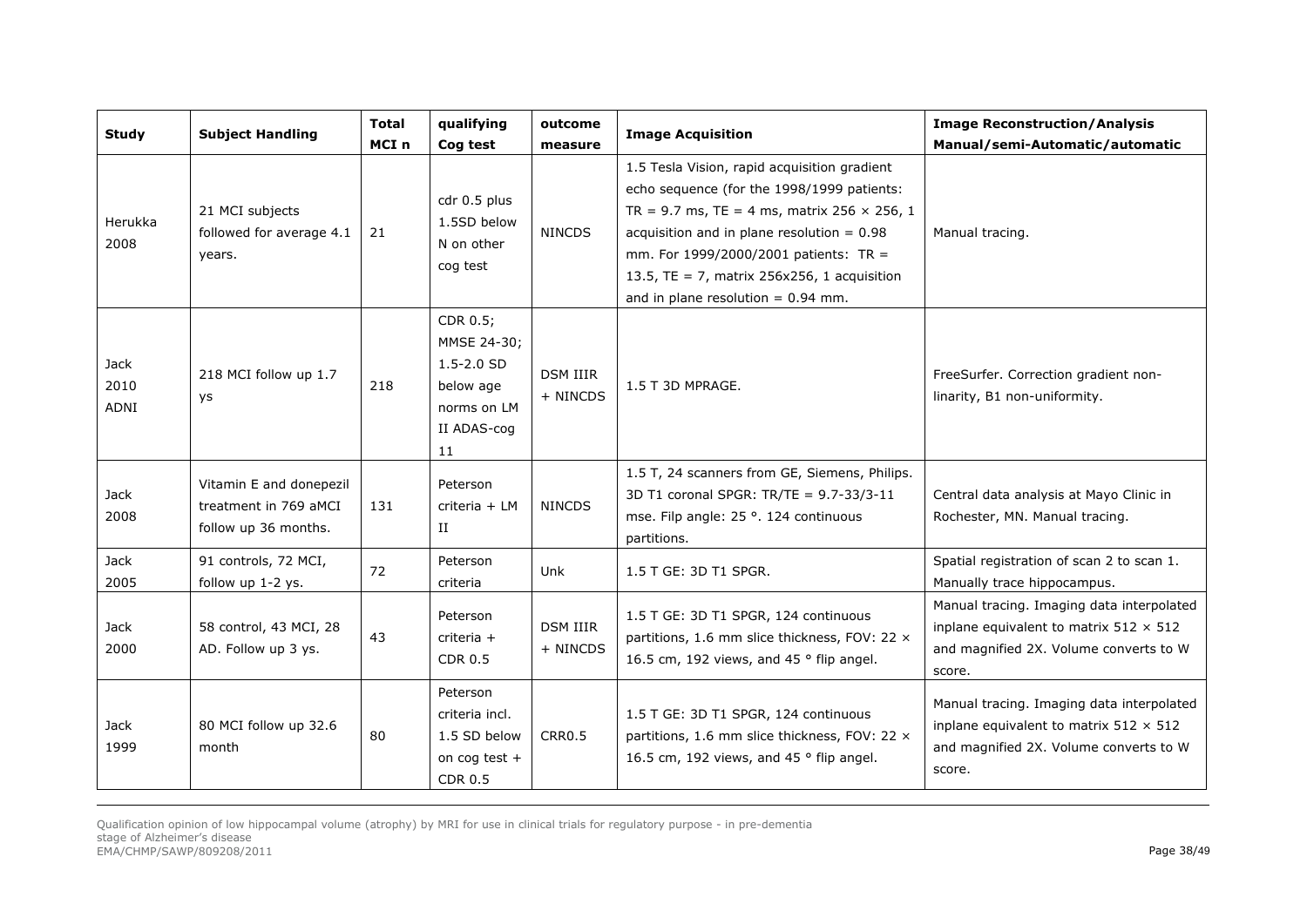| <b>Study</b>                 | <b>Subject Handling</b>                                                                          | <b>Total</b><br>MCI <sub>n</sub> | qualifying<br>Cog test                                                                                | outcome<br>measure                                               | <b>Image Acquisition</b>                                                                                                                                                                                                                                                                   | <b>Image Reconstruction/Analysis</b><br>Manual/semi-Automatic/automatic                                                                                                                                                                                                                                              |
|------------------------------|--------------------------------------------------------------------------------------------------|----------------------------------|-------------------------------------------------------------------------------------------------------|------------------------------------------------------------------|--------------------------------------------------------------------------------------------------------------------------------------------------------------------------------------------------------------------------------------------------------------------------------------------|----------------------------------------------------------------------------------------------------------------------------------------------------------------------------------------------------------------------------------------------------------------------------------------------------------------------|
| Kantarci<br>2005             | 54 normal, 21 aMCI.<br>Follow up 36-42 months                                                    | 21                               | aMCI meet<br>criteria of<br>Peterson.                                                                 | <b>DSM IIIR</b><br>+ NINCDS                                      | 1.5 T GE: 3D T1 SPGR.                                                                                                                                                                                                                                                                      | Manual tracing. Volumes convert to W<br>scores                                                                                                                                                                                                                                                                       |
| Killany<br>2002              | 18 control, 94<br>questionable AD, 16 AD.                                                        | 94                               | <b>CDR 0.5</b>                                                                                        | $CDR1 +$<br><b>NINCDS</b>                                        | 1.5 T GE T1 2D coronal: TR/TE = $35/5$ mse.<br>Filp angel: 45 °, FOV: 22 cm, matrix 256 $\times$<br>256, slice thickness: 1.5 mm.                                                                                                                                                          | Hippocampus was manually drawn after<br>normalization process in standard coronal<br>plane.                                                                                                                                                                                                                          |
| Landau<br>2010<br>ADNI       | 193 AD, 229 normal, 28<br>MCI converter, and 57<br>MCI nonconverters.<br>Follow up to 36 months. | 85                               | CDR 0.5;<br>MMSE 24-30;<br>$1.5 - 2.0$ SD<br>below age<br>adjusted<br>norms on LM<br>IIADAS-cog<br>11 | <b>NINCDS</b><br>Consensus                                       | 1.5 T multiple ADNI site with standardized<br>MRI protocol                                                                                                                                                                                                                                 | FreeSurfer software. More info in<br>appendix e1 on neurology                                                                                                                                                                                                                                                        |
| Leung<br>2010<br><b>ADNI</b> | 200 control, 335 MCI,<br>147 AD. Follow up 12<br>months.                                         | 335                              | CDR 0.5;<br>MMSE 24-30:<br>$1.5 - 2.0$ SD<br>below age<br>adjusted<br>norms on LM<br>$_{\rm II}$      | NINCDS;<br>loss of<br>function<br>based on<br>GDS or<br>SDCS-ADL | 1.5 T GE, Philips, Siemens: T1 weighted<br>TR/TE/TI: 2400/3.5/1000 mse, flip angle =<br>8°. 160 or 180 sagittal, slice thickness 1.2<br>mm. matrix 192 $\times$ 192 or 256 $\times$ 256 with<br>voxel resolution $1.25 \times 1.25 \times 1.2$ mm, or<br>$0.95 \times 0.95 \times 1.2$ mm. | ADNI MR imaging protocol:<br>postacquization correction of gradient<br>warping, B1 non-uniformity correction<br>depending on the scanner and coil type,<br>intensity non-uniformity correction and<br>phantom based scaling correction - the<br>geometric phantom scan have been<br>acquired with each patient scan. |
| Stoub<br>2010                | 35 normal controls, 33<br>aMCI, 14 probable AD.<br>All follow up to 5ys.                         | 33                               | LM II                                                                                                 | <b>NINCDS</b>                                                    | 1.5 T GE Signa scanner: 3D SPGR 124<br>contiguous 1.5 mm slice thickness in coronal<br>plane (TR/TE: 33.3/7 mse). FOV: 22 cm,<br>matrix: $256 \times 192$ . Flip angle = $35^{\circ}$ , signal<br>average $= 1$ .                                                                          | Analyze software package (Mayo Clinic<br>Foundation, Rochester, MN). Manual<br>volumetry.                                                                                                                                                                                                                            |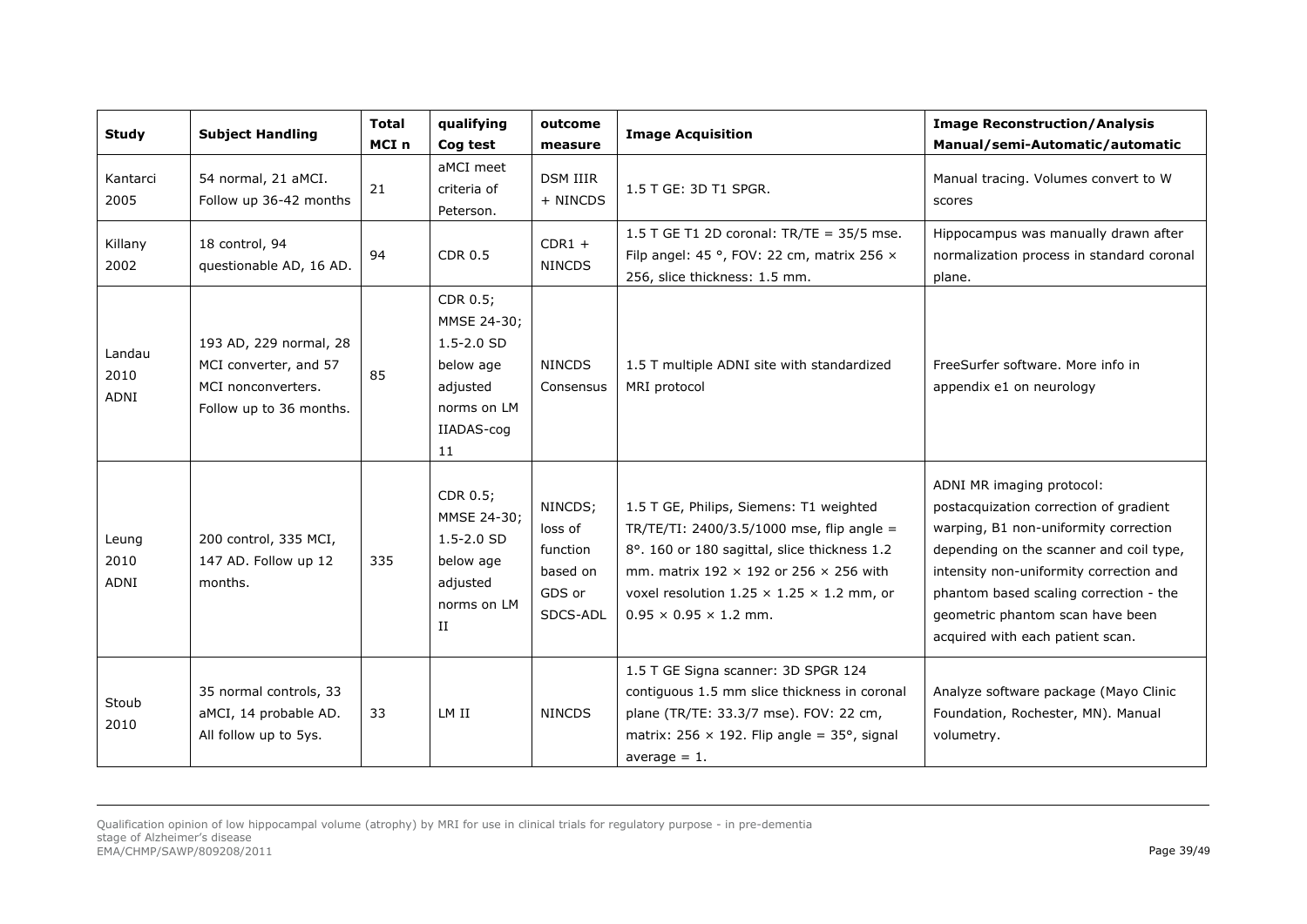| <b>Study</b>     | <b>Subject Handling</b>                                                  | <b>Total</b><br>MCI <sub>n</sub> | qualifying<br>Cog test                                                     | outcome<br>measure | <b>Image Acquisition</b>                                                                                                                                       | <b>Image Reconstruction/Analysis</b><br>Manual/semi-Automatic/automatic                                                                      |
|------------------|--------------------------------------------------------------------------|----------------------------------|----------------------------------------------------------------------------|--------------------|----------------------------------------------------------------------------------------------------------------------------------------------------------------|----------------------------------------------------------------------------------------------------------------------------------------------|
| Tapiola<br>2008  | excluded                                                                 |                                  |                                                                            |                    |                                                                                                                                                                |                                                                                                                                              |
| Visser<br>1999   | 20 normal, 18 minimal<br>dementia, 7 demented.<br>All follow up to 3 ys. | 18                               | Not meet<br>DSM IIIR for<br>dementia but<br>with<br>cognitive<br>deficits. | <b>NINCDS</b>      | 0.6 T Teslacon II: 2D T1 coronal (TR/TE:<br>300/22 mse) in-plane resolution $0.8 \times 1.0$<br>mm. 6 coronal slices, 5 mm slice thickness<br>with 1.0 mm gap. | Manual with 0.5mm slice thickness and<br>1mm between slices. Volumetry<br>quantified via SUN workstation with<br>software developed in house |
| Visser<br>2002   | excluded                                                                 |                                  |                                                                            |                    |                                                                                                                                                                |                                                                                                                                              |
| Wang<br>2009     | excluded                                                                 |                                  |                                                                            |                    |                                                                                                                                                                |                                                                                                                                              |
| Whitwell<br>2008 | 21 aMCI-S (monitor ><br>18 months), 42 aMCI-P<br>(monitor $>$ 3 ys).     | 63                               | $1-1.5SD$<br>below norms<br>on at least<br>one: LM II,<br>AVLT, FCSRT,     | NINCDS             | No scanner info: 3D T1 coronal volumetric<br>SPGR, 124 contiguous 1.6 mm thickness.<br>FOV: 22 $\times$ 16.5 or 24 $\times$ 18.5 cm. flip angel:<br>$25°$ .    | VBM using SPM2<br>(http://www.hip.ion.ucl.ac.uk/spm)                                                                                         |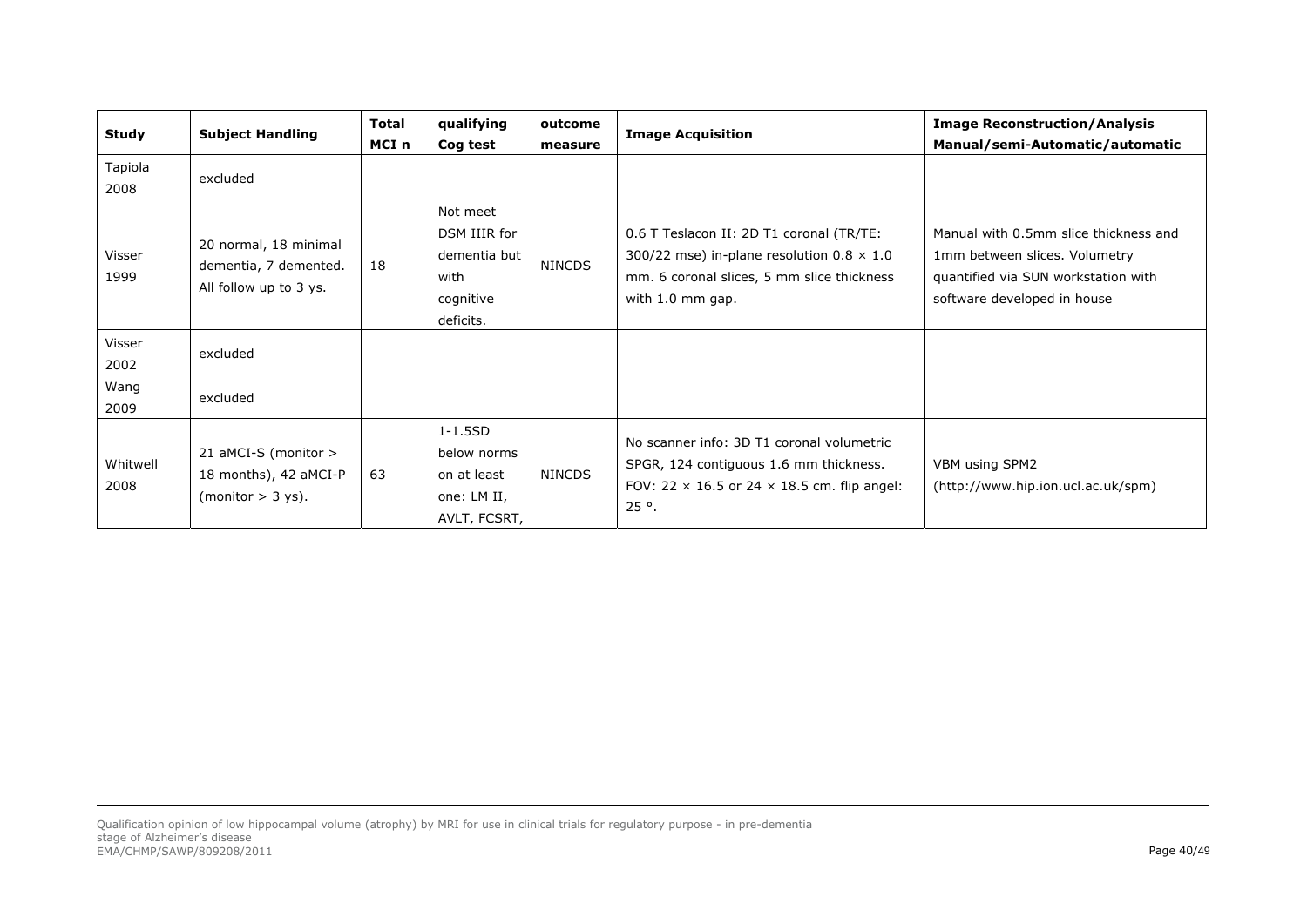### **CHMP/SAWP question 3**

#### **Which studies in particular have used the Dubois's criteria as evidence for the qualification?**

### **Applicant's response**

Dubois et al., (Research criteria for the diagnosis of Alzheimer's disease: revising the NINCDS-ADRDA criteria. Lancet Neurol. 2007 Aug; 6(8):734-46) specified new research criteria for AD (Alzheimer's disease) to define early onset patients that now are termed "prodromal AD". The recent attention to prodromal AD in the AD research community is aimed at facilitating clinical trials in patients at a stage when interventions will have the best chance of success. Such definitions continue to evolve, yet the working definition of the Dubois criteria is that patients have some cognitive level of impairment that does not yet impair their daily activities, in addition to showing at least one or more of the supportive biomarker signatures consistent with the pathology of AD. More specifically, the clinical definition includes a core diagnostic criteria consisting of three items: subjective memory complaint lasting in excess of six months, an episodic memory abnormality, preferably on a delayed recall measure, and lastly, the presence or absence of other cognitive domain abnormalities. Patients fulfilling these criteria would be classified as having probable AD in the prodromal stage (pre-dementia).

Table 5 below specifies the published studies that satisfy the criteria of patients with cognitive impairment in addition to testing positive for at least one AD biomarker, in this case structural MRI, to assess medial temporal lobe atrophy. Such studies have been indicated under the column heading, "Episodic Memory Deficit and Biomarker" with an "X".

| Study               | Episodic Memory Deficit and<br>Biomarker | Used other Criteria (specify which<br>criteria used) |
|---------------------|------------------------------------------|------------------------------------------------------|
| Bakkour A 2009      |                                          | $CDR*0.5$                                            |
| Convit, A 2000      | X                                        |                                                      |
| Desikan RS 2009     | X                                        |                                                      |
| Desikan RS 2008     | X                                        |                                                      |
| Devanand DP 2007    | X                                        |                                                      |
| Eckerstrom C 2008   | X                                        |                                                      |
| Fellgiebel A 2006   | X                                        |                                                      |
| Fleisher AS 2008    | X                                        |                                                      |
| Galluzzi S 2010     | X                                        |                                                      |
| Galton CJ 2005      |                                          | $CDR*0.5$                                            |
| Henneman WJP 2009   | X                                        |                                                      |
| Herukka SK 2008     | X                                        |                                                      |
| Jack CR 2010        | X                                        |                                                      |
| <b>Jack CR 2008</b> | X                                        |                                                      |
| Jack CR 2005        | X                                        |                                                      |
| Jack CR 2000        | X                                        |                                                      |
| Jack CR 1999        | X                                        |                                                      |
| Kantarci K 2005     | X                                        |                                                      |
| Killiany RJ 2002    |                                          | $CDR*0.5$                                            |

Table 5: studies that satisfy the criteria of patients with cognitive impairment in addition to testing positive for at least one AD biomarker (MRI)

Qualification opinion of low hippocampal volume (atrophy) by MRI for use in clinical trials for regulatory purpose - in pre-dementia stage of Alzheimer's disease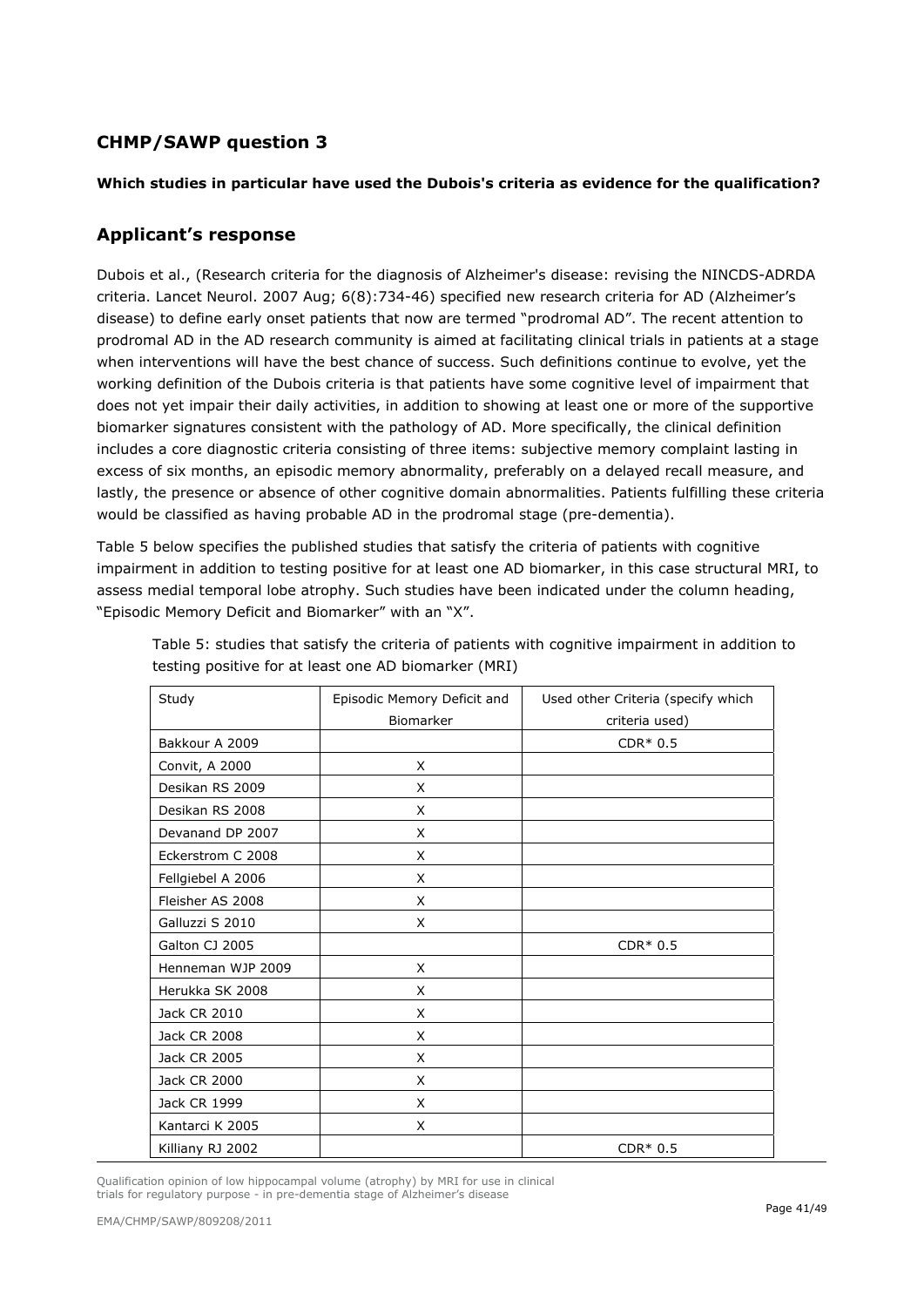| Landau SM 2010                                                | X |  |
|---------------------------------------------------------------|---|--|
| Leung KK 2010                                                 | Χ |  |
| Stoub TR 2010                                                 | Χ |  |
| Tapiola T 2008                                                | Χ |  |
| Visser PJ 1999                                                | Χ |  |
| Visser PJ 2002                                                | Χ |  |
| <b>Wang PN 2009</b>                                           | Χ |  |
| Whitwell JL 2008<br>$\star$ Clinical Descending Defined and L | Χ |  |

\*Clinical Dementia Rating scale

CAMD thus posits that the majority (24 of 27 total) of the submitted articles selected their patients on a basis that is similar, if not identical, to the Dubois criteria. Note that the Dubois paper was published in 2007, after the majority of the studies had begun; therefore, it was not necessarily possible for most of the authors to specify that they were adhering to the as yet unpublished Dubois criteria. On an examination of the submitted research papers, most subjects were included on the basis of an objective cognitive loss, i.e., episodic memory impairment plus hippocampal volume as the biomarker. The remaining three citations refer to the use of CDR (Clinical Dementia Rating scale) as the clinical diagnostic approach. The CDR scale does measure memory, including delayed memory, however the results are not typically calibrated to a standard deviation below the mean as suggested by Dubois; therefore, these studies are noted separately in the table as "CDR 0.5". In summary, CAMD's understanding of the presented studies is that the majority of the citations included in the submission dossier are in line with Dubois' published criteria for diagnosis as prodromal AD.

### **CHMP/SAWP Question 4**

**In published cohorts in which other biomarkers were involved, what was the predictive value of the different biomarkers for an indication and population similar to those intended in this submission, and particularly the positive and negative predictive value of the MRI hippocampal volume in comparison to others more easily to standardize (eg. CSF biomarkers) or likely related (MRI volume of entorhinal cortex and amygdala) or in a combination approach?** 

**Which was the time to conversion to probable AD, percentage of converters in a particular timing?** 

**Which was the expected rate of conversion to AD in those groups studied by the biomarkers in comparison with a population not fulfilling such criteria?** 

### **Applicant's response**

There are several biomarkers that are currently being used for the purpose of enrichment of clinical trials in early AD subjects, including biochemical assessment of CSF Aβ42, tau and p-tau levels, PET imaging of amyloid, metabolic activity (FDGPET), cerebral perfusion (SPECT) and structural neuroimaging. Each biomarker has advantages and disadvantages in terms of ease of use, cost and invasiveness to patients. Relative to the other biomarkers, vMRI (volumetric magnetic resonance imaging) has the advantage of being noninvasive and has widespread applicability. In comparing vMRI to other biomarkers, the hippocampal volume is a well-established biomarker for predicting conversion from prodromal AD to AD dementia and the only known biomarker that correlates with cognitive decline during the course of disease progression. While the research field has expressed interest in the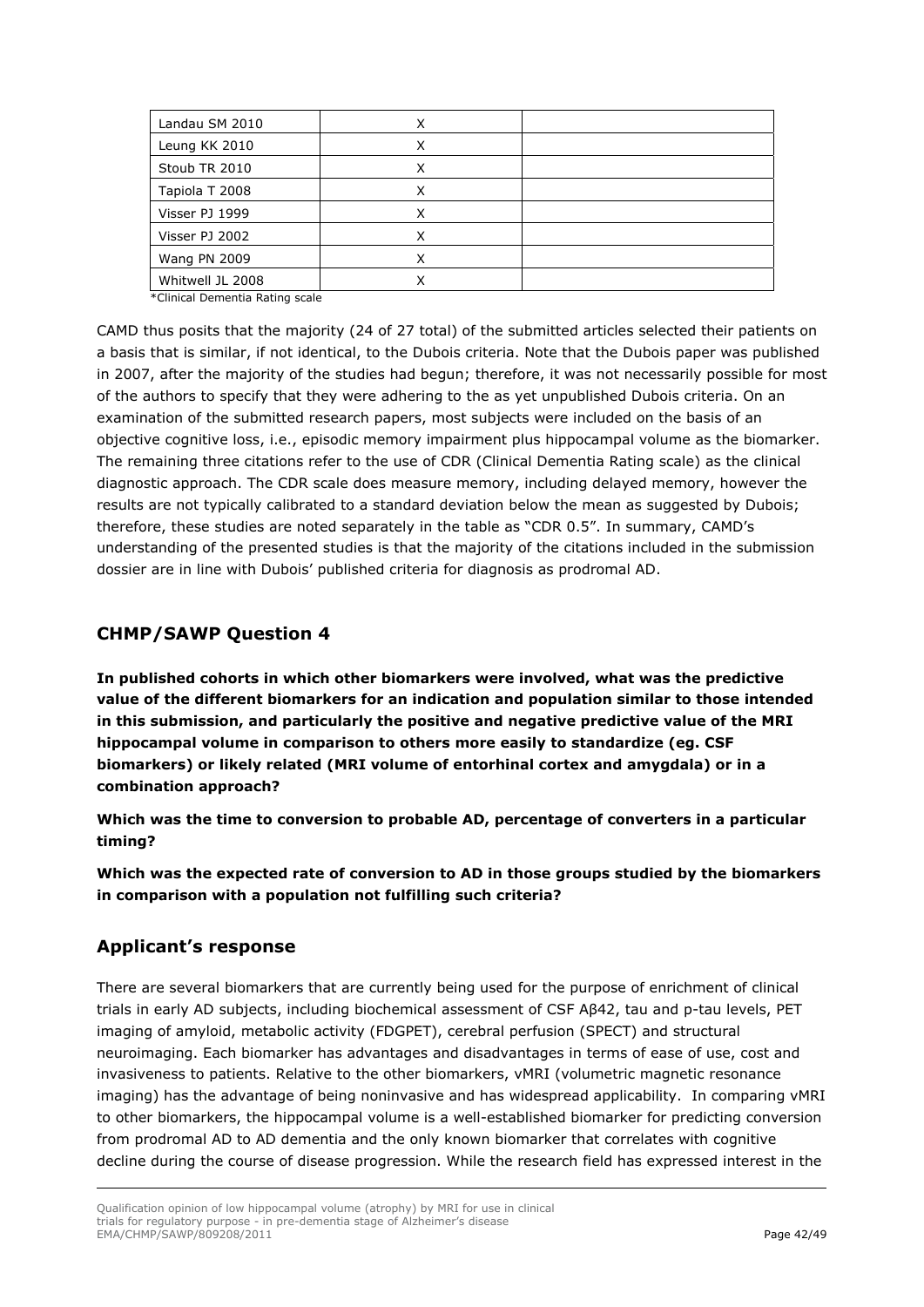application of amyloid PET imaging as another tool to assist with patient selection in early AD trials, the requirement for radiotracer administration, challenges with quantification, and the lack of change of amyloid signal with disease progression and conversion makes this approach less appealing. At present, the field is not yet at a stage to employ combinatorial imaging biomarker measurements beyond research purposes as highlighted in a recent webinar focused on early AD biomarkers (http://www.alzforum.org/res/for/journal/detail.asp?liveID=192).

Quantitative measures of the hippocampus are the most relevant as compared to other brain regions in AD brain. The hippocampus plays an important role in the consolidation of information from short-term memory to long-term memory. Indeed, human subjects with lesions of the hippocampus show anterograde amnesia. While other brain regions do exhibit volumetric reductions in AD patients as a result of widespread neuronal loss, these regions, such as the amygdala, do not subserve memory functions and neuronal loss and atrophy occurs later in the course of the disease. Furthermore, regions such as the amygdala and entorhinal cortex are more challenging to measure in standard MRI acquired images, show greater inter-subject variability and are far less standardized than hippocampal measurements. In summary, at a comparative level, standardization and harmonization of vMRI hippocampal measurements are further advanced than is currently possible with CSF (cerebrospinal fluid) or other biomarkers.

In addition to providing an extensive literature review in support of our proposed context of use, CAMD performed a *de novo* analysis of the performance of hippocampal volume from publically available data from the Alzheimer's Disease Neuroimaging Initiative (ADNI).The US National Institutes of Health's (NIH) largest public-private partnership on brain research, ADNI tracks normal, "mildly cognitively impaired" (MCI), and Alzheimer's disease brain changes to measure disease progression. ADNI contributing members include the NIH, 20 pharmaceutical companies and two non-profit organizations. ADNI is using MRI and PET imaging, as well as laboratory and cognitive testing, of 821 normal, mildly cognitively impaired, and Alzheimer's disease patients. Among the goals of the study is to provide better tools for carrying out effective clinical trials and identifying biomarkers that can predict clinical outcome. ADNI has been extended to now include similar efforts in Europe (Pilot E-ADNI) and other sites worldwide (Japan, Australia). In 2010, the ADNI study was provided continued support to focus on participants with very early stages of memory loss (ADNI Go). Because of the large sample size, scientific rigor with which the data were collected, public availability, and inclusive use of biomarkers, CAMD members selected this dataset as the dataset upon which to base our biomarker analysis and comparison to literature described in the submission dossier.

At present, there are four published image analysis quantification methodologies (LEAP, NeuroQuant, FreeSurfer, and HMAPs) suitable for assessing hippocampal volume in standardly acquired MRI images. Table 6, below (data presented to the SAWP on 25 August 2011), represents a comparison of the *de novo* analysis of ADNI baseline vMRI of the hippocampus showing the ROC (Receiver Operating Characteristic) results {as AUC (Area Under the Curve) value} from the four methodologies, with the published literature accepted for the review for which AUC data are available. The four different methodologies yield very similar (not significantly different) results and, taken together, are also similar to the published literature, with regard to patient populations, study length, vMRI acquisition, and reported AUC.

Qualification opinion of low hippocampal volume (atrophy) by MRI for use in clinical trials for regulatory purpose - in pre-dementia stage of Alzheimer's disease EMA/CHMP/SAWP/809208/2011 Page 43/49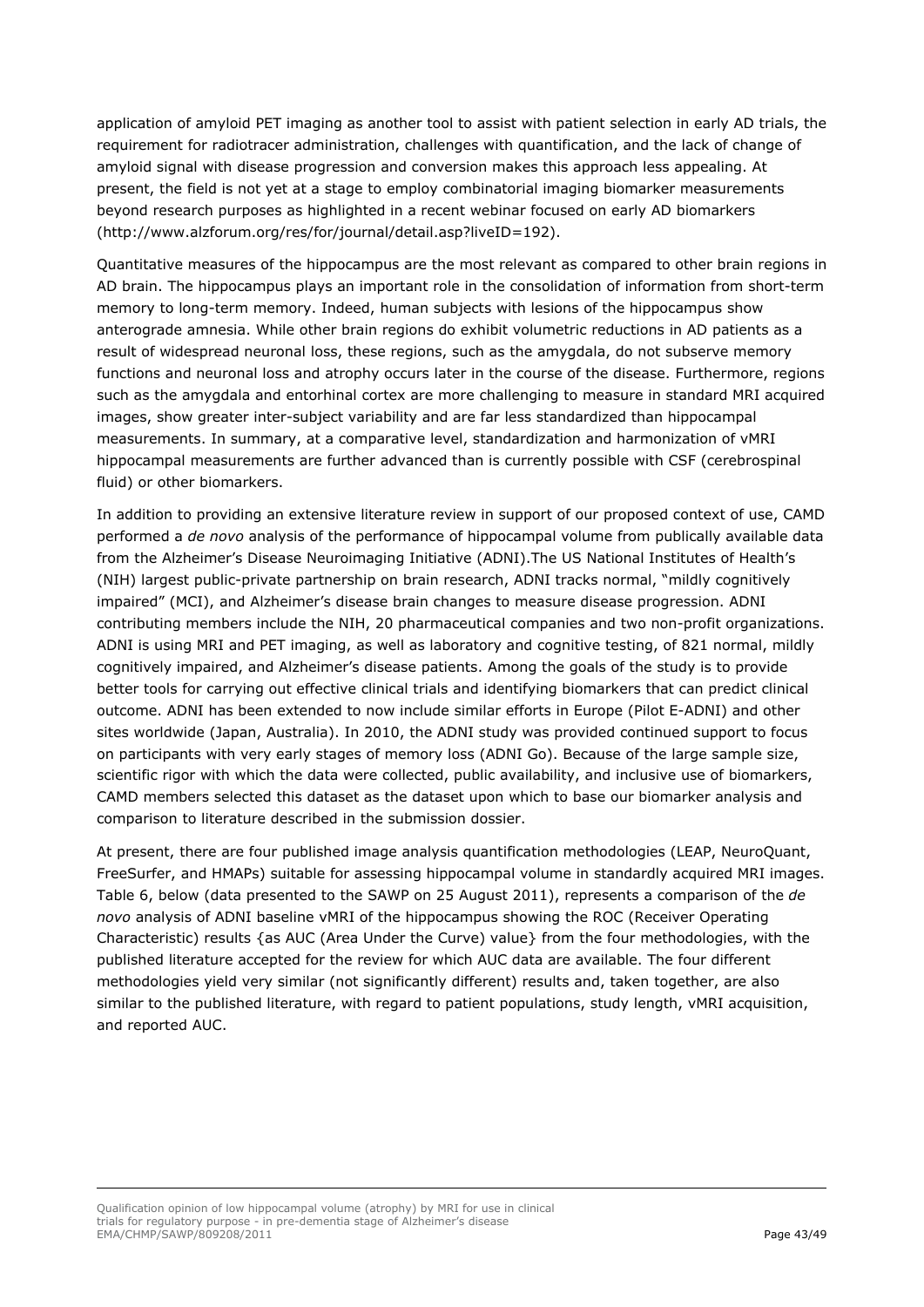|                                    |                                                                                                        | N                | <b>ROC</b> |
|------------------------------------|--------------------------------------------------------------------------------------------------------|------------------|------------|
|                                    | <b>Study</b>                                                                                           | training/testing | <b>AUC</b> |
|                                    | LEAP                                                                                                   | 149/173          | 0.7565     |
| De Novo ADNI data                  | NeuroQuant                                                                                             | 149/173          | 0.7516     |
|                                    | FreeSurfer                                                                                             | 148/171          | 0.7536     |
|                                    | 128/161<br><b>HMAP</b><br><b>Bakkour</b><br>49<br>139<br>Devanand<br>Fleisher<br>129<br>Galluzzi<br>90 | 0.7290           |            |
|                                    |                                                                                                        |                  | 0.65       |
| <b>Reported AUC from published</b> |                                                                                                        |                  | 0.77       |
| literature                         |                                                                                                        |                  | 0.604      |
|                                    |                                                                                                        |                  | 0.73       |

Table 6: Comparison between published and de novo ADNI analysis.

Differences in number of subjects (N) in training and testing subsets across the four ADNI studies are due to the specifics of the methodology requirements for these four analyses (i.e., LEAP, NeuroQuant, FreeSurfer, HMAP).

The SAWP requested further information comparing the performance of CSF and hippocampal volume in predicting conversion to AD. For this comparison, as originally presented to the SAWP on 29 June 2011, CAMD performed an additional analysis of the ADNI dataset and reported the results of progression at the two year time point (Figure 6, below). Comparison of the AUC values of baseline vMRI of hippocampus and CSF analytes (Aβ; Phospho-τ; Total τ; single and combined) indicate that vMRI in this dataset is as good as, or slightly better at, predicting conversion to AD than CSF analytes; specifically, a greater ROC AUC was observed for MRI than CSF biomarkers in this comparison.

Figure 6: Comparison of AUC values of baseline vMRI data predicting conversion to AD to AUC values of CSF analytes predicting conversion to AD in 2 years.

# MCI-AD conversion in 2 years (ADNI data)



The MRI range= 0.69-0.73 and CSF range= 0.63-0.67 {Aβ =0.67; Phospho-τ= 0.66; Total τ =0.63; All (linear comb.) = 0.63}.

Qualification opinion of low hippocampal volume (atrophy) by MRI for use in clinical trials for regulatory purpose - in pre-dementia stage of Alzheimer's disease EMA/CHMP/SAWP/809208/2011 Page 44/49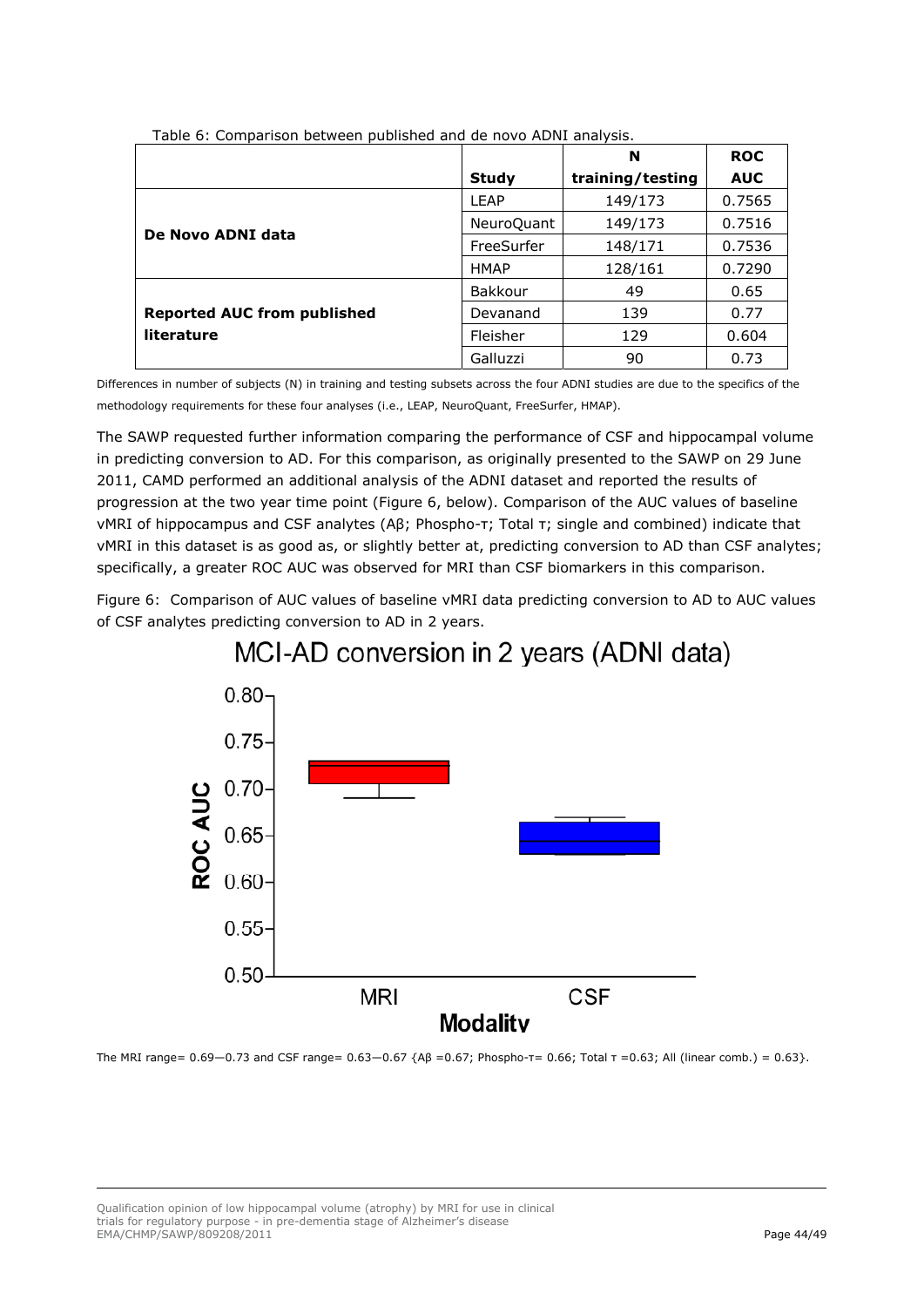### **CHMP discussion**

The relative value of this biomarker as compared to other potential biomarkers (e.g. CSF analytes) or compared to other patients' characteristics associated to the rate of conversion to AD (e.g. age and cognitive tests) is still not fully established.

The de-novo analyses performed by the Sponsor on the ADNI dataset shows a statistically significant association of MRI hippocampal volume with conversion to AD. The association appears strong enough so as to accept its qualification for the intended purpose. It would have been desirable to be able to assess the independent value of this MRI biomarker in terms of predictive value as a single dichotomized marker (low vs normal volume), assessing it independently of the value of other determinants of conversion such as age and cognitive tests (ADAS-cog) which have been considered simultaneously in the prognostic model. However, this is difficult with the data currently available.

To facilitate the design of the intended "enriched" clinical trials, it would have been useful to characterize the conversion free survival functions according to the studied MRI biomarker, describing the probability of conversion for different time points for those with MRI low hippocampal volume and those with normal MRI images but, again, this is difficult with the available datasets.

### **CHMP Qualification opinion**

Low hippocampal volume, as measured by MRI and considered as a dichotomized variable (low volume or not), appears to help enriching recruitment into clinical trials aimed at studying drugs potentially slowing the progress/conversion to AD dementia of the included subjects. Low hippocampal volume might be considered a marker of progression to dementia in subjects with cognitive deficit compatible with predementia stage of AD (Dubois 2007), for the purposes of enriching a clinical trial population. However, neither the actual value of low hippocampal volume to accurately predict rate of such progression to dementia in the referred subjects nor the relative value of other biomarkers have been reported.

As currently planned in the current opinion subjects might be included in the studies based on clinical criteria and low hippocampal volume biomarker (if positive). The CHMP has given a previous positive opinion in the predementia stage of Alzheimer's disease: cerebro - spinal fluid related biomarkers for drugs affecting amyloid burden. This may lead first to a heterogeneous population and, moreover, it will not be possible to explore the relationship among them.

The concurrent assessment of other qualified biomarkers in predementia AD would be highly desirable and of greatest value.

Collection, handling and measurements of Low hippocampal volume, as measured by MRI should be performed according to Good Clinical Practice and to the specific highest international standards for these measurements.

Low hippocampal volume, as measured by MRI is not qualified as diagnostic tool or outcome or longitudinal measure.

Qualification opinion of low hippocampal volume (atrophy) by MRI for use in clinical trials for regulatory purpose - in pre-dementia stage of Alzheimer's disease EMA/CHMP/SAWP/809208/2011 Page 45/49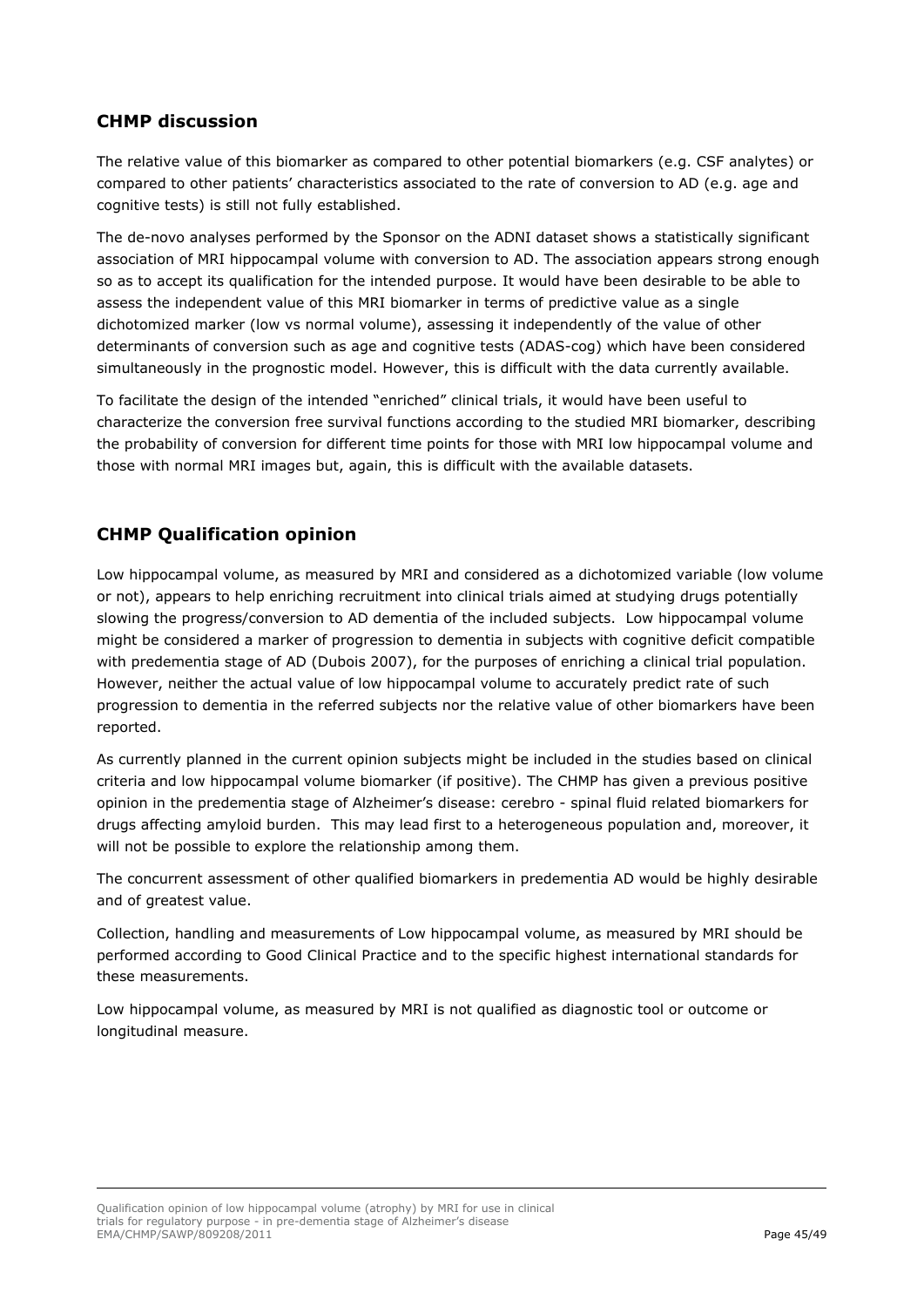### **References**

Brewer, J. (2009). Fully-automated volumetric MRI with normative ranges: translation to clinical practice. Behavioural Neurology, 21(1), 21-28.

Fischl, B., Salat, D., Busa, E., Albert, M., Dieterich, M., Haselgrove, C., et al. (2002, January 31). Whole brain segmentation: automated labeling of neuroanatomical structures in the human brain. Neuron, 33(3), 341-355.

Higgins, J., & Green, S. (2011, March). Cochrane Handbook for Systematic Reviews of Interventions Version 5.1.0. Retrieved June 9, 2011, from The Cochrane Collaboration: [http://www.mrc](http://www.mrc-bsu.cam.ac.uk/cochrane/handbook/)[bsu.cam.ac.uk/cochrane/handbook/.](http://www.mrc-bsu.cam.ac.uk/cochrane/handbook/)

Holland, D., Brewer, J., Hagler, D., Fennema-Notestine, C., Dale, A., & Alzheimer's Disease Neuroimaging Initiative. (2009, December 8). Subregional neuroanatomical change as a biomarker for Alzheimer's disease. Proc Natl Acad Sci, 106(49), 20954-20959.

Leung, K., Barnes, J., Ridgway, G., Bartlett, J., Clarkson, M., Macdonald, K., et al. (2010, July 15). Automated cross-sectional and longitudinal hippocampal volume measurement in mild cognitive impairment and Alzheimer's disease. Neuroimage, 51(4), 1345-1359.

Wolz, R., Aljabar, P., Hajnal, J., Hammers, A., Rueckert, D., & Alzheimer's Disease Neuroimaging Initiative. (2010, January 15). LEAP: learning embeddings for atlas propagation. Neuroimage, 49(2), 1316-1325.

### **Bibliographic listing of all accepted studies**

"Population Overlap" studies are included here but not in the submitted Table 2.

Bakkour A, Morris JC, Dickerson BC. The cortical signature of prodromal AD: regional thinning predicts mild AD dementia. Neurology. 2009;72(12):1048-1055.

Convit A, de Asis J, de Leon MJ, Tarshish CY, De Santi S, Rusinek H. Atrophy of the medial occipitotemporal, inferior, and middle temporal gyri in non-demented elderly predict decline to Alzheimer's disease. Neurobiol Aging. 2000;21(1):19-26.

Desikan RS, Cabral HJ, Fischl B, et al. Temporoparietal MR imaging measures of atrophy in subjects with mild cognitive impairment that predict subsequent diagnosis of Alzheimer disease. AJNR Am J Neuroradiol. 2009;30(3):532-538.

Desikan RS, Fischl B, Cabral HJ, et al. MRI measures of temporoparietal regions show differential rates of atrophy during prodromal AD. Neurology. 2008;71(11):819-825.

Devanand DP, Pradhaban G, Liu X, et al. Hippocampal and entorhinal atrophy in mild cognitive impairment: prediction of Alzheimer disease. Neurology. 2007;68(11):828-836.

Population Overlap Eckerstrom C, Andreasson U, Olsson E, et al. Combination of hippocampal volume and cerebrospinal fluid biomarkers improves predictive value in mild cognitive impairment. Dementia and Geriatric Cognitive Disorders. 2010;29(4):294-300.

Eckerstrom C, Olsson E, Borga M, et al. Small baseline volume of left hippocampus is associated with subsequent conversion of MCI into dementia: the Goteborg MCI study. J Neurol Sci. 2008;272(1- 2):48-59.

Qualification opinion of low hippocampal volume (atrophy) by MRI for use in clinical trials for regulatory purpose - in pre-dementia stage of Alzheimer's disease EMA/CHMP/SAWP/809208/2011 Providence case of the material cases of the case of the case of the case of the case of the case of the case of the case of the case of the case of the case of the case of the case of the case of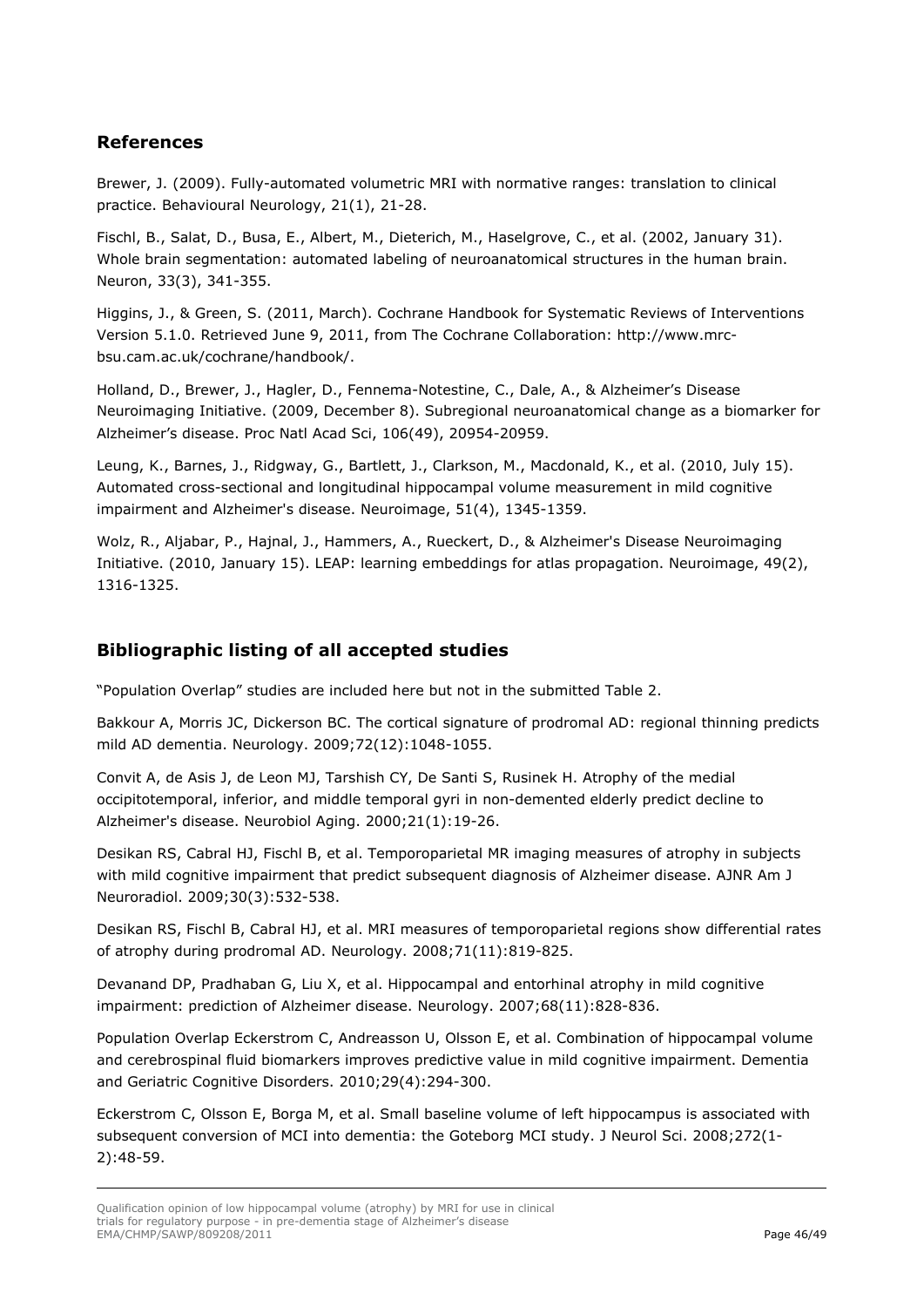Fellgiebel A, Dellani PR, Greverus D, Scheurich A, Stoeter P, Muller MJ. Predicting conversion to dementia in mild cognitive impairment by volumetric and diffusivity measurements of the hippocampus. Psychiatry Res. 2006;146(3):283-287.

Fleisher AS, Sun S, Taylor C, et al. Volumetric MRI vs clinical predictors of Alzheimer disease in mild cognitive impairment. Neurology. 2008;70(3):191-199.

Population Overlap Apostolova LG, Thompson PM, Green AE, et al. 3D comparison of low, intermediate, and advanced hippocampal atrophy in MCI. Human Brain Mapping. 2010;May;31(5):786-797.

Galluzzi S, Geroldi C, Ghidoni R, Paghera B, Amicucci G, Bonetti M, Zanetti O, Cotelli M, Gennarelli, M, Frisoni GB and the Translational Outpatient Memory Clinic Working Group. The new Alzheimer's criteria in a naturalistic series of patients with mild cognitive impairment. J Neurol. 2010;257:2004–2014.

Galton CJ, Erzinclioglu S, Sahakian BJ, Antoun N, Hodges JR. A comparison of the Addenbrooke's Cognitive Examination (ACE), conventional neuropsychological assessment, and simple MRI-based medial temporal lobe evaluation in the early diagnosis of Alzheimer's disease. Cogn Behav Neurol. 2005;18(3):144-150.

Henneman WJ, Sluimer JD, Barnes J, et al. Hippocampal atrophy rates in Alzheimer disease: added value over whole brain volume measures. Neurology. 2009;72(11):999-1007.

Herukka SK, Pennanen C, Soininen H, Pirttila T. CSF A(beta)42, tau and phosphorylated tau correlate with medial temporal lobe atrophy. Journal of Alzheimer's Disease. 2008;14(1):51-57.

Jack CR, Jr, Petersen RC, et al. Longitudinal MRI findings from the vitamin E and donepezil treatment study for MCI. Neurobiol Aging. 2008;29(9):1285-1295.

Jack CR, Jr, Petersen RC, et al. Rates of hippocampal atrophy correlate with change in clinical status in aging and AD. Neurology. 2000;55(4):484-489.

Jack CR, Jr, Petersen RC, et al. Prediction of AD with MRI-based hippocampal volume in mild cognitive impairment. Neurology. 1999;52(7):1397-1403.

Jack CR, Jr, Shiung MM, et al. Brain atrophy rates predict subsequent clinical conversion in normal elderly and amnestic MCI. Neurology. 2005;65(8):1227-1231.

Population Overlap Jack CR, Jr, Shiung MM, et al. Comparison of different MRI brain atrophy rate measures with clinical disease progression in AD. Neurology. 2004;62(4):591-600.

Jack CR, Heather J, Wiste HJ, Vemuri P, Weigand SD, Senjem ML, Zeng G, Bernstein MA, Gunter JL, Pankratz VS, Aisen PS, Weiner MJ, Petersen RC, Shaw LM, Trojanowski JQ, Knopman DS, and the Alzheimer's Disease Neuroimaging Initiative. Brain beta-amyloid measures and magnetic resonance imaging atrophy both predict time-to-progression from mild cognitive impairment to Alzheimer's disease. Brain. 2010;133:3336–3348.

Kantarci K, Petersen RC, Boeve BF, et al. DWI predicts future progression to Alzheimer disease in amnestic mild cognitive impairment. Neurology. 2005;64(5):902-904.

Killiany RJ, Hyman BT, Gomez-Isla T, et al. MRI measures of entorhinal cortex vs. hippocampus in preclinical AD. Neurology. 2002;58(8):1188-1196.

Landau SM, Harvey D, Madison CM, et al. Comparing predictors of conversion and decline in mild cognitive impairment. Neurology. 2010;Jul 20;75(3):230-238.

Qualification opinion of low hippocampal volume (atrophy) by MRI for use in clinical trials for regulatory purpose - in pre-dementia stage of Alzheimer's disease EMA/CHMP/SAWP/809208/2011 Page 47/49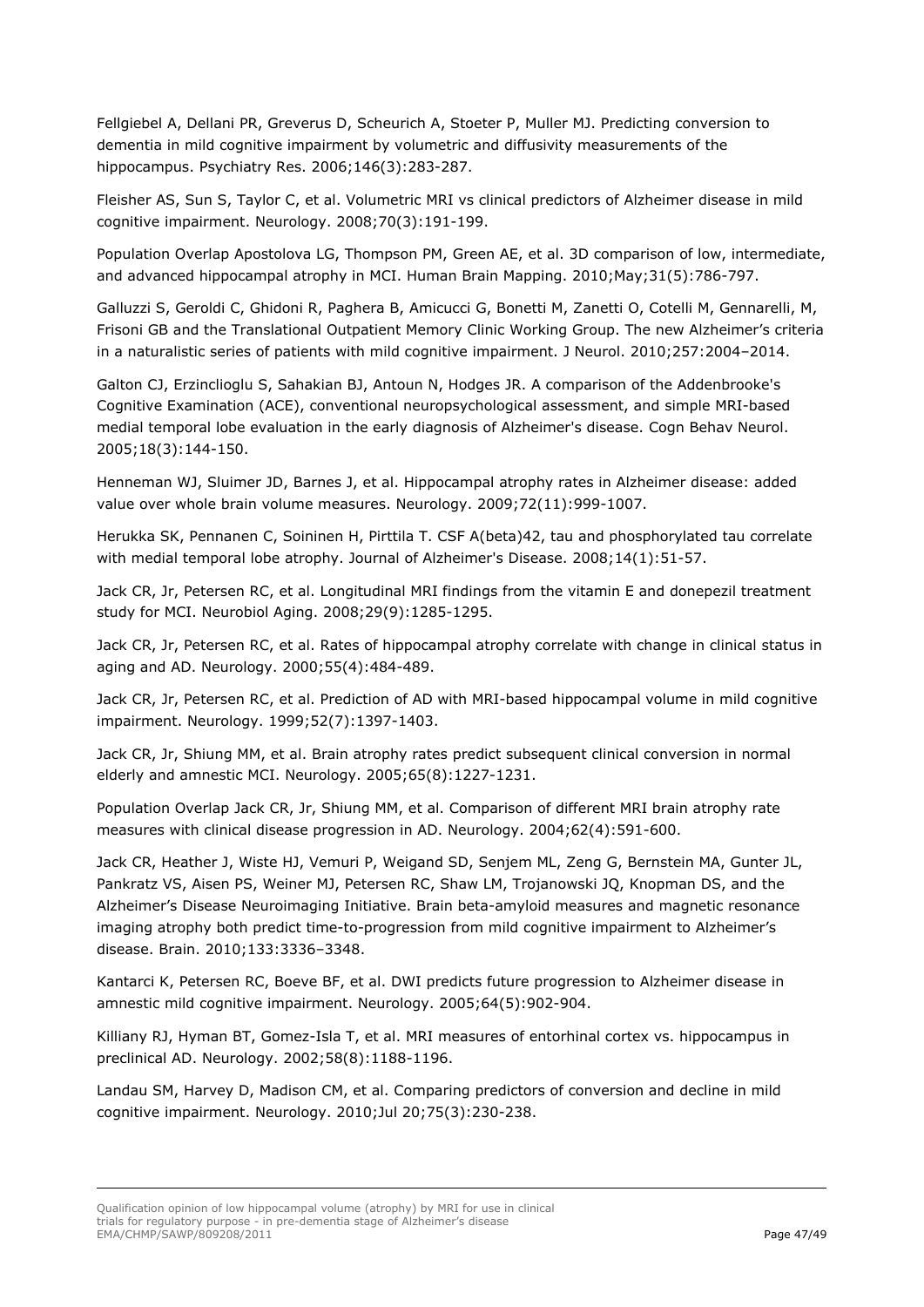Leung KK, Barnes J, Ridgway GR, et al. Automated cross-sectional and longitudinal hippocampal volume measurement in mild cognitive impairment and Alzheimer's disease. NeuroImage. 2010;51(4):1345-1359.

Population Overlap Lorenzi M, Donohue M, Paternico D, et al. Enrichment through biomarkers in clinical trials of Alzheimer's drugs in patients with mild cognitive impairment. Neurobiology of Aging. 2010;31(8):1443-1451.e1441.

Stoub TR, Rogalski EJ, Leurgans S, Bennett DA, deToledo-Morrell L. Rate of entorhinal and hippocampal atrophy in incipient and mild AD: Relation to memory function. Neurobiology of Aging. 2010;31(7):1089-1098.

Tapiola T, Pennanen C, Tapiola M, et al. MRI of hippocampus and entorhinal cortex in mild cognitive impairment: a follow-up study. Neurobiol Aging. 2008;29(1):31-38.

Visser PJ, Scheltens P, Verhey FR, et al. Medial temporal lobe atrophy and memory dysfunction as predictors for dementia in subjects with mild cognitive impairment. J Neurol. 1999;246(6):477-485.

Visser PJ, Verhey FR, Hofman PA, Scheltens P, Jolles J. Medial temporal lobe atrophy predicts Alzheimer's disease in patients with minor cognitive impairment. J Neurol Neurosurg Psychiatry. 2002;72(4):491-497.

Wang PN, Liu HC, Lirng JF, Lin KN, Wu ZA. Accelerated hippocampal atrophy rates in stable and progressive amnestic mild cognitive impairment. Psychiatry Res. 2009;171(3):221-231.

Population Overlap Wang PN, Lirng JF, Lin KN, Chang FC, Liu HC. Prediction of Alzheimer's disease in mild cognitive impairment: A prospective study in Taiwan. Neurobiology of Aging. 2006;27(12):1797- 1806.

Whitwell JL, Shiung MM, Przybelski SA, et al. MRI patterns of atrophy associated with progression to AD in amnestic mild cognitive impairment. Neurology. 2008;70(7):512-520.